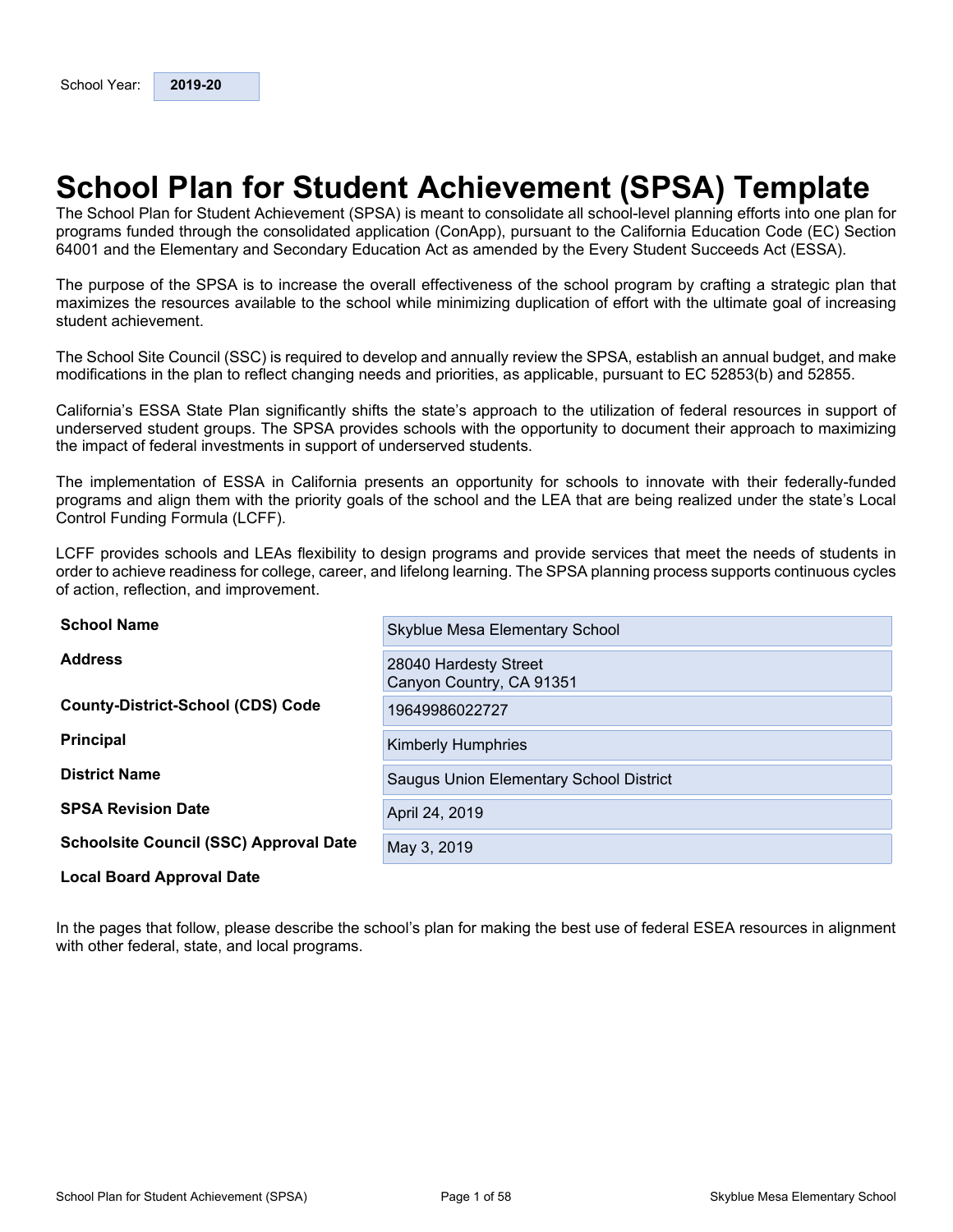# <span id="page-1-0"></span>**Table of Contents**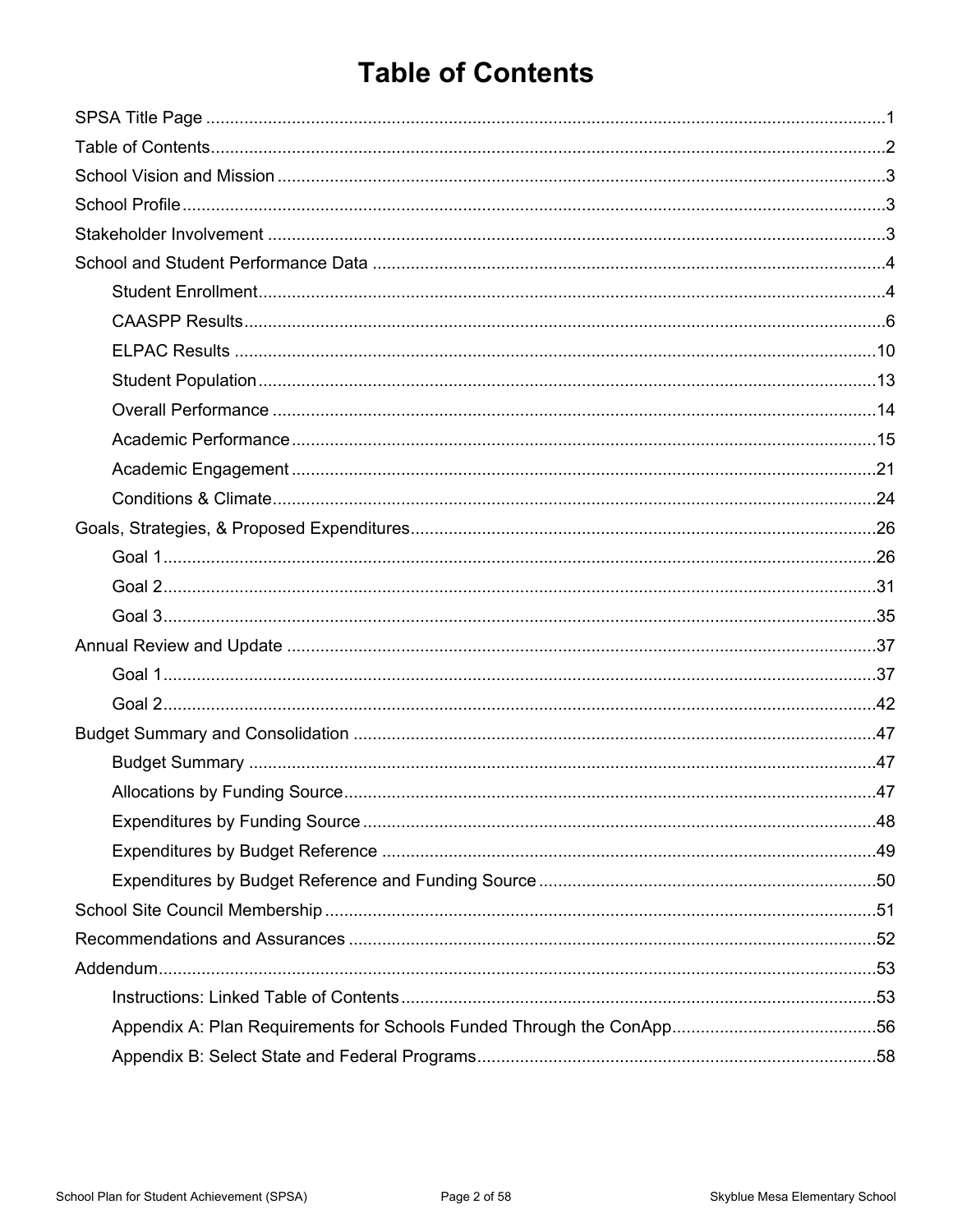# <span id="page-2-0"></span>**School Vision and Mission**

#### Skyblue Mesa's Mission Statement

The mission of Skyblue Mesa Elementary School is to provide a high quality and rigorous education in a safe learning environment that supports student engagement and achievement. We strive to prepare all students to be confident, independent, lifelong learners, and productive and responsible citizens.

At Skyblue Mesa Elementary School, we envision ourselves:

- \* collaborating as a community of staff, students, and parents to maintain the expectation that all students can succeed.
- \* building strong critical thinking and problem solving skills.
- \* focusing on student achievement of rigorous academic standards.
- \* implementing research-based instructional methods in all classrooms.

\* promoting a climate of mutual respect by modeling and teaching expected behaviors as identified on our PBIX Matrix and our school's Code of Conduct.

\* communicating with one another clearly and respectfully.

# <span id="page-2-1"></span>**School Profile**

Skyblue Mesa serves approximately 540 students in transitional kindergarten through sixth grade on an academic year calendar which begins in August and ends in June. There are three Special Day Classes on campus that serve approximately 40 Special Education Students.

Skyblue Mesa employs 24 fully credentialed teachers. We also have a school psychologist 80% of the time; a school counselor 60% of the time; a full time and part time (2 days per week) Language and Speech Pathologist; several aides that provide support in the K classrooms, intervention program, and support with our special education classes. We also have a music teacher and media specialist that work part time at the school.

Our school is privileged to have a significant level of parental involvement. Volunteers work at the school daily to assist with classroom-related activities. Parents also serve on school and district committees such as SSC, ELAC, PAC and more. We also have a very active and cohesive Parent-Teacher Organization. Technology, music, and fine arts continue to be supported by our parents and the business community. Weekly school-wide newsletters, phone blasts and emails inform parents and students about educational information and important events.

In order to create a safe and positive learning environment for students to thrive in, we employ PBIS school wide. With this, school expectations for behavior are posted all over the school including the classrooms. These expectations are explicitly taught and positively rewarded. There is an emphasis on positive reinforcement and building positive relationships with students on our school campus.

# <span id="page-2-2"></span>**Stakeholder Involvement**

How, when, and with whom did the school consult as part of the planning process for this SPSA/Annual Review and Update?

#### **Involvement Process for the SPSA and Annual Review and Update**

Several opportunities were provided to stakeholders for meaningful input and review of the SPSA. Staff members were given specific opportunities to discuss and give input on the SPSA at staff meetings. Staff members and SSC have been reviewing school data since the beginning of the year to analyze school and student needs to inform the SPSA. There have been monthly meetings with parents since September 2018 and school data and the SPSA are shared with parents during those meetings for update and feedback.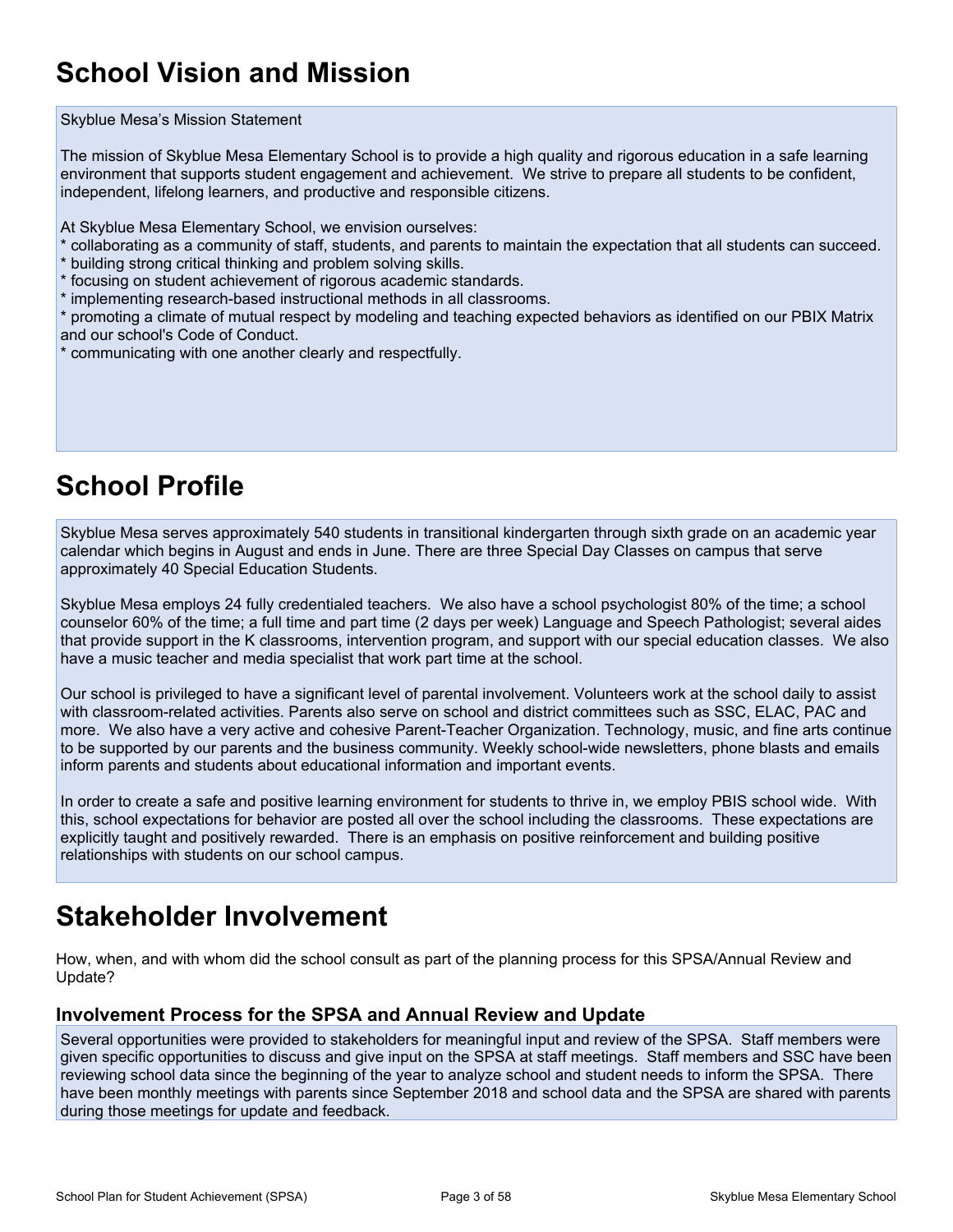<span id="page-3-0"></span>

| <b>Student Enrollment by Subgroup</b> |         |                              |                         |                          |                |                |  |  |  |
|---------------------------------------|---------|------------------------------|-------------------------|--------------------------|----------------|----------------|--|--|--|
|                                       |         | <b>Percent of Enrollment</b> |                         | <b>Number of Student</b> |                |                |  |  |  |
| <b>Student Group</b>                  | 2015-16 | 2016-17                      | 2017-18                 | 2015-16                  | 2016-17        | 2017-18        |  |  |  |
| American Indian                       | 0.6%    | $0.4\%$                      | $0.40\%$                | 3                        | 2              | $\overline{2}$ |  |  |  |
| <b>African American</b>               | 4.3%    | 2.5%                         | 2.41%                   | 22                       | 13             | 12             |  |  |  |
| Asian                                 | 3.9%    | 4.5%                         | 5.03%                   | 20                       | 23             | 25             |  |  |  |
| <b>Filipino</b>                       | 5.6%    | 6.2%                         | 8.25%                   | 29                       | 32             | 41             |  |  |  |
| Hispanic/Latino                       | 41.1%   | 46.9%                        | 40.04%                  | 212                      | 241            | 199            |  |  |  |
| <b>Pacific Islander</b>               | 0.8%    | $0.4\%$                      | 0.20%                   | 4                        | $\overline{2}$ |                |  |  |  |
| White                                 | 43.0%   | 37.9%                        | 41.25%                  | 222                      | 195            | 205            |  |  |  |
| <b>Multiple/No Response</b>           | 0.6%    | 0.8%                         | 0.60%                   | 3                        | 4              | 3              |  |  |  |
|                                       |         |                              | <b>Total Enrollment</b> | 516                      | 514            | 497            |  |  |  |

# <span id="page-3-1"></span>**Student Enrollment Enrollment By Student Group**

# **Student Enrollment Enrollment By Grade Level**

| <b>Student Enrollment by Grade Level</b> |                           |         |         |  |  |  |  |  |  |  |
|------------------------------------------|---------------------------|---------|---------|--|--|--|--|--|--|--|
|                                          | <b>Number of Students</b> |         |         |  |  |  |  |  |  |  |
| Grade                                    | 2015-16                   | 2016-17 | 2017-18 |  |  |  |  |  |  |  |
| Kindergarten                             | 95                        | 90      | 87      |  |  |  |  |  |  |  |
| Grade 1                                  | 56                        | 68      | 66      |  |  |  |  |  |  |  |
| Grade 2                                  | 66                        | 60      | 71      |  |  |  |  |  |  |  |
| Grade3                                   | 76                        | 62      | 54      |  |  |  |  |  |  |  |
| Grade 4                                  | 74                        | 79      | 65      |  |  |  |  |  |  |  |
| Grade 5                                  | 74                        | 73      | 80      |  |  |  |  |  |  |  |
| Grade 6                                  | 75                        | 82      | 74      |  |  |  |  |  |  |  |
| <b>Total Enrollment</b>                  | 516                       | 514     | 497     |  |  |  |  |  |  |  |

#### **Conclusions based on this data:**

- **1.** There was an overall decrease in enrollment for the 2017-18 school year. The numbers for the 2018-19 school year show an upward trend in enrollment.
- **2.** Third (3rd) and fourth (4th) grade show the biggest drop in enrollment for the 2017-18 school year.
- **3.** Our biggest population of students are our White and Hispanic students.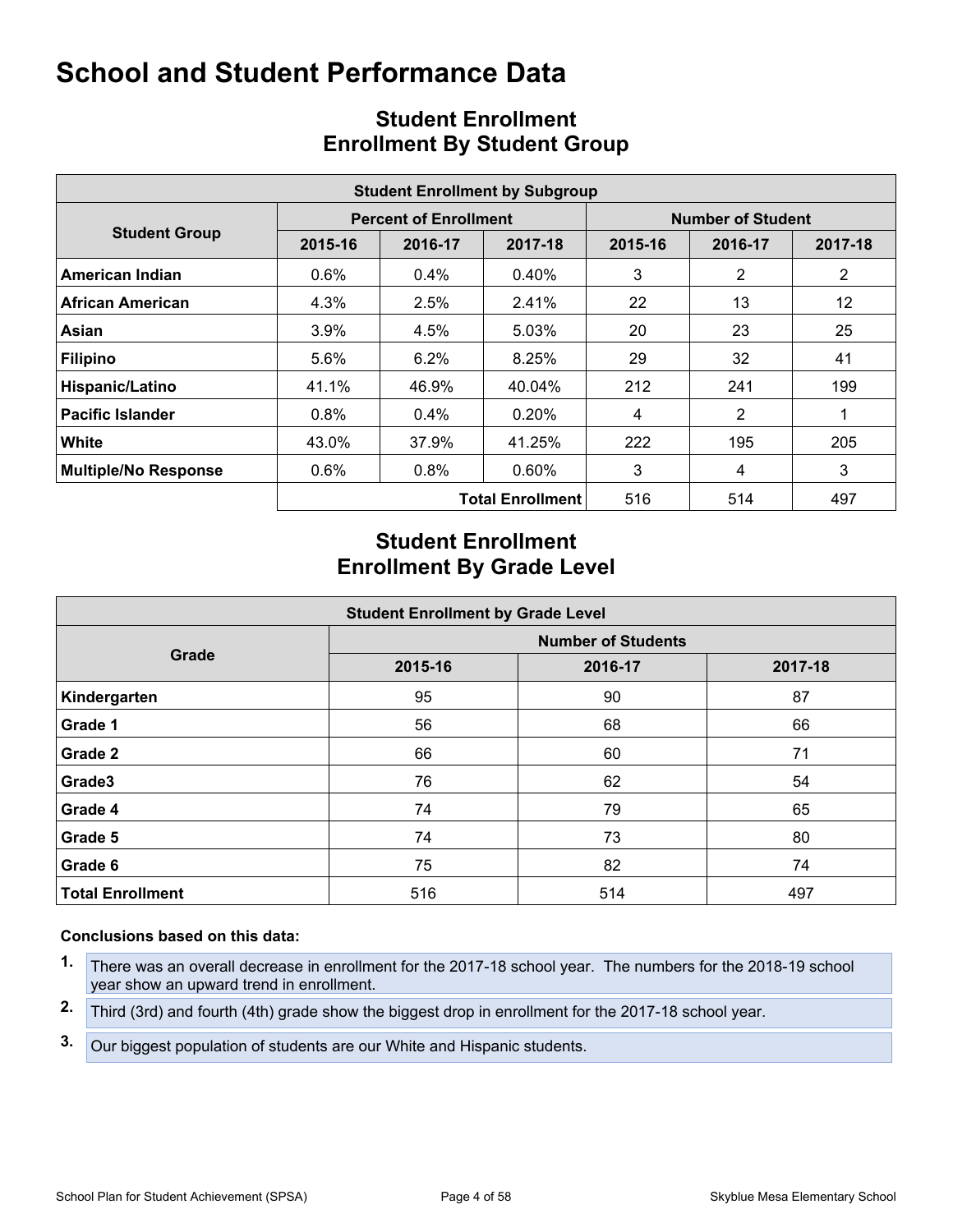# **Student Enrollment English Learner (EL) Enrollment**

| <b>English Learner (EL) Enrollment</b>        |         |                           |         |                            |         |         |  |  |  |  |  |
|-----------------------------------------------|---------|---------------------------|---------|----------------------------|---------|---------|--|--|--|--|--|
| <b>Student Group</b>                          |         | <b>Number of Students</b> |         | <b>Percent of Students</b> |         |         |  |  |  |  |  |
|                                               | 2015-16 | 2016-17                   | 2017-18 | 2015-16                    | 2016-17 | 2017-18 |  |  |  |  |  |
| <b>English Learners</b>                       | 64      | 65                        | 65      | 12.4%                      | 12.6%   | 13.1%   |  |  |  |  |  |
| <b>Fluent English Proficient</b>              | 18      | 24                        | 18      | 3.5%                       | 4.7%    | 3.6%    |  |  |  |  |  |
| <b>Reclassified Fluent English Proficient</b> | 8       | 9                         | 6       | 11.3%                      | 14.1%   | 9.2%    |  |  |  |  |  |

#### **Conclusions based on this data:**

- **1.** The amount of English Language Learners has increased slightly between the years of 2016 and 2018.
- **2.** There has been a slight decline in the number of reclassified students between the years of 2017 and 2018.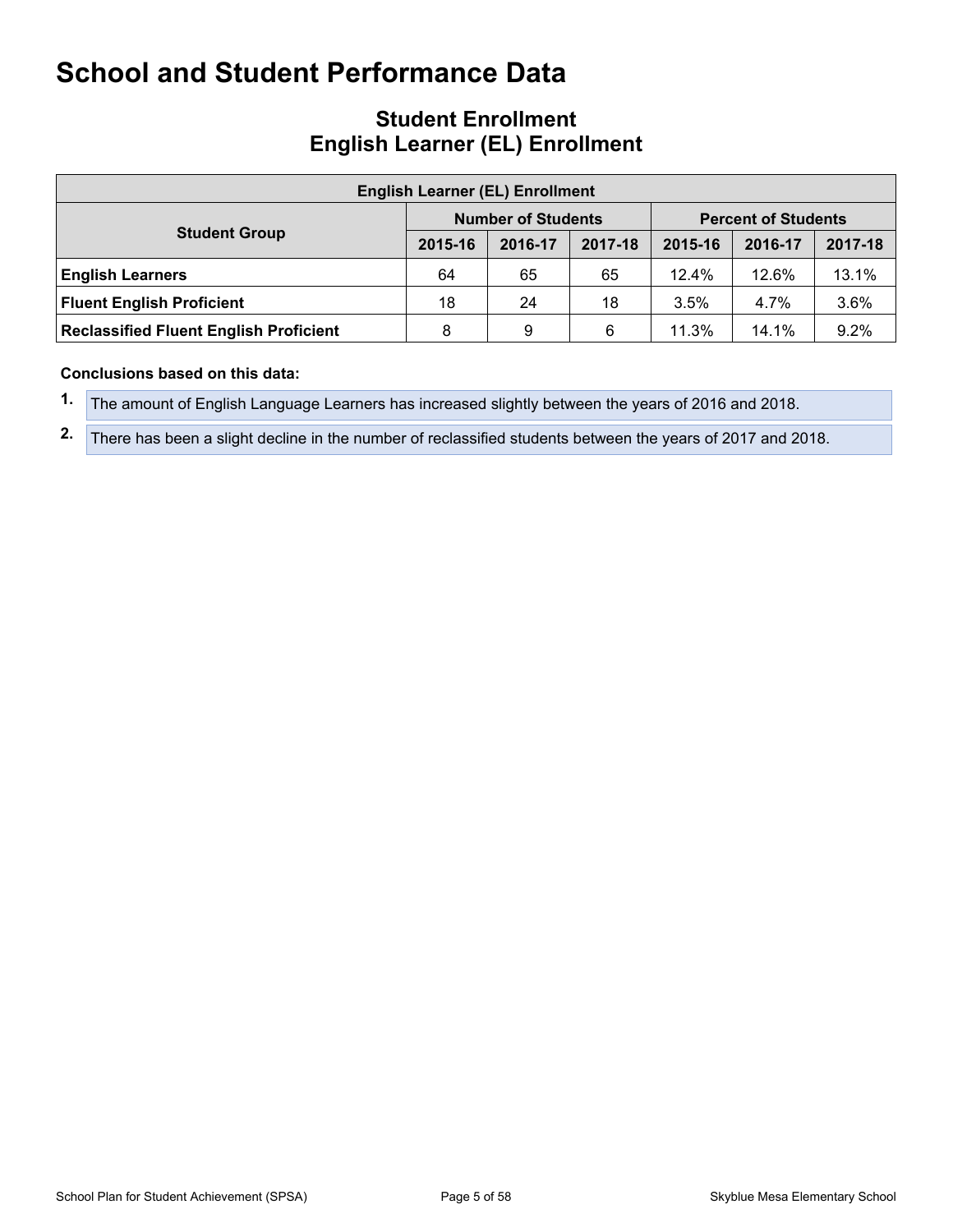|                                               |           |         |           | English Language Arts/Literacy (All Students) |         |           |                                     |         |                      |           |         |           |
|-----------------------------------------------|-----------|---------|-----------|-----------------------------------------------|---------|-----------|-------------------------------------|---------|----------------------|-----------|---------|-----------|
| <b>Overall Participation for All Students</b> |           |         |           |                                               |         |           |                                     |         |                      |           |         |           |
| # of Students Enrolled<br>Grade               |           |         |           | # of Students Tested                          |         |           | # of Students with<br><b>Scores</b> |         | % of Students Tested |           |         |           |
| Level                                         | $15 - 16$ | $16-17$ | $17 - 18$ | $15 - 16$                                     | $16-17$ | $17 - 18$ | $15 - 16$                           | $16-17$ | $17 - 18$            | $15 - 16$ | $16-17$ | $17 - 18$ |
| Grade 3                                       | 70        | 63      | 57        | 69                                            | 61      | 54        | 69                                  | 61      | 54                   | 98.6      | 96.8    | 94.7      |
| Grade 4                                       | 76        | 79      | 67        | 72                                            | 75      | 65        | 72                                  | 75      | 65                   | 94.7      | 94.9    | 97        |
| Grade 5                                       | 74        | 74      | 82        | 74                                            | 71      | 81        | 74                                  | 71      | 81                   | 100       | 95.9    | 98.8      |
| Grade 6                                       | 74        | 78      | 73        | 69                                            | 78      | 72        | 69                                  | 78      | 72                   | 93.2      | 100     | 98.6      |
| All Grades                                    | 294       | 294     | 279       | 284                                           | 285     | 272       | 284                                 | 285     | 272                  | 96.6      | 96.9    | 97.5      |

# <span id="page-5-0"></span>**CAASPP Results English Language Arts/Literacy (All Students)**

| <b>Overall Achievement for All Students</b> |         |         |                               |           |         |                   |    |                   |                                 |           |         |                              |    |                   |           |
|---------------------------------------------|---------|---------|-------------------------------|-----------|---------|-------------------|----|-------------------|---------------------------------|-----------|---------|------------------------------|----|-------------------|-----------|
| Mean Scale Score<br>Grade                   |         |         | % Standard<br><b>Exceeded</b> |           |         | % Standard<br>Met |    |                   | % Standard<br><b>Nearly Met</b> |           |         | % Standard<br><b>Not Met</b> |    |                   |           |
| Level                                       | $15-16$ | $16-17$ | $17 - 18$                     | $15 - 16$ | $16-17$ | $17 - 18$         |    | $15 - 16$   16-17 | $17 - 18$                       | $15 - 16$ | $16-17$ | $17 - 18$                    |    | $15 - 16$   16-17 | $17 - 18$ |
| Grade 3                                     | 2434.   | 2417.   | 2395.                         | 23        | 22.95   | 14.81             | 35 | 21.31             | 18.52                           | 20        | 21.31   | 25.93                        | 22 | 34.43             | 40.74     |
| Grade 4                                     | 2466.   | 2476.   | 2487.                         | 26        | 29.33   | 33.85             | 24 | 29.33             | 21.54                           | 19        | 20.00   | 26.15                        | 31 | 21.33             | 18.46     |
| Grade 5                                     | 2518.   | 2487    | 2507.                         | 15        | 16.90   | 25.93             | 57 | 25.35             | 29.63                           | 14        | 28.17   | 23.46                        | 15 | 29.58             | 20.99     |
| Grade 6                                     | 2521.   | 2541    | 2505.                         | 12        | 11.54   | 20.83             | 36 | 50.00             | 20.83                           | 29        | 23.08   | 22.22                        | 23 | 15.38             | 36.11     |
| <b>All Grades</b>                           | N/A     | N/A     | N/A                           | 19        | 20.00   | 24.26             | 38 | 32.28             | 23.16                           | 20        |         | $23.16$ 24.26                | 23 | 24.56             | 28.31     |

| Reading<br>Demonstrating understanding of literary and non-fictional texts |                  |         |           |           |                       |           |                  |         |           |  |
|----------------------------------------------------------------------------|------------------|---------|-----------|-----------|-----------------------|-----------|------------------|---------|-----------|--|
| <b>Grade Level</b>                                                         | % Above Standard |         |           |           | % At or Near Standard |           | % Below Standard |         |           |  |
|                                                                            | $15 - 16$        | $16-17$ | $17 - 18$ | $15 - 16$ | $16-17$               | $17 - 18$ | $15 - 16$        | $16-17$ | $17 - 18$ |  |
| Grade 3                                                                    | 30               | 27.87   | 14.81     | 51        | 36.07                 | 46.30     | 19               | 36.07   | 38.89     |  |
| Grade 4                                                                    | 31               | 29.33   | 24.62     | 43        | 49.33                 | 56.92     | 26               | 21.33   | 18.46     |  |
| Grade 5                                                                    | 30               | 19.72   | 28.40     | 50        | 47.89                 | 53.09     | 20               | 32.39   | 18.52     |  |
| Grade 6                                                                    | 16               | 19.23   | 26.39     | 55        | 60.26                 | 34.72     | 29               | 20.51   | 38.89     |  |
| <b>All Grades</b>                                                          | 27               | 23.86   | 24.26     | 50        | 49.12                 | 47.79     | 24               | 27.02   | 27.94     |  |

| <b>Writing</b><br>Producing clear and purposeful writing |           |                  |           |           |                       |           |                  |           |           |  |
|----------------------------------------------------------|-----------|------------------|-----------|-----------|-----------------------|-----------|------------------|-----------|-----------|--|
|                                                          |           | % Above Standard |           |           | % At or Near Standard |           | % Below Standard |           |           |  |
| <b>Grade Level</b>                                       | $15 - 16$ | $16-17$          | $17 - 18$ | $15 - 16$ | $16-17$               | $17 - 18$ | $15 - 16$        | $16 - 17$ | $17 - 18$ |  |
| Grade 3                                                  | 25        | 18.03            | 9.43      | 51        | 47.54                 | 52.83     | 25               | 34.43     | 37.74     |  |
| Grade 4                                                  | 22        | 32.00            | 18.46     | 51        | 44.00                 | 63.08     | 26               | 24.00     | 18.46     |  |
| Grade 5                                                  | 33        | 28.17            | 33.33     | 51        | 35.21                 | 40.74     | 15               | 36.62     | 25.93     |  |
| Grade 6                                                  | 17        | 24.36            | 22.22     | 55        | 57.69                 | 34.72     | 28               | 17.95     | 43.06     |  |
| <b>All Grades</b>                                        | 24        | 25.96            | 22.14     | 52        | 46.32                 | 46.86     | 23               | 27.72     | 31.00     |  |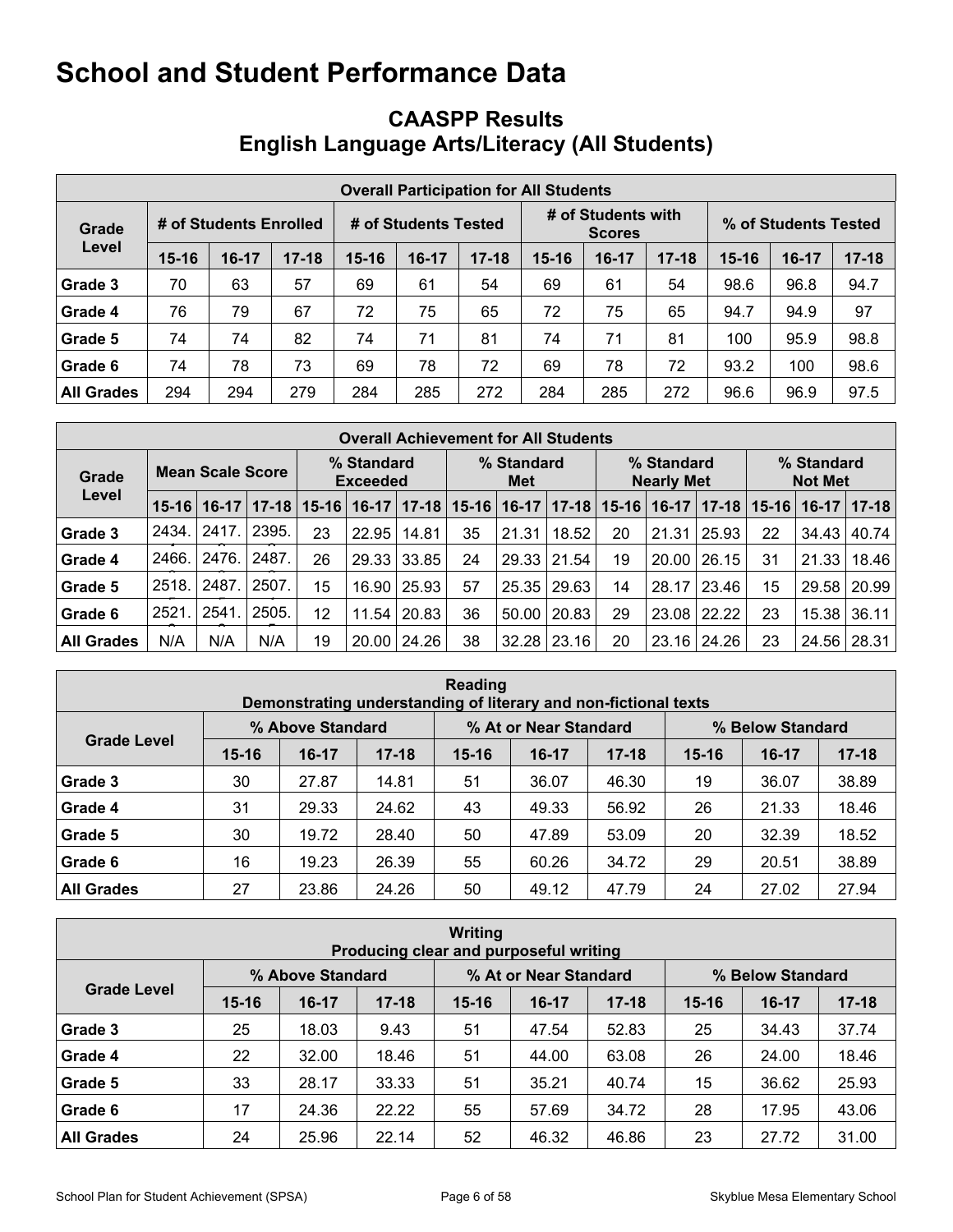| Listening<br>Demonstrating effective communication skills |           |                  |           |           |                       |           |           |                  |           |  |  |
|-----------------------------------------------------------|-----------|------------------|-----------|-----------|-----------------------|-----------|-----------|------------------|-----------|--|--|
| <b>Grade Level</b>                                        |           | % Above Standard |           |           | % At or Near Standard |           |           | % Below Standard |           |  |  |
|                                                           | $15 - 16$ | $16-17$          | $17 - 18$ | $15 - 16$ | $16-17$               | $17 - 18$ | $15 - 16$ | $16-17$          | $17 - 18$ |  |  |
| Grade 3                                                   | 26        | 18.03            | 14.81     | 58        | 63.93                 | 68.52     | 16        | 18.03            | 16.67     |  |  |
| Grade 4                                                   | 18        | 14.67            | 27.69     | 65        | 66.67                 | 64.62     | 17        | 18.67            | 7.69      |  |  |
| Grade 5                                                   | 16        | 19.72            | 14.81     | 73        | 59.15                 | 64.20     | 11        | 21.13            | 20.99     |  |  |
| Grade 6                                                   | 12        | 19.23            | 15.28     | 78        | 67.95                 | 59.72     | 10        | 12.82            | 25.00     |  |  |
| <b>All Grades</b>                                         | 18        | 17.89            | 18.01     | 69        | 64.56                 | 63.97     | 13        | 17.54            | 18.01     |  |  |

| <b>Research/Inquiry</b><br>Investigating, analyzing, and presenting information |           |                  |           |           |                       |           |           |                  |           |  |
|---------------------------------------------------------------------------------|-----------|------------------|-----------|-----------|-----------------------|-----------|-----------|------------------|-----------|--|
| <b>Grade Level</b>                                                              |           | % Above Standard |           |           | % At or Near Standard |           |           | % Below Standard |           |  |
|                                                                                 | $15 - 16$ | $16-17$          | $17 - 18$ | $15 - 16$ | $16-17$               | $17 - 18$ | $15 - 16$ | $16 - 17$        | $17 - 18$ |  |
| Grade 3                                                                         | 22        | 24.59            | 14.81     | 59        | 50.82                 | 48.15     | 19        | 24.59            | 37.04     |  |
| Grade 4                                                                         | 24        | 33.33            | 29.23     | 50        | 49.33                 | 60.00     | 26        | 17.33            | 10.77     |  |
| Grade 5                                                                         | 36        | 21.13            | 32.10     | 51        | 49.30                 | 48.15     | 12        | 29.58            | 19.75     |  |
| Grade 6                                                                         | 23        | 30.77            | 26.39     | 68        | 58.97                 | 44.44     | 9         | 10.26            | 29.17     |  |
| <b>All Grades</b>                                                               | 26        | 27.72            | 26.47     | 57        | 52.28                 | 50.00     | 17        | 20.00            | 23.53     |  |

#### **Conclusions based on this data:**

- **1.** Third (3rd) and sixth (6th) grade showed a significant decline in the percentage of students who met or exceeded standards during the 2017-18 administration of the CAASPP.
- **2.** We have a large population of students in the nearly met category. We need to target this group of kids to move them to the met or exceeds band.
- **3.** Overall, based on the data our students' ELA skills are better developed than their math skills. The area that had the most students in the above standard band was Research/Inquiry and the area with the least was Listening.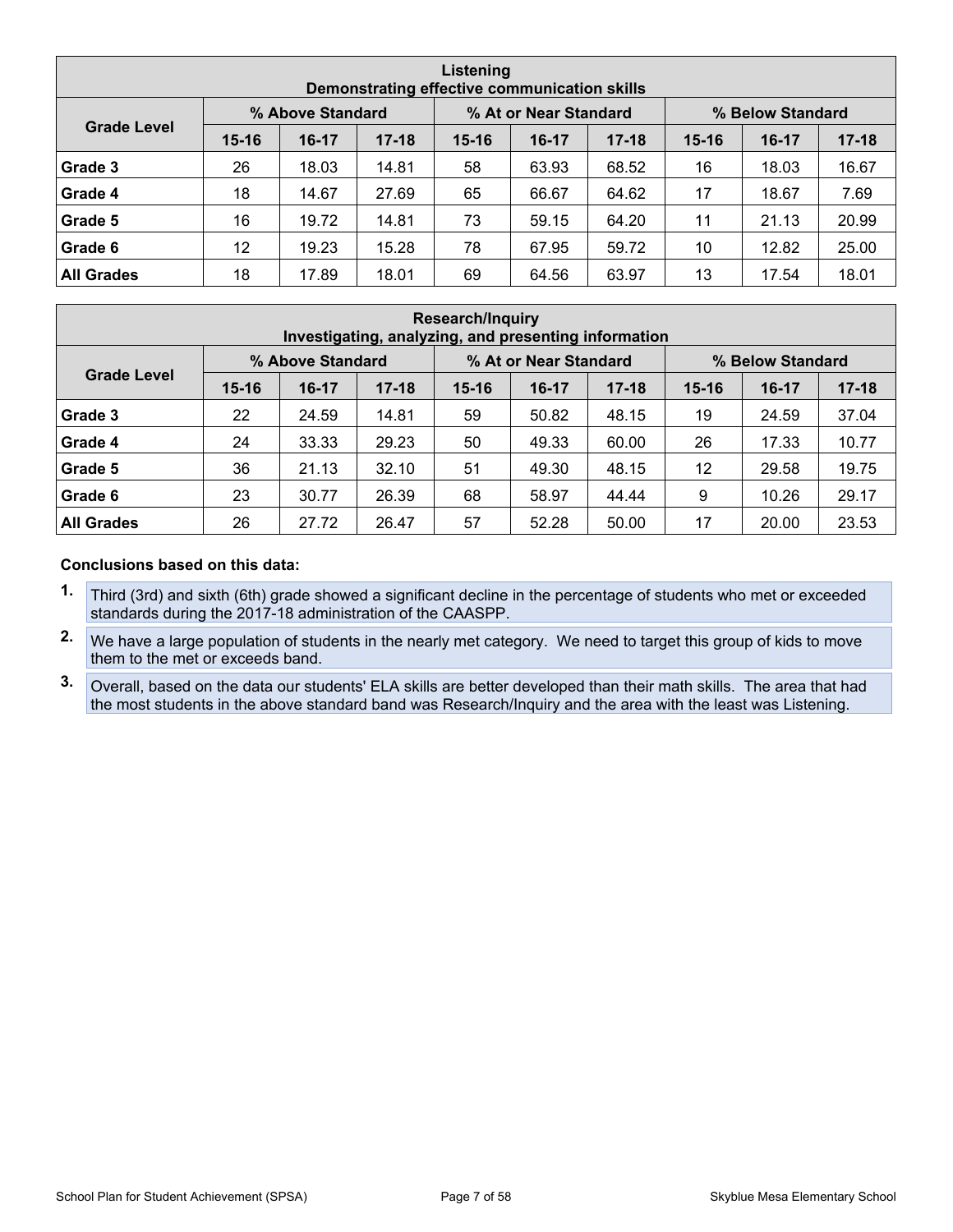| <b>CAASPP Results</b>             |  |  |
|-----------------------------------|--|--|
| <b>Mathematics (All Students)</b> |  |  |

|                   | <b>Overall Participation for All Students</b> |                        |           |                      |         |           |           |                                     |           |                      |       |           |  |  |  |
|-------------------|-----------------------------------------------|------------------------|-----------|----------------------|---------|-----------|-----------|-------------------------------------|-----------|----------------------|-------|-----------|--|--|--|
| Grade             |                                               | # of Students Enrolled |           | # of Students Tested |         |           |           | # of Students with<br><b>Scores</b> |           | % of Students Tested |       |           |  |  |  |
| Level             | $15 - 16$                                     | $16-17$                | $17 - 18$ | $15 - 16$            | $16-17$ | $17 - 18$ | $15 - 16$ | $16-17$                             | $17 - 18$ | $15 - 16$            | 16-17 | $17 - 18$ |  |  |  |
| Grade 3           | 70                                            | 63                     | 57        | 69                   | 61      | 55        | 69        | 61                                  | 54        | 98.6                 | 96.8  | 96.5      |  |  |  |
| Grade 4           | 76                                            | 79                     | 67        | 73                   | 75      | 65        | 73        | 75                                  | 65        | 96.1                 | 94.9  | 97        |  |  |  |
| Grade 5           | 74                                            | 74                     | 83        | 74                   | 70      | 82        | 74        | 70                                  | 82        | 100                  | 94.6  | 98.8      |  |  |  |
| Grade 6           | 75                                            | 78                     | 73        | 72                   | 78      | 72        | 72        | 78                                  | 72        | 96                   | 100   | 98.6      |  |  |  |
| <b>All Grades</b> | 295                                           | 294                    | 280       | 288                  | 284     | 274       | 288       | 284                                 | 273       | 97.6                 | 96.6  | 97.9      |  |  |  |

|                   | <b>Overall Achievement for All Students</b> |                         |           |                               |         |                   |           |                                 |           |           |                              |           |           |         |       |
|-------------------|---------------------------------------------|-------------------------|-----------|-------------------------------|---------|-------------------|-----------|---------------------------------|-----------|-----------|------------------------------|-----------|-----------|---------|-------|
| Grade             |                                             | <b>Mean Scale Score</b> |           | % Standard<br><b>Exceeded</b> |         | % Standard<br>Met |           | % Standard<br><b>Nearly Met</b> |           |           | % Standard<br><b>Not Met</b> |           |           |         |       |
| Level             | $15 - 16$                                   | $16-17$                 | $17 - 18$ | $15 - 16$                     | $16-17$ | $17 - 18$         | $15 - 16$ | $16-17$                         | $17 - 18$ | $15 - 16$ | $16-17$                      | $17 - 18$ | $15 - 16$ | $16-17$ | 17-18 |
| Grade 3           | 2418.                                       | 2421                    | 2390.     | 7                             | 13.11   | 9.26              | 38        | 32.79                           | 18.52     | 33        | 27.87                        | 31.48     | 22        | 26.23   | 40.74 |
| Grade 4           | 2452.                                       | 2467                    | 2464.     | 14                            | 16.00   | 13.85             | 25        | 33.33                           | 26.15     | 29        | 32.00                        | 38.46     | 33        | 18.67   | 21.54 |
| Grade 5           | 2490.                                       | 2461                    | 2489.     | 7                             | 14.29   | 10.98             | 24        | 12.86                           | 24.39     | 45        | 24.29                        | 35.37     | 24        | 48.57   | 29.27 |
| Grade 6           | 2520.                                       | 2542.                   | 2507      | 22                            | 19.23   | 23.61             | 19        | 34.62                           | 16.67     | 33        | 26.92                        | 26.39     | 25        | 19.23   | 33.33 |
| <b>All Grades</b> | N/A                                         | N/A                     | N/A       | 13                            | 15.85   | 14.65             | 26        | 28.52                           | 21.61     | 35        | 27.82                        | 32.97     | 26        | 27.82   | 30.77 |

| <b>Concepts &amp; Procedures</b><br>Applying mathematical concepts and procedures |           |                  |           |           |                       |           |                  |           |           |  |  |  |  |  |
|-----------------------------------------------------------------------------------|-----------|------------------|-----------|-----------|-----------------------|-----------|------------------|-----------|-----------|--|--|--|--|--|
|                                                                                   |           | % Above Standard |           |           | % At or Near Standard |           | % Below Standard |           |           |  |  |  |  |  |
| <b>Grade Level</b>                                                                | $15 - 16$ | $16-17$          | $17 - 18$ | $15 - 16$ | $16-17$               | $17 - 18$ | $15 - 16$        | $16 - 17$ | $17 - 18$ |  |  |  |  |  |
| Grade 3                                                                           | 28        | 19.67            | 22.64     | 42        | 47.54                 | 32.08     | 30               | 32.79     | 45.28     |  |  |  |  |  |
| Grade 4                                                                           | 19        | 29.33            | 21.54     | 34        | 32.00                 | 40.00     | 47               | 38.67     | 38.46     |  |  |  |  |  |
| Grade 5                                                                           | 7         | 17.14            | 21.95     | 51        | 20.00                 | 41.46     | 42               | 62.86     | 36.59     |  |  |  |  |  |
| Grade 6                                                                           | 33        | 39.74            | 36.11     | 26        | 39.74                 | 26.39     | 40               | 20.51     | 37.50     |  |  |  |  |  |
| <b>All Grades</b>                                                                 | 22        | 27.11            | 25.74     | 39        | 34.51                 | 35.29     | 40               | 38.38     | 38.97     |  |  |  |  |  |

|                                                               | <b>Problem Solving &amp; Modeling/Data Analysis</b><br>Using appropriate tools and strategies to solve real world and mathematical problems |         |           |           |         |           |           |           |           |  |  |  |  |  |
|---------------------------------------------------------------|---------------------------------------------------------------------------------------------------------------------------------------------|---------|-----------|-----------|---------|-----------|-----------|-----------|-----------|--|--|--|--|--|
| % At or Near Standard<br>% Above Standard<br>% Below Standard |                                                                                                                                             |         |           |           |         |           |           |           |           |  |  |  |  |  |
| <b>Grade Level</b>                                            | $15 - 16$                                                                                                                                   | $16-17$ | $17 - 18$ | $15 - 16$ | $16-17$ | $17 - 18$ | $15 - 16$ | $16 - 17$ | $17 - 18$ |  |  |  |  |  |
| Grade 3                                                       | 14                                                                                                                                          | 22.95   | 12.96     | 61        | 52.46   | 50.00     | 25        | 24.59     | 37.04     |  |  |  |  |  |
| Grade 4                                                       | 12                                                                                                                                          | 30.67   | 15.38     | 56        | 38.67   | 60.00     | 32        | 30.67     | 24.62     |  |  |  |  |  |
| Grade 5                                                       | 14                                                                                                                                          | 12.86   | 10.98     | 51        | 41.43   | 53.66     | 35        | 45.71     | 35.37     |  |  |  |  |  |
| Grade 6                                                       | 35<br>19<br>15.38<br>22.22<br>38.89<br>26.92<br>38.89<br>46<br>57.69                                                                        |         |           |           |         |           |           |           |           |  |  |  |  |  |
| <b>All Grades</b>                                             | 32<br>15<br>20.42<br>15.38<br>53<br>32.04<br>47.54<br>50.55<br>34.07                                                                        |         |           |           |         |           |           |           |           |  |  |  |  |  |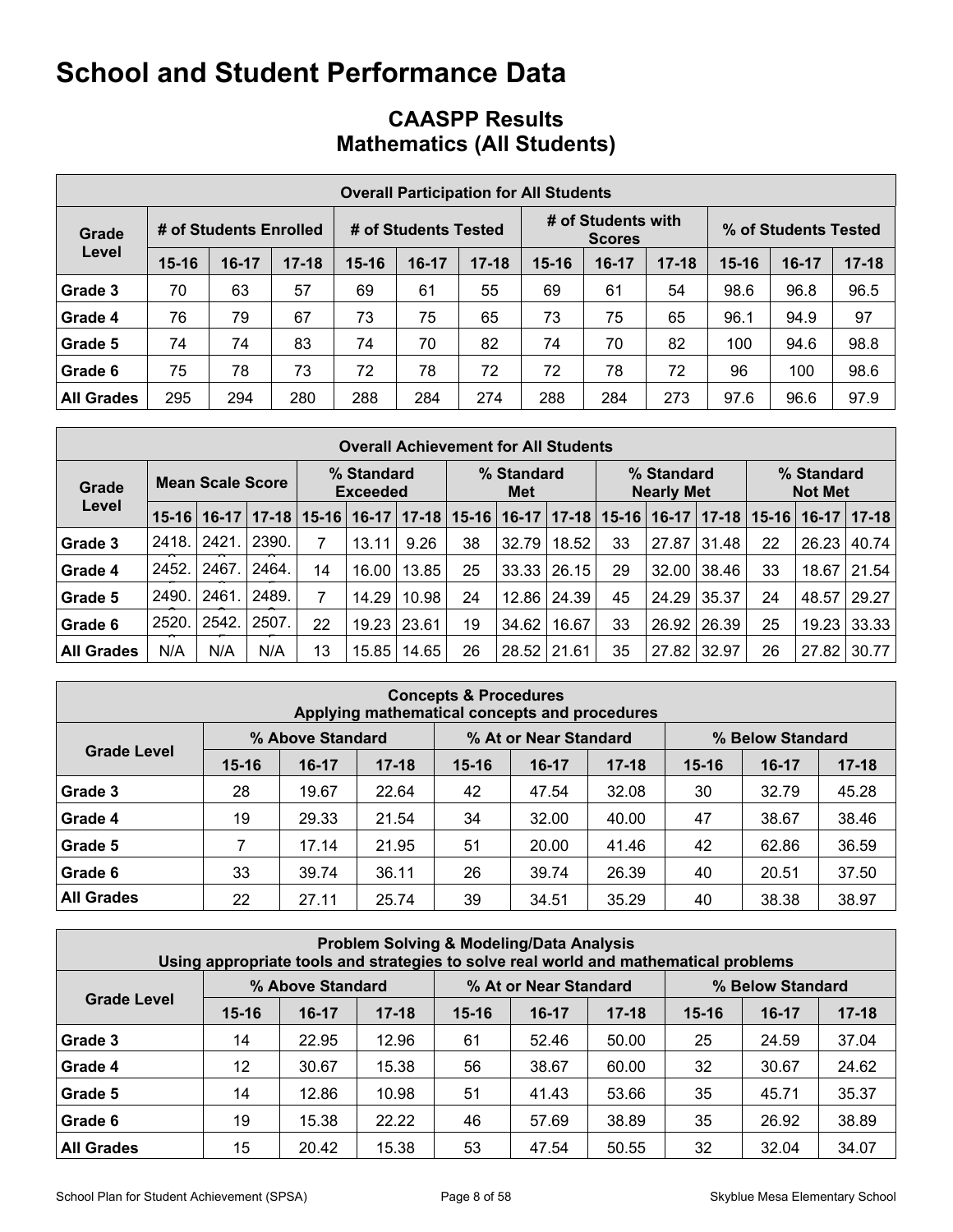|                                                               | <b>Communicating Reasoning</b><br>Demonstrating ability to support mathematical conclusions |         |           |           |           |       |    |       |       |  |  |  |  |  |  |
|---------------------------------------------------------------|---------------------------------------------------------------------------------------------|---------|-----------|-----------|-----------|-------|----|-------|-------|--|--|--|--|--|--|
| % At or Near Standard<br>% Above Standard<br>% Below Standard |                                                                                             |         |           |           |           |       |    |       |       |  |  |  |  |  |  |
| <b>Grade Level</b>                                            | $15 - 16$                                                                                   | $16-17$ | $15 - 16$ | $16 - 17$ | $17 - 18$ |       |    |       |       |  |  |  |  |  |  |
| Grade 3                                                       | 14                                                                                          | 16.39   | 9.43      | 65        | 47.54     | 49.06 | 20 | 36.07 | 41.51 |  |  |  |  |  |  |
| Grade 4                                                       | 19                                                                                          | 25.33   | 18.46     | 47        | 42.67     | 50.77 | 34 | 32.00 | 30.77 |  |  |  |  |  |  |
| Grade 5                                                       | 8                                                                                           | 11.43   | 12.20     | 68        | 40.00     | 56.10 | 24 | 48.57 | 31.71 |  |  |  |  |  |  |
| Grade 6                                                       | 38<br>13<br>24.36<br>22.22<br>25.64<br>47.22<br>50.00<br>30.56<br>50                        |         |           |           |           |       |    |       |       |  |  |  |  |  |  |
| <b>All Grades</b>                                             | 14                                                                                          | 19.72   | 15.81     | 57        | 45.07     | 46.69 | 29 | 35.21 | 37.50 |  |  |  |  |  |  |

#### **Conclusions based on this data:**

**1.** Based on the data, overall students' math skills appear weaker than their ELA skills (only approx. 36% met or exceeded standards).

**2.** Based on the data presented, a relative strength was noted in the area of Problem Solving/Data Analysis.

**3.** Based on the data presented, a relative weakness was noted in the area of Concepts and Procedures.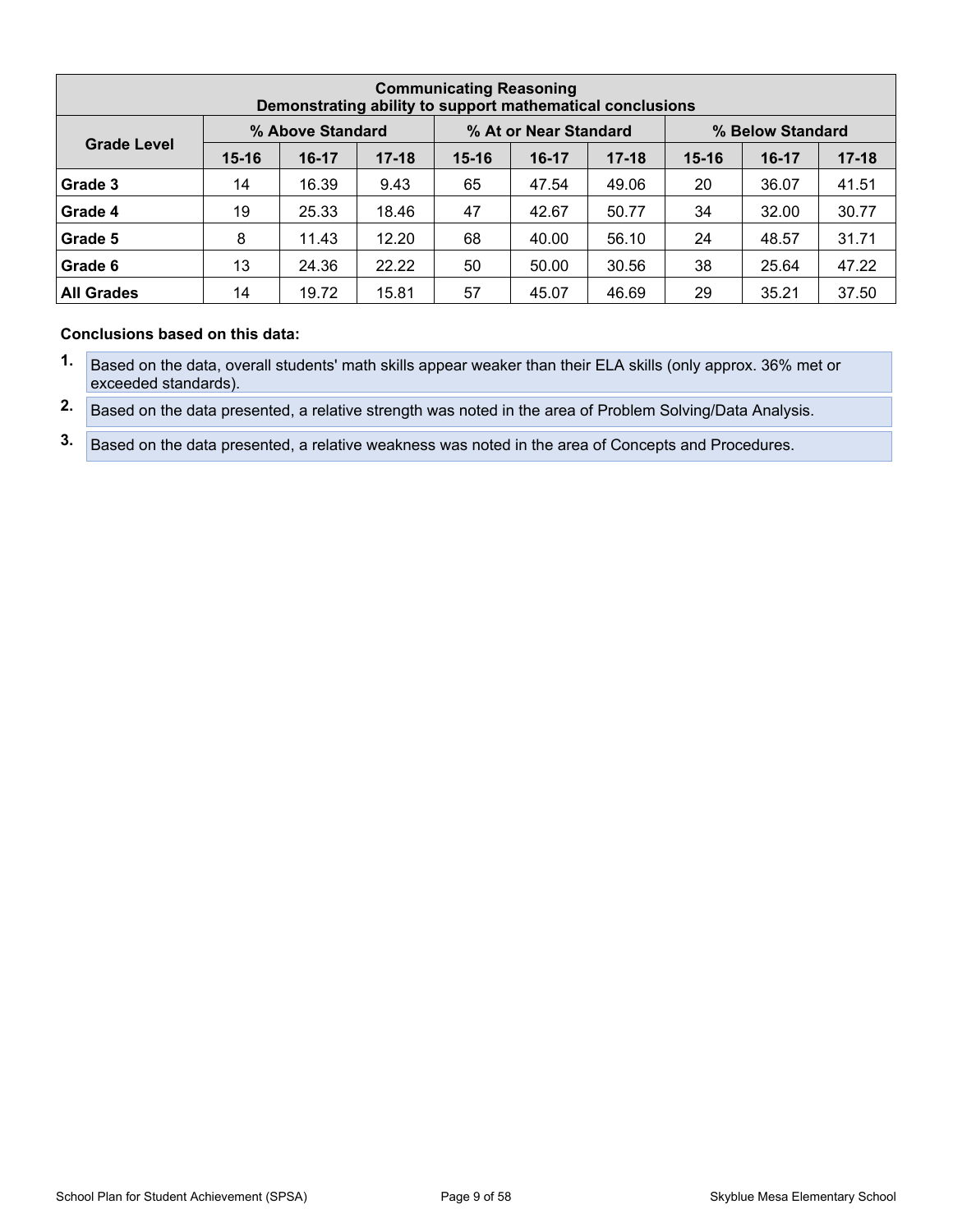# <span id="page-9-0"></span>**ELPAC Results**

| 2017-18 Summative Assessment Data<br><b>Number of Students and Mean Scale Scores for All Students</b> |                |                      |                         |                                     |  |  |  |  |  |  |  |
|-------------------------------------------------------------------------------------------------------|----------------|----------------------|-------------------------|-------------------------------------|--|--|--|--|--|--|--|
| Grade<br>Level                                                                                        | <b>Overall</b> | <b>Oral Language</b> | <b>Written Language</b> | Number of<br><b>Students Tested</b> |  |  |  |  |  |  |  |
| <b>Grade K</b>                                                                                        | 1446.1         | 1449.9               | 1437.4                  | 15                                  |  |  |  |  |  |  |  |
| Grade 1                                                                                               | $\star$        | $\star$              | $\star$                 | $\star$                             |  |  |  |  |  |  |  |
| Grade 2                                                                                               | $\star$        | $\star$              | $\star$                 | $\star$                             |  |  |  |  |  |  |  |
| Grade 3                                                                                               | $\star$        | $\star$              | $\star$                 | $\star$                             |  |  |  |  |  |  |  |
| Grade 4                                                                                               | $\star$        | $\star$              | $\star$                 | $\star$                             |  |  |  |  |  |  |  |
| Grade 5                                                                                               | $\star$        | $\star$              | $\star$                 | $\star$                             |  |  |  |  |  |  |  |
| Grade 6                                                                                               | $\star$        | $\star$              | $\star$                 | $\star$                             |  |  |  |  |  |  |  |
| <b>All Grades</b>                                                                                     |                |                      |                         | 63                                  |  |  |  |  |  |  |  |

| <b>Overall Language</b><br>Number and Percentage of Students at Each Performance Level for All Students |         |               |         |               |         |         |         |         |                        |  |  |  |  |
|---------------------------------------------------------------------------------------------------------|---------|---------------|---------|---------------|---------|---------|---------|---------|------------------------|--|--|--|--|
| Grade                                                                                                   | Level 4 |               | Level 3 |               |         | Level 2 |         | Level 1 | <b>Total Number of</b> |  |  |  |  |
| Level                                                                                                   | #       | $\frac{9}{6}$ | #       | $\frac{0}{0}$ | #       | %       | #       | $\%$    | <b>Students</b>        |  |  |  |  |
| <b>Grade K</b>                                                                                          | $\star$ | $\star$       | $\star$ | $\star$       | $\star$ | $\star$ | $\star$ | $\star$ | 15                     |  |  |  |  |
| <b>Grade 1</b>                                                                                          | $\star$ | $\star$       | $\star$ | $\star$       |         |         |         |         | $\star$                |  |  |  |  |
| <b>Grade 2</b>                                                                                          | $\star$ | $\star$       | $\star$ | $\star$       |         |         |         |         | $\star$                |  |  |  |  |
| Grade 3                                                                                                 | $\star$ | $\star$       | $\star$ | $\star$       | $\star$ | $\star$ | $\star$ | $\star$ | $\star$                |  |  |  |  |
| <b>Grade 4</b>                                                                                          | $\star$ | $\star$       | $\star$ | $\star$       |         |         |         |         | $\star$                |  |  |  |  |
| Grade 5                                                                                                 |         |               | $\star$ | $\star$       | $\star$ | $\star$ | $\star$ | $\star$ | $\star$                |  |  |  |  |
| <b>Grade 6</b>                                                                                          | $\star$ | $\star$       | $\star$ | $\star$       | $\star$ | $\star$ | $\star$ | $\star$ | $\star$                |  |  |  |  |
| <b>All Grades</b>                                                                                       | 27      | 42.86         | 18      | 28.57         | $\star$ | $\star$ | $\star$ | $\star$ | 63                     |  |  |  |  |

| <b>Oral Language</b><br>Number and Percentage of Students at Each Performance Level for All Students |         |               |         |               |         |               |         |               |                        |  |  |  |  |
|------------------------------------------------------------------------------------------------------|---------|---------------|---------|---------------|---------|---------------|---------|---------------|------------------------|--|--|--|--|
| Grade                                                                                                | Level 4 |               | Level 3 |               |         | Level 2       |         | Level 1       | <b>Total Number of</b> |  |  |  |  |
| Level                                                                                                | #       | $\frac{0}{0}$ | #       | $\frac{0}{0}$ | #       | $\frac{9}{6}$ | #       | $\frac{9}{6}$ | <b>Students</b>        |  |  |  |  |
| <b>Grade K</b>                                                                                       | $\star$ | $\star$       | $\star$ | $\star$       | $\star$ | $\star$       | $\star$ | $\star$       | 15                     |  |  |  |  |
| Grade 1                                                                                              | $\star$ | $\star$       | $\star$ | $\ast$        |         |               |         |               | $\star$                |  |  |  |  |
| Grade 2                                                                                              | $\star$ | $\star$       | $\star$ | $\star$       |         |               |         |               | $\star$                |  |  |  |  |
| Grade 3                                                                                              | $\star$ | $\star$       | $\star$ | $\ast$        | $\star$ | $\star$       | $\star$ | $\star$       | $\star$                |  |  |  |  |
| Grade 4                                                                                              | $\star$ | $\star$       |         |               |         |               |         |               | $\star$                |  |  |  |  |
| Grade 5                                                                                              | $\star$ | $\star$       | $\star$ | $\star$       | $\star$ | $\star$       |         |               | $\star$                |  |  |  |  |
| Grade 6                                                                                              | $\star$ | $\star$       | $\star$ | $\ast$        | $\star$ | $\star$       | $\star$ | $\star$       | $\star$                |  |  |  |  |
| <b>All Grades</b>                                                                                    | 37      | 58.73         | 12      | 19.05         | $\star$ | $\star$       | $\star$ | $\star$       | 63                     |  |  |  |  |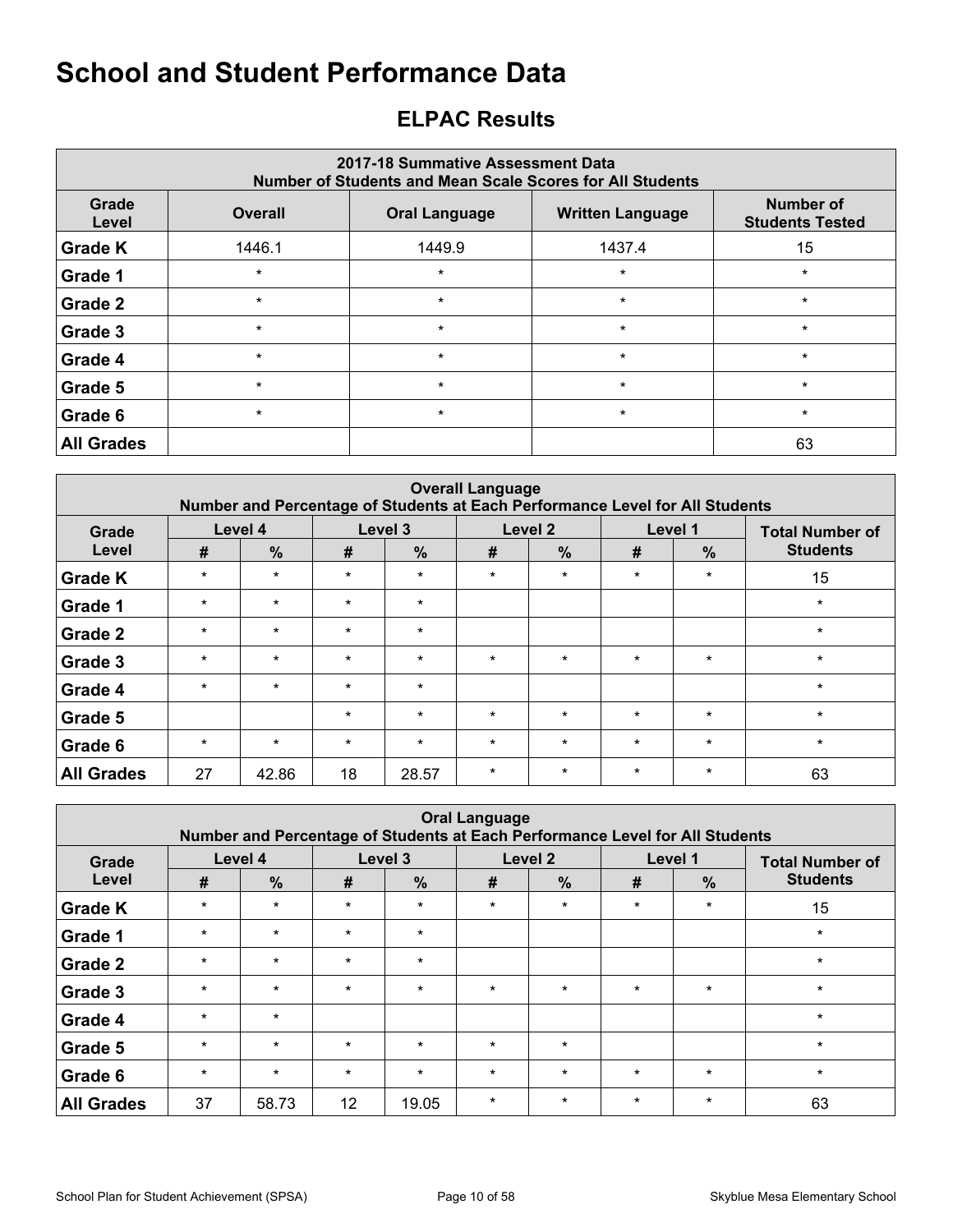| <b>Written Language</b><br>Number and Percentage of Students at Each Performance Level for All Students |         |               |         |               |         |               |         |               |                        |  |  |  |  |
|---------------------------------------------------------------------------------------------------------|---------|---------------|---------|---------------|---------|---------------|---------|---------------|------------------------|--|--|--|--|
| Grade                                                                                                   |         | Level 4       |         | Level 3       |         | Level 2       |         | Level 1       | <b>Total Number of</b> |  |  |  |  |
| Level                                                                                                   | #       | $\frac{0}{0}$ | #       | $\frac{9}{6}$ | #       | $\frac{0}{0}$ | #       | $\frac{9}{6}$ | <b>Students</b>        |  |  |  |  |
| <b>Grade K</b>                                                                                          | $\star$ | $\star$       | $\star$ | $\ast$        | $\star$ | $\star$       | $\star$ | $\star$       | 15                     |  |  |  |  |
| Grade 1                                                                                                 | $\star$ | $\star$       | $\star$ | $\star$       |         |               | $\star$ | $\star$       | $\star$                |  |  |  |  |
| Grade 2                                                                                                 | $\star$ | $\star$       | $\star$ | $\ast$        | $\star$ | $\star$       |         |               | $\star$                |  |  |  |  |
| Grade 3                                                                                                 |         |               | $\star$ | $\star$       | $\star$ | $\star$       | $\star$ | $\star$       | $\star$                |  |  |  |  |
| Grade 4                                                                                                 | $\star$ | $\star$       | $\star$ | $\star$       | $\star$ | $\star$       |         |               | $\star$                |  |  |  |  |
| Grade 5                                                                                                 |         |               | $\star$ | $\star$       | $\star$ | $\star$       | $\star$ | $\star$       | $\star$                |  |  |  |  |
| Grade 6                                                                                                 |         |               | $\star$ | $\ast$        | $\star$ | $\star$       | $\star$ | $\star$       | $\star$                |  |  |  |  |
| <b>All Grades</b>                                                                                       | 20      | 31.75         | 13      | 20.63         | 16      | 25.40         | 14      | 22.22         | 63                     |  |  |  |  |

| <b>Listening Domain</b><br>Number and Percentage of Students by Domain Performance Level for All Students |         |                       |         |                     |         |                  |                                           |  |  |  |  |  |  |
|-----------------------------------------------------------------------------------------------------------|---------|-----------------------|---------|---------------------|---------|------------------|-------------------------------------------|--|--|--|--|--|--|
| Grade<br>Level                                                                                            |         | <b>Well Developed</b> |         | Somewhat/Moderately |         | <b>Beginning</b> | <b>Total Number of</b><br><b>Students</b> |  |  |  |  |  |  |
| <b>Grade K</b>                                                                                            | 11      | 73.33                 | $\star$ | $\star$             | $\star$ | $\star$          | 15                                        |  |  |  |  |  |  |
| Grade 1                                                                                                   | $\star$ | $\star$               |         |                     |         |                  | $\star$                                   |  |  |  |  |  |  |
| Grade 2                                                                                                   | $\star$ | $\star$               | $\star$ | $\star$             |         |                  | $\star$                                   |  |  |  |  |  |  |
| Grade 3                                                                                                   | $\star$ | $\star$               | $\star$ | $\star$             | $\star$ | $\star$          | $\star$                                   |  |  |  |  |  |  |
| Grade 4                                                                                                   | $\star$ | $\star$               | $\star$ | $\star$             |         |                  | $\star$                                   |  |  |  |  |  |  |
| Grade 5                                                                                                   | $\star$ | $\star$               | $\star$ | $\star$             |         |                  | $\star$                                   |  |  |  |  |  |  |
| Grade 6                                                                                                   | $\star$ | $\star$               | $\star$ | $\star$             | $\star$ | $\star$          | $\star$                                   |  |  |  |  |  |  |
| <b>All Grades</b>                                                                                         | 35      | 55.56                 | 19      | 30.16               | $\star$ | $\star$          | 63                                        |  |  |  |  |  |  |

|                   | <b>Speaking Domain</b><br>Number and Percentage of Students by Domain Performance Level for All Students |                       |         |                     |         |                  |                                           |  |  |  |  |  |  |
|-------------------|----------------------------------------------------------------------------------------------------------|-----------------------|---------|---------------------|---------|------------------|-------------------------------------------|--|--|--|--|--|--|
| Grade<br>Level    |                                                                                                          | <b>Well Developed</b> |         | Somewhat/Moderately |         | <b>Beginning</b> | <b>Total Number of</b><br><b>Students</b> |  |  |  |  |  |  |
| <b>Grade K</b>    | $\star$                                                                                                  | $\star$               | $\star$ | $\star$             | $\star$ | $\star$          | 15                                        |  |  |  |  |  |  |
| Grade 1           | $\star$                                                                                                  | $\star$               | $\star$ | $\star$             |         |                  | $\star$                                   |  |  |  |  |  |  |
| Grade 2           | $\star$                                                                                                  | $\star$               | $\star$ | $\star$             |         |                  | $\star$                                   |  |  |  |  |  |  |
| Grade 3           | $\star$                                                                                                  | $\star$               | $\star$ | $\star$             | $\star$ | $\star$          | $\star$                                   |  |  |  |  |  |  |
| Grade 4           | $\star$                                                                                                  | $\star$               |         |                     |         |                  | $\star$                                   |  |  |  |  |  |  |
| Grade 5           | $\star$                                                                                                  | $\star$               | $\star$ | $\star$             | $\star$ | $\star$          | $\star$                                   |  |  |  |  |  |  |
| Grade 6           | $\star$                                                                                                  | $\star$               | $\star$ | $\star$             |         |                  | $\ast$                                    |  |  |  |  |  |  |
| <b>All Grades</b> | 41                                                                                                       | 65.08                 | 16      | 25.40               | $\star$ | $\star$          | 63                                        |  |  |  |  |  |  |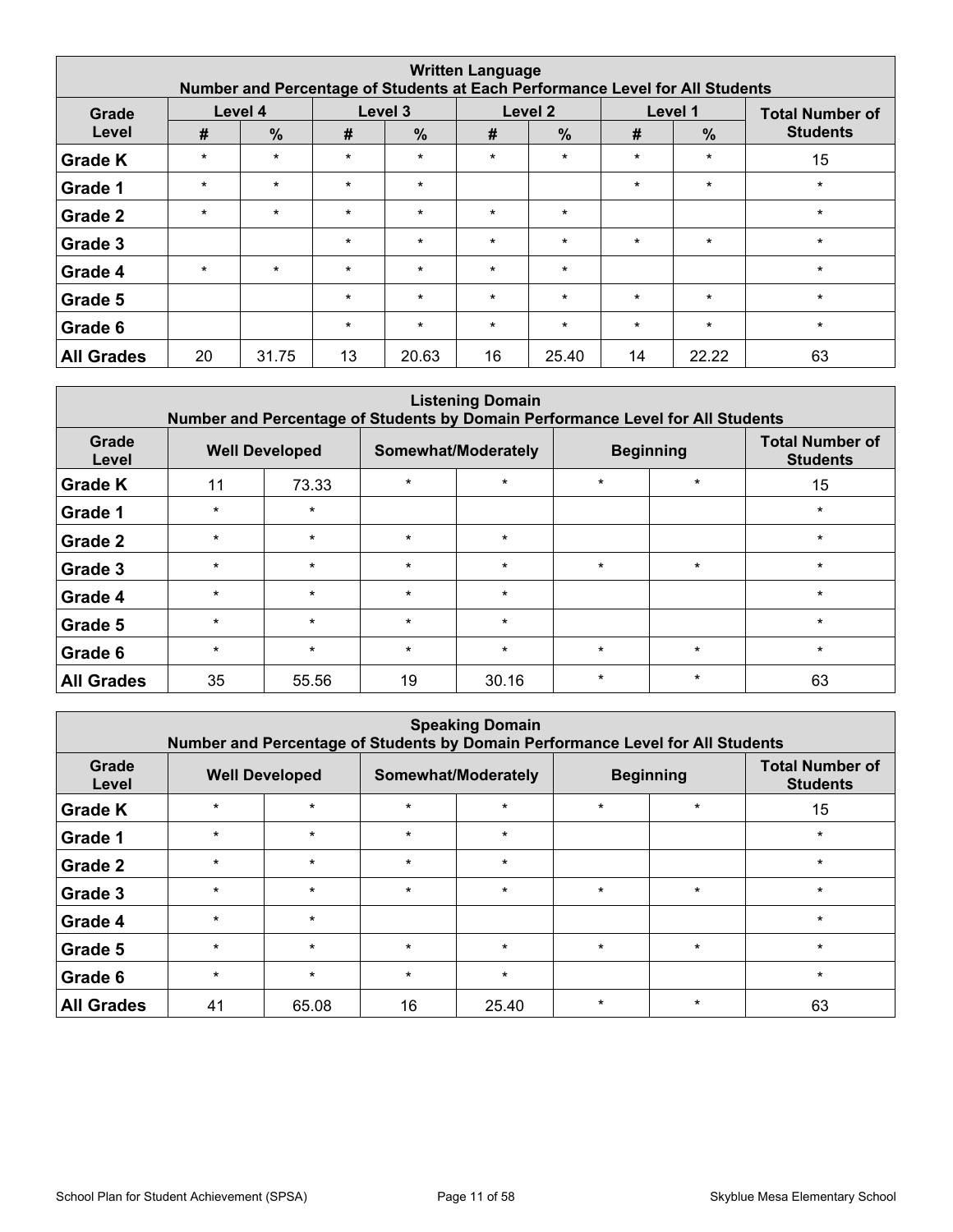| <b>Reading Domain</b><br>Number and Percentage of Students by Domain Performance Level for All Students |         |                       |         |                     |         |                  |                                           |  |  |  |  |  |
|---------------------------------------------------------------------------------------------------------|---------|-----------------------|---------|---------------------|---------|------------------|-------------------------------------------|--|--|--|--|--|
| Grade<br>Level                                                                                          |         | <b>Well Developed</b> |         | Somewhat/Moderately |         | <b>Beginning</b> | <b>Total Number of</b><br><b>Students</b> |  |  |  |  |  |
| <b>Grade K</b>                                                                                          | $\star$ | $\star$               | $\star$ | $\star$             | $\star$ | $\star$          | 15                                        |  |  |  |  |  |
| Grade 1                                                                                                 | $\star$ | $\star$               | $\star$ | $\star$             | $\star$ | $\star$          | $\star$                                   |  |  |  |  |  |
| Grade 2                                                                                                 | $\star$ | $\star$               | $\star$ | $\star$             | $\star$ | $\star$          | $\star$                                   |  |  |  |  |  |
| Grade 3                                                                                                 | $\star$ | $\star$               | $\star$ | $\star$             | $\star$ | $\star$          | $\star$                                   |  |  |  |  |  |
| Grade 4                                                                                                 | $\star$ | $\star$               | $\star$ | $\star$             |         |                  | $\star$                                   |  |  |  |  |  |
| Grade 5                                                                                                 |         |                       | $\star$ | $\star$             | $\star$ | $\star$          | $\star$                                   |  |  |  |  |  |
| Grade 6                                                                                                 |         |                       | $\star$ | $\star$             | $\star$ | $\star$          | $\star$                                   |  |  |  |  |  |
| <b>All Grades</b>                                                                                       | 22      | 34.92                 | 24      | 38.10               | 17      | 26.98            | 63                                        |  |  |  |  |  |

| <b>Writing Domain</b><br>Number and Percentage of Students by Domain Performance Level for All Students |         |                                              |         |         |         |                  |                                           |  |
|---------------------------------------------------------------------------------------------------------|---------|----------------------------------------------|---------|---------|---------|------------------|-------------------------------------------|--|
| Grade<br>Level                                                                                          |         | <b>Well Developed</b><br>Somewhat/Moderately |         |         |         | <b>Beginning</b> | <b>Total Number of</b><br><b>Students</b> |  |
| <b>Grade K</b>                                                                                          | $\star$ | $\star$                                      | $\star$ | $\star$ | $\star$ | $\star$          | 15                                        |  |
| Grade 1                                                                                                 | $\star$ | $\star$                                      | $\star$ | $\star$ | $\star$ | $\star$          | $\star$                                   |  |
| Grade 2                                                                                                 | $\star$ | $\star$                                      | $\star$ | $\star$ |         |                  | $\star$                                   |  |
| Grade 3                                                                                                 | $\star$ | $\star$                                      | $\star$ | $\star$ | $\star$ | $\star$          | $\star$                                   |  |
| Grade 4                                                                                                 | $\star$ | $\star$                                      | $\star$ | $\star$ |         |                  | $\star$                                   |  |
| Grade 5                                                                                                 |         |                                              | $\star$ | $\star$ | $\star$ | $\star$          | $\star$                                   |  |
| Grade 6                                                                                                 |         |                                              | $\star$ | $\star$ | $\star$ | $\star$          | $\star$                                   |  |
| <b>All Grades</b>                                                                                       | 20      | 31.75                                        | 35      | 55.56   | $\star$ | $\star$          | 63                                        |  |

#### **Conclusions based on this data:**

- **1.** Overall, our students' speaking skills (Speaking Domain) were better developed than any other skills assessed (writing, listening, reading).
- **2.** Overall, written language was our weakest domain showing the need for more intervention in this area.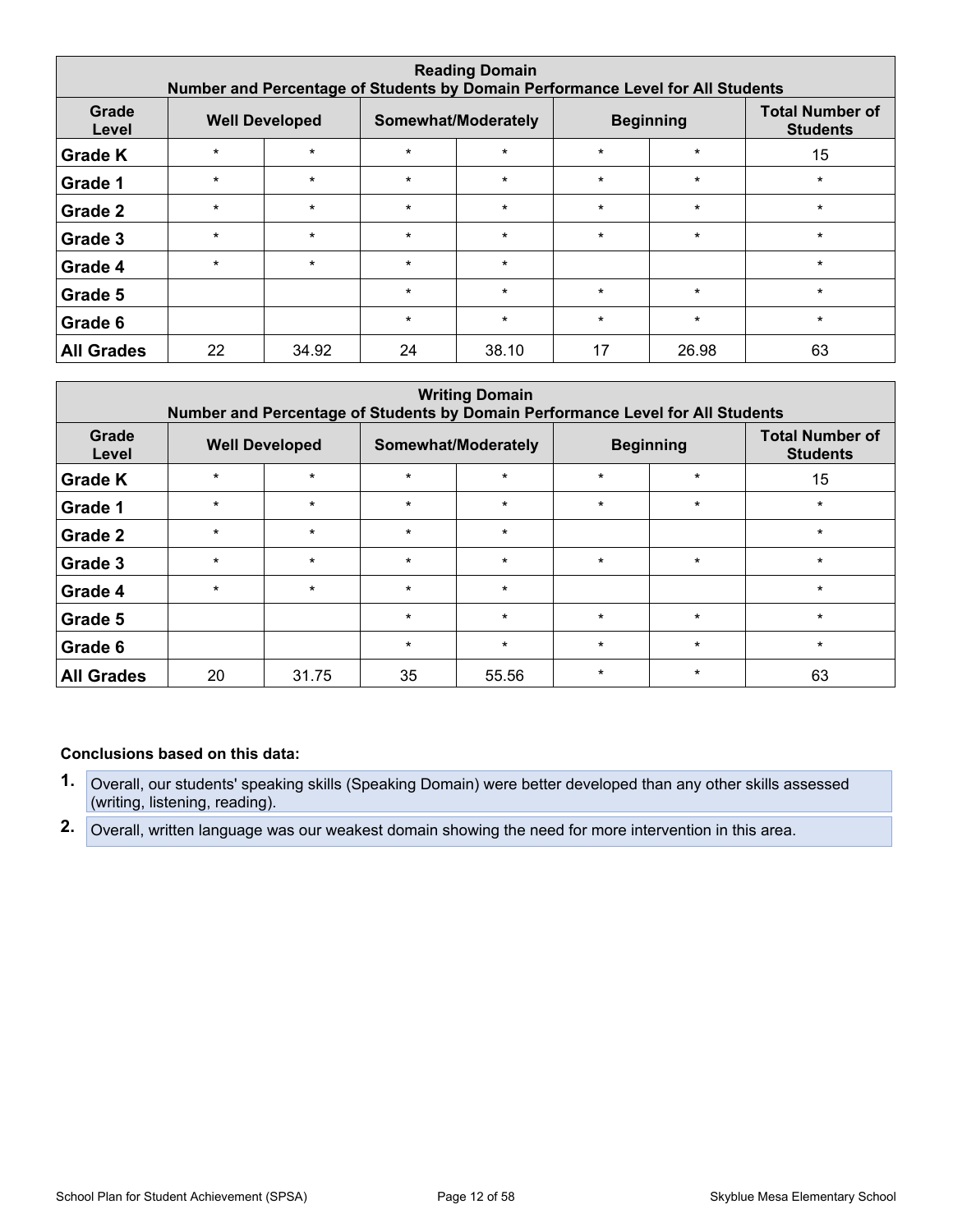# <span id="page-12-0"></span>**Student Population**

This section provides information about the school's student population.

| 2017-18 Student Population                        |                                                                                                                                                                     |                                                                                                                                                                                                    |                                                                                          |  |  |  |  |
|---------------------------------------------------|---------------------------------------------------------------------------------------------------------------------------------------------------------------------|----------------------------------------------------------------------------------------------------------------------------------------------------------------------------------------------------|------------------------------------------------------------------------------------------|--|--|--|--|
| <b>Total</b><br><b>Enrollment</b>                 | Socioeconomically<br><b>Disadvantaged</b>                                                                                                                           | <b>English</b><br><b>Learners</b>                                                                                                                                                                  | <b>Foster</b><br>Youth                                                                   |  |  |  |  |
| 497                                               | 36.4%                                                                                                                                                               | 13.1%                                                                                                                                                                                              | 0.2%                                                                                     |  |  |  |  |
| This is the total number of<br>students enrolled. | This is the percent of students<br>who are eligible for free or<br>reduced priced meals; or have<br>parents/guardians who did not<br>receive a high school diploma. | This is the percent of students<br>who are learning to communicate<br>effectively in English, typically<br>requiring instruction in both the<br>English Language and in their<br>academic courses. | This is the percent of students<br>whose well-being is the<br>responsibility of a court. |  |  |  |  |

| 2017-18 Enrollment for All Students/Student Group  |     |         |  |  |  |  |  |  |
|----------------------------------------------------|-----|---------|--|--|--|--|--|--|
| <b>Student Group</b><br><b>Total</b><br>Percentage |     |         |  |  |  |  |  |  |
| <b>English Learners</b>                            | 65  | 13.1%   |  |  |  |  |  |  |
| <b>Foster Youth</b>                                |     | 0.2%    |  |  |  |  |  |  |
| <b>Homeless</b>                                    | 5   | $1.0\%$ |  |  |  |  |  |  |
| <b>Socioeconomically Disadvantaged</b>             | 181 | 36.4%   |  |  |  |  |  |  |
| <b>Students with Disabilities</b>                  | 95  | 19.1%   |  |  |  |  |  |  |

| <b>Enrollment by Race/Ethnicity</b> |              |            |  |  |  |  |
|-------------------------------------|--------------|------------|--|--|--|--|
| <b>Student Group</b>                | <b>Total</b> | Percentage |  |  |  |  |
| <b>African American</b>             | 12           | 2.4%       |  |  |  |  |
| <b>American Indian</b>              | 2            | 0.4%       |  |  |  |  |
| Asian                               | 25           | 5.0%       |  |  |  |  |
| <b>Filipino</b>                     | 41           | 8.2%       |  |  |  |  |
| <b>Hispanic</b>                     | 199          | 40.0%      |  |  |  |  |
| <b>Two or More Races</b>            | 9            | 1.8%       |  |  |  |  |
| <b>Pacific Islander</b>             | 1            | 0.2%       |  |  |  |  |
| <b>White</b>                        | 205          | 41.2%      |  |  |  |  |

#### **Conclusions based on this data:**

**1.** Overall, approximately 1/3 of our population is socioeconomically disadvantaged.

**2.** Our school population is predominately White and Hispanic.

**3.** Our school enrollment has increased from last year to this year.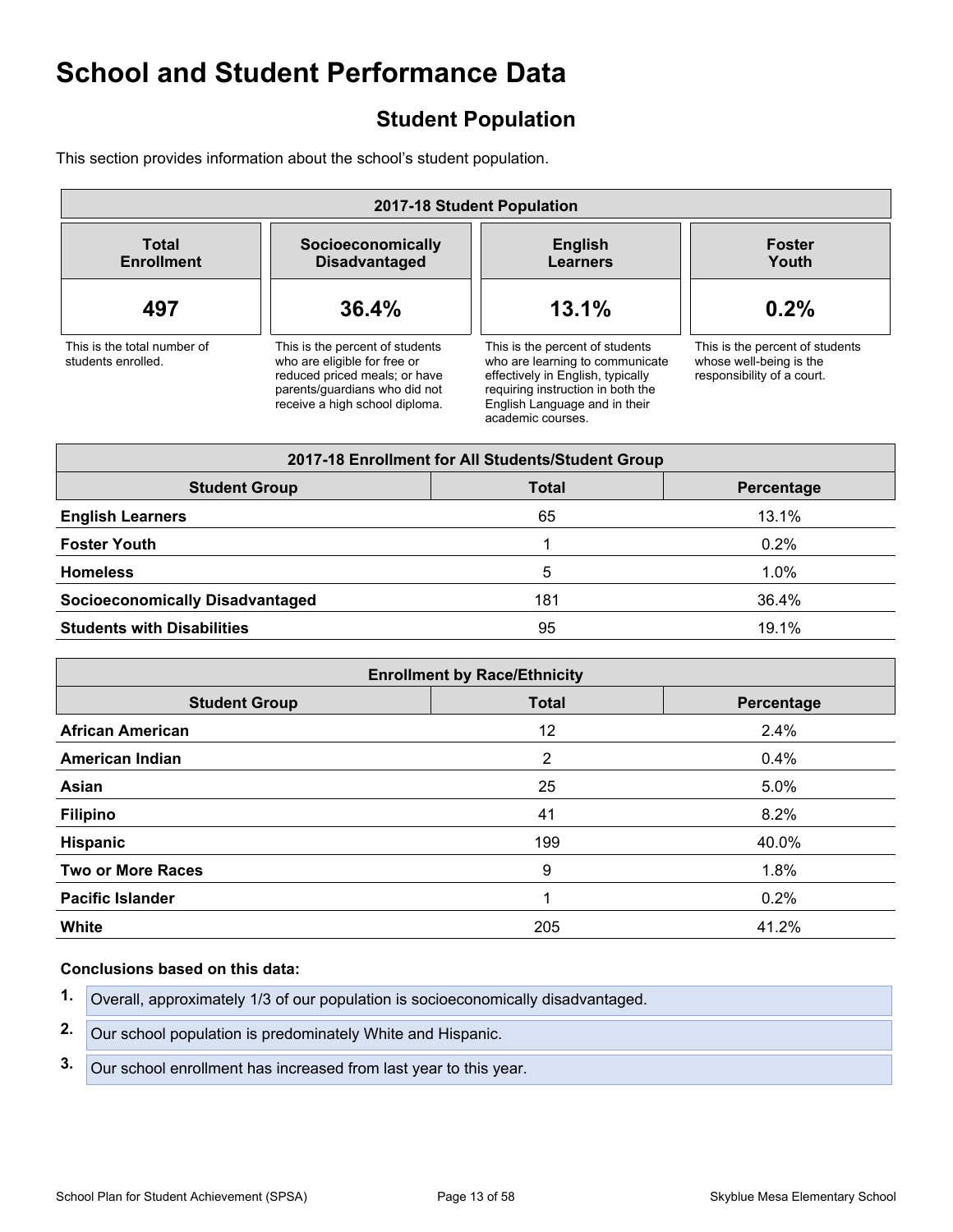# <span id="page-13-0"></span>**Overall Performance**



#### **Conclusions based on this data:**

- **1.** Our suspension rate is within the blue band and indicates a positive school culture, and effective behavior supports and interventions (PBIS).
- **2.** Our academic engagement/attendance rate is in the green band indicating positive school engagement and good overall attendance.
- **3.** Overall, our Math and English Language Arts scores fell within the orange band indicating a decrease in scores from the previous year.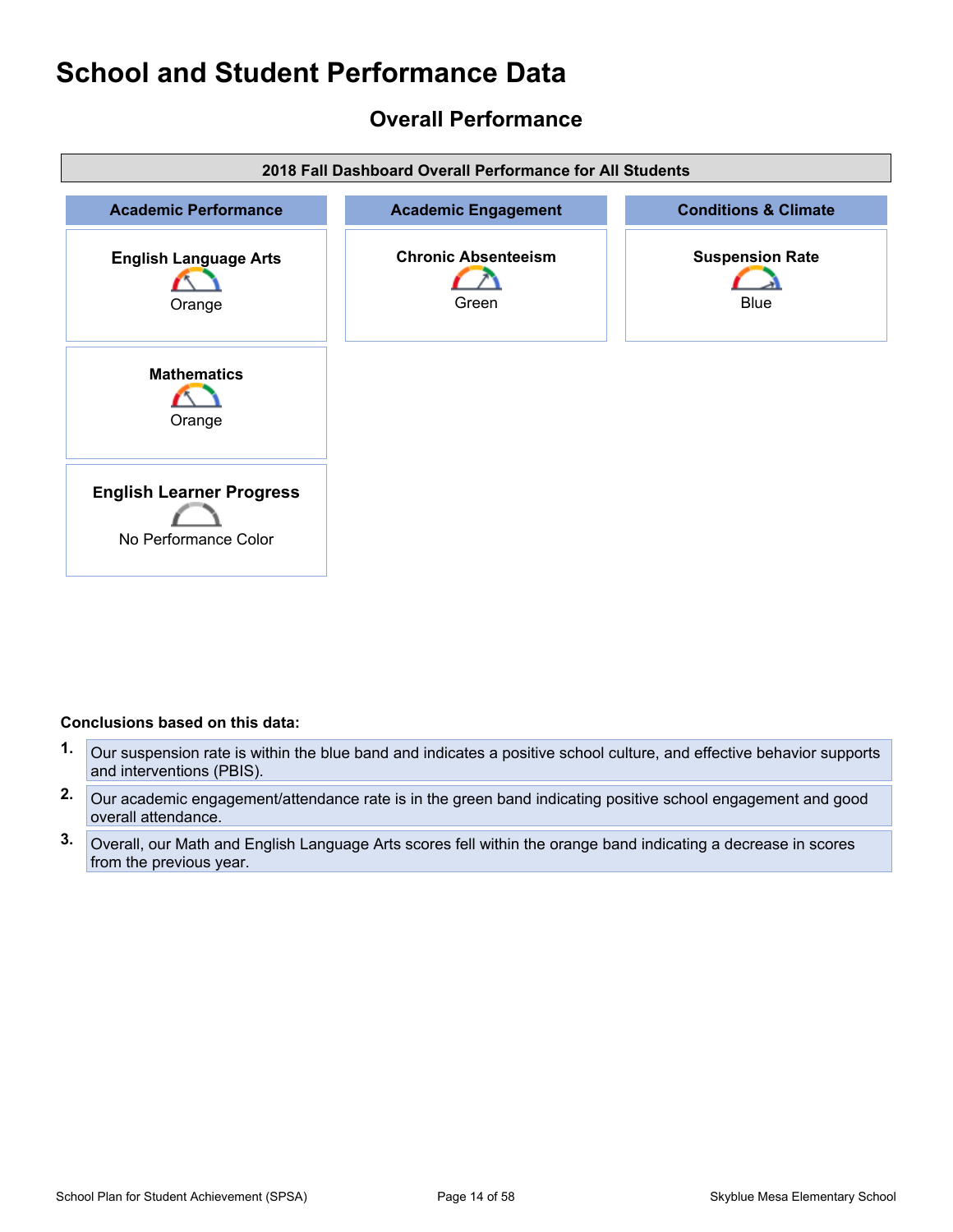# <span id="page-14-0"></span>**Academic Performance English Language Arts**

The performance levels are color-coded and range from lowest-to-highest performance in the following order:



This section provides number of student groups in each color.

| 2018 Fall Dashboard English Language Arts Equity Report       |  |  |  |  |  |  |
|---------------------------------------------------------------|--|--|--|--|--|--|
| <b>Green</b><br><b>Blue</b><br>Yellow<br><b>Orange</b><br>Red |  |  |  |  |  |  |
|                                                               |  |  |  |  |  |  |

This section provides a view of Student Assessment Results and other aspects of this school's performance, specifically how well students are meeting grade-level standards on the English Language Arts assessment. This measure is based on student performance on the Smarter Balanced Summative Assessment, which is taken annually by students in grades 3–8 and grade 11.

| 2018 Fall Dashboard English Language Arts Performance for All Students/Student Group |                                        |                                     |  |  |  |  |
|--------------------------------------------------------------------------------------|----------------------------------------|-------------------------------------|--|--|--|--|
| <b>All Students</b>                                                                  | <b>Foster Youth</b>                    |                                     |  |  |  |  |
| Orange                                                                               | Orange                                 | No Performance Color                |  |  |  |  |
| 7.7 points below standard                                                            | 50.6 points below standard             | Less than 11 Students - Data Not    |  |  |  |  |
| Declined -7.3 points                                                                 | Declined -17.3 points                  | Displayed for Privacy<br>1 students |  |  |  |  |
| 260 students                                                                         | 40 students                            |                                     |  |  |  |  |
|                                                                                      |                                        |                                     |  |  |  |  |
| <b>Homeless</b>                                                                      | <b>Socioeconomically Disadvantaged</b> | <b>Students with Disabilities</b>   |  |  |  |  |
| No Performance Color                                                                 | Orange                                 | Red                                 |  |  |  |  |
| Less than 11 Students - Data Not                                                     | 42.2 points below standard             | 106.4 points below standard         |  |  |  |  |
| Displayed for Privacy<br>3 students                                                  | Declined -12.3 points                  | Declined -5.4 points                |  |  |  |  |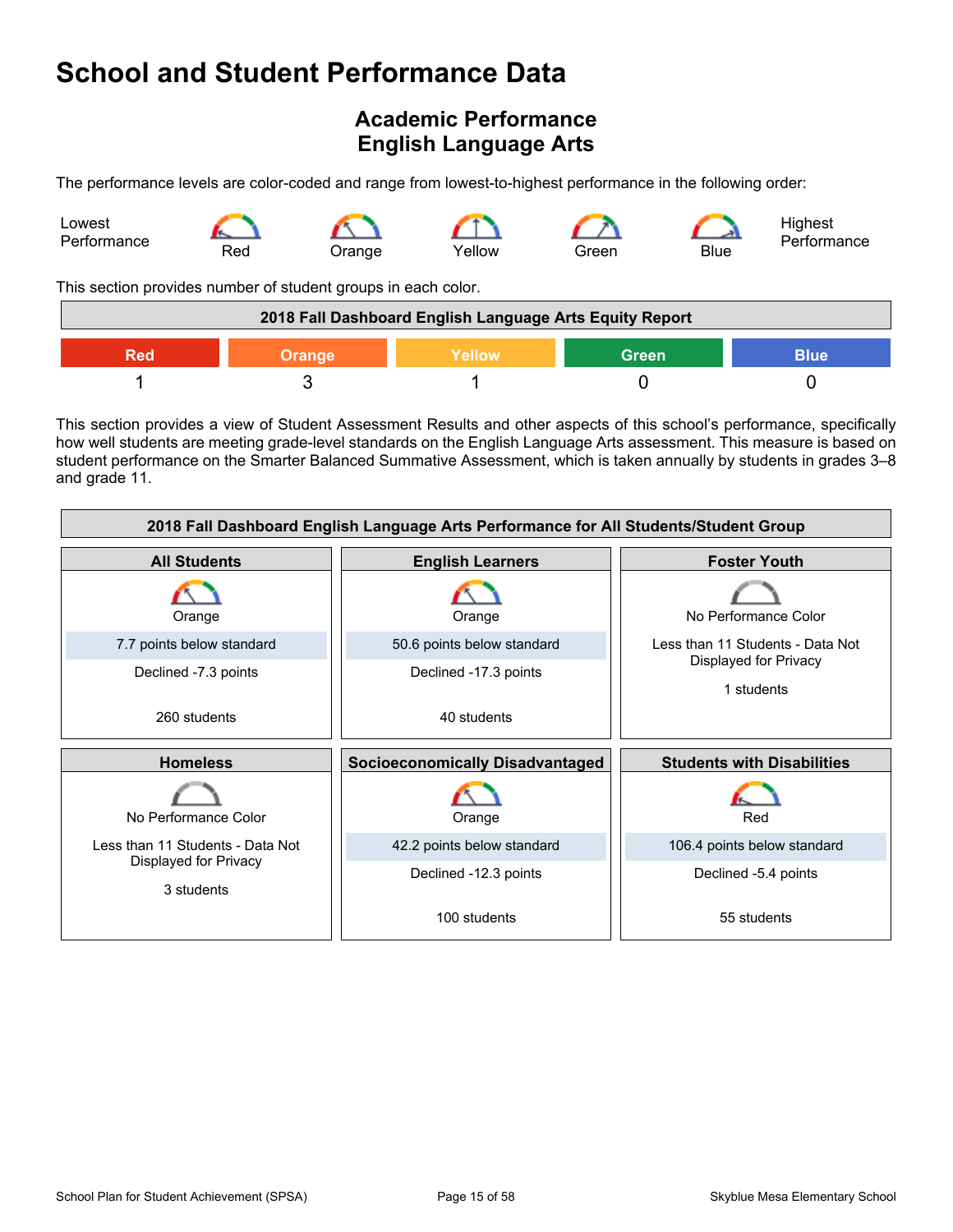

This section provides a view of Student Assessment Results and other aspects of this school's performance, specifically how well students are meeting grade-level standards on the English Language Arts assessment. This measure is based on student performance on the Smarter Balanced Summative Assessment, which is taken annually by students in grades 3–8 and grade 11.

| 2018 Fall Dashboard English Language Arts Data Comparisons for English Learners |                                      |                           |  |  |  |  |
|---------------------------------------------------------------------------------|--------------------------------------|---------------------------|--|--|--|--|
| <b>Current English Learner</b>                                                  | <b>Reclassified English Learners</b> | <b>English Only</b>       |  |  |  |  |
| 107.6 points below standard                                                     | 55.4 points above standard           | 1.8 points below standard |  |  |  |  |
| Declined -13 points                                                             | Increased 30.1 points                | Declined -5.9 points      |  |  |  |  |
| 26 students                                                                     | 14 students                          | 215 students              |  |  |  |  |

#### **Conclusions based on this data:**

- **1.** Our reclassified students showed an increase in their English Language Arts skills by 30 points and out performed our English Only students.
- **2.** Our Hispanic population students showed the biggest decline in their ELA performance by 13.2 points. Our White population of students maintained their ELA performance from the previous year.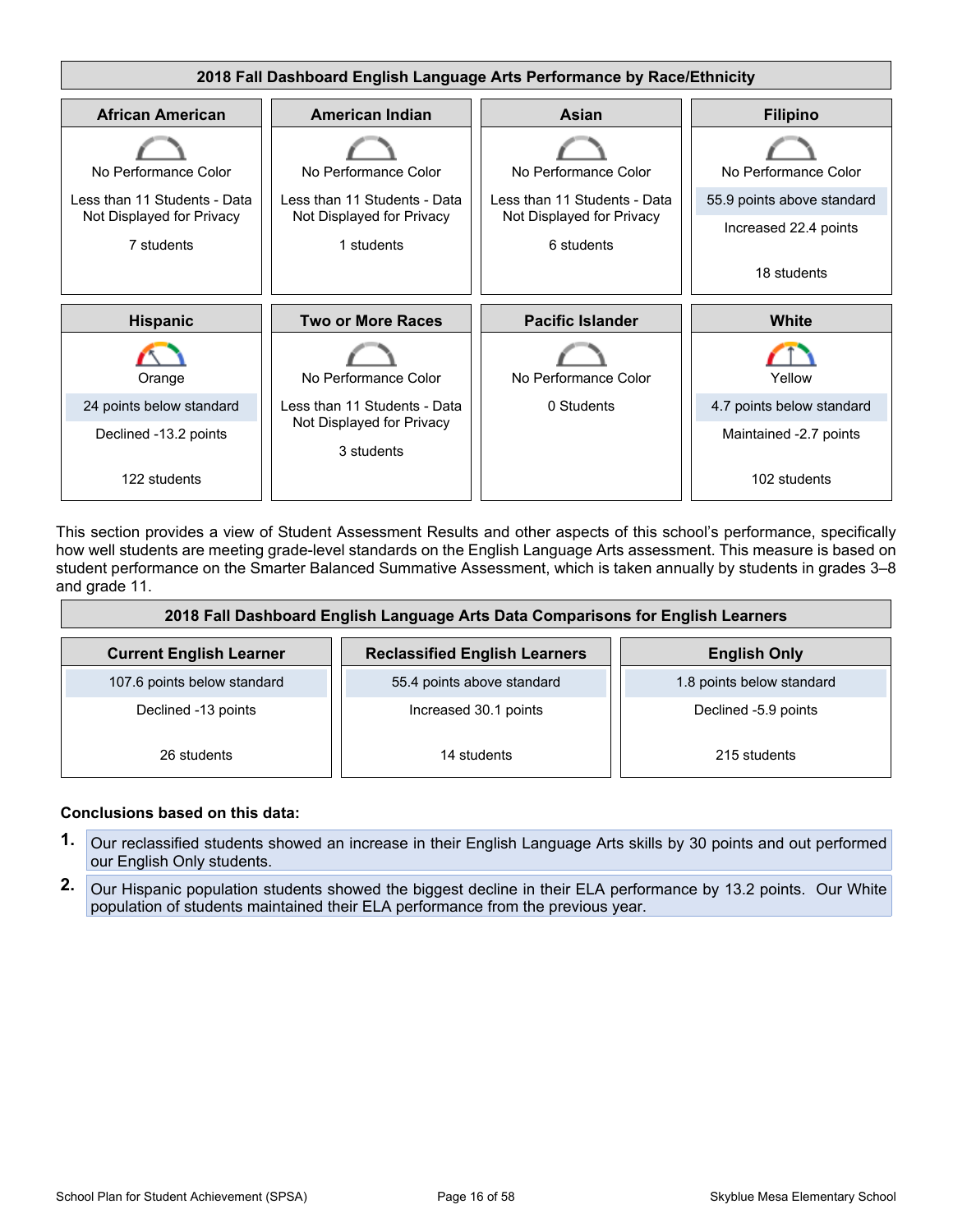### **Academic Performance Mathematics**

The performance levels are color-coded and range from lowest-to-highest performance in the following order:



This section provides number of student groups in each color.

| 2018 Fall Dashboard Mathematics Equity Report          |  |  |  |  |  |
|--------------------------------------------------------|--|--|--|--|--|
| <b>Green</b><br><b>Blue</b><br>Yellow<br>Orange<br>Red |  |  |  |  |  |
|                                                        |  |  |  |  |  |

This section provides a view of Student Assessment Results and other aspects of this school's performance, specifically how well students are meeting grade-level standards on the Mathematics assessment. This measure is based on student performance on the Smarter Balanced Summative Assessment, which is taken annually by students in grades 3–8 and grade 11.

| 2018 Fall Dashboard Mathematics Performance for All Students/Student Group |                                        |                                     |  |  |  |  |
|----------------------------------------------------------------------------|----------------------------------------|-------------------------------------|--|--|--|--|
| <b>All Students</b>                                                        | <b>English Learners</b>                | <b>Foster Youth</b>                 |  |  |  |  |
| Orange                                                                     | Orange                                 | No Performance Color                |  |  |  |  |
| 37 points below standard                                                   | 80.2 points below standard             | Less than 11 Students - Data Not    |  |  |  |  |
| Declined -13.1 points                                                      | Declined -24.8 points                  | Displayed for Privacy<br>1 students |  |  |  |  |
| 261 students                                                               | 40 students                            |                                     |  |  |  |  |
| <b>Homeless</b>                                                            | <b>Socioeconomically Disadvantaged</b> | <b>Students with Disabilities</b>   |  |  |  |  |
| No Performance Color                                                       | Orange                                 | Red                                 |  |  |  |  |
| Less than 11 Students - Data Not                                           | 65.3 points below standard             | 133.1 points below standard         |  |  |  |  |
| Displayed for Privacy<br>3 students                                        | Declined -9.1 points                   | Declined -4.2 points                |  |  |  |  |
|                                                                            | 101 students                           | 55 students                         |  |  |  |  |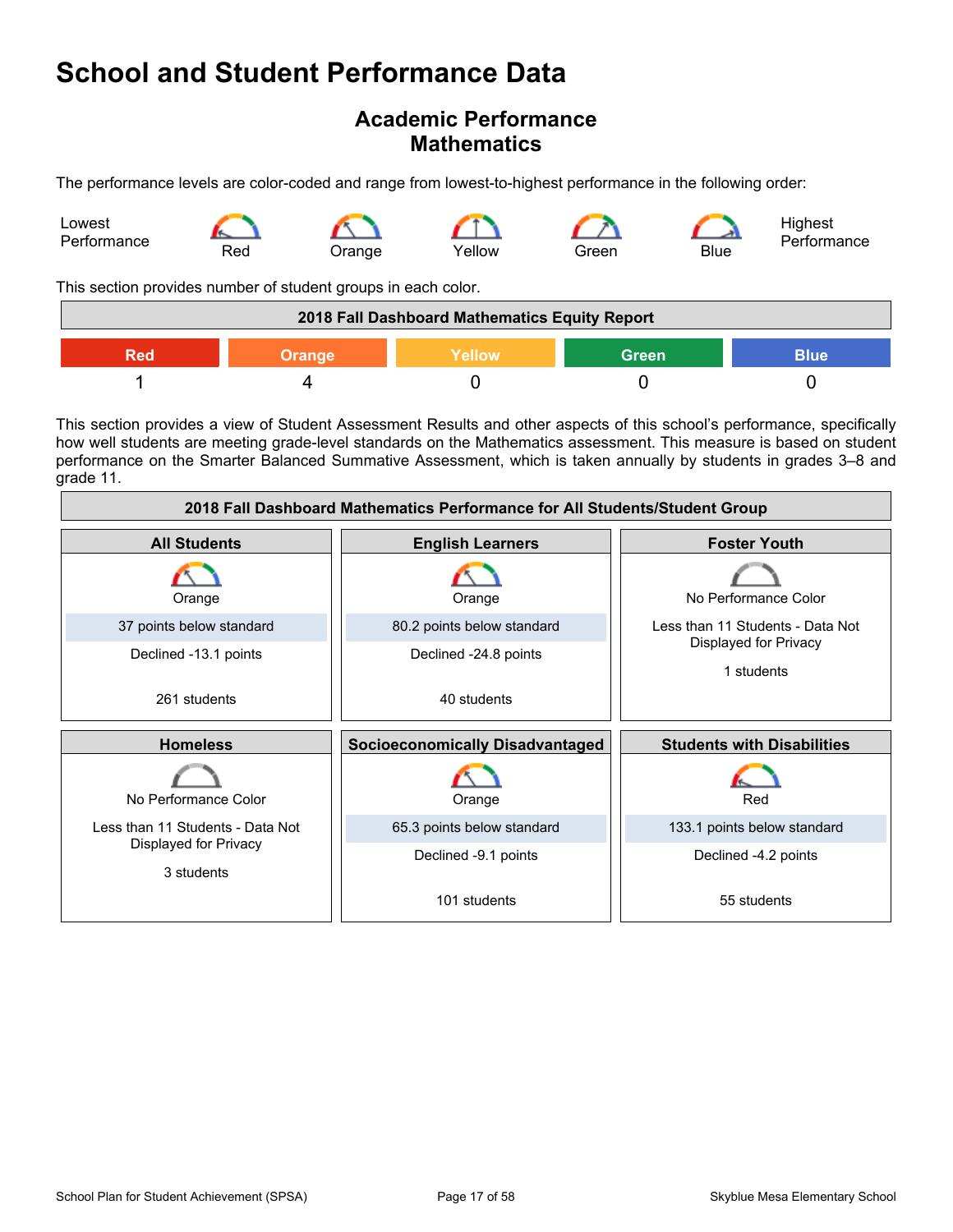

This section provides a view of Student Assessment Results and other aspects of this school's performance, specifically how well students are meeting grade-level standards on the Mathematics assessment. This measure is based on student performance on the Smarter Balanced Summative Assessment, which is taken annually by students in grades 3–8 and grade 11.

| 2018 Fall Dashboard Mathematics Data Comparisons for English Learners |                                      |                            |  |  |  |  |
|-----------------------------------------------------------------------|--------------------------------------|----------------------------|--|--|--|--|
| <b>Current English Learner</b>                                        | <b>Reclassified English Learners</b> | <b>English Only</b>        |  |  |  |  |
| 134 points below standard                                             | 19.7 points above standard           | 30.2 points below standard |  |  |  |  |
| Declined -26.7 points                                                 | Increased                            | Declined -10.8 points      |  |  |  |  |
| 26 students                                                           | 26.1 nointe<br>14 students           | 216 students               |  |  |  |  |

#### **Conclusions based on this data:**

- **1.** Based on this report, there was a decrease in progress in the area of math for students overall from the 2016/17 school year to the 2017/18 school year.
- **2.** Our Reclassified students showed an increase in their math performance by approximately 26 points and out performed our English Only students.
- **3.** Our Hispanic students showed the largest decline and are the farthest below standard.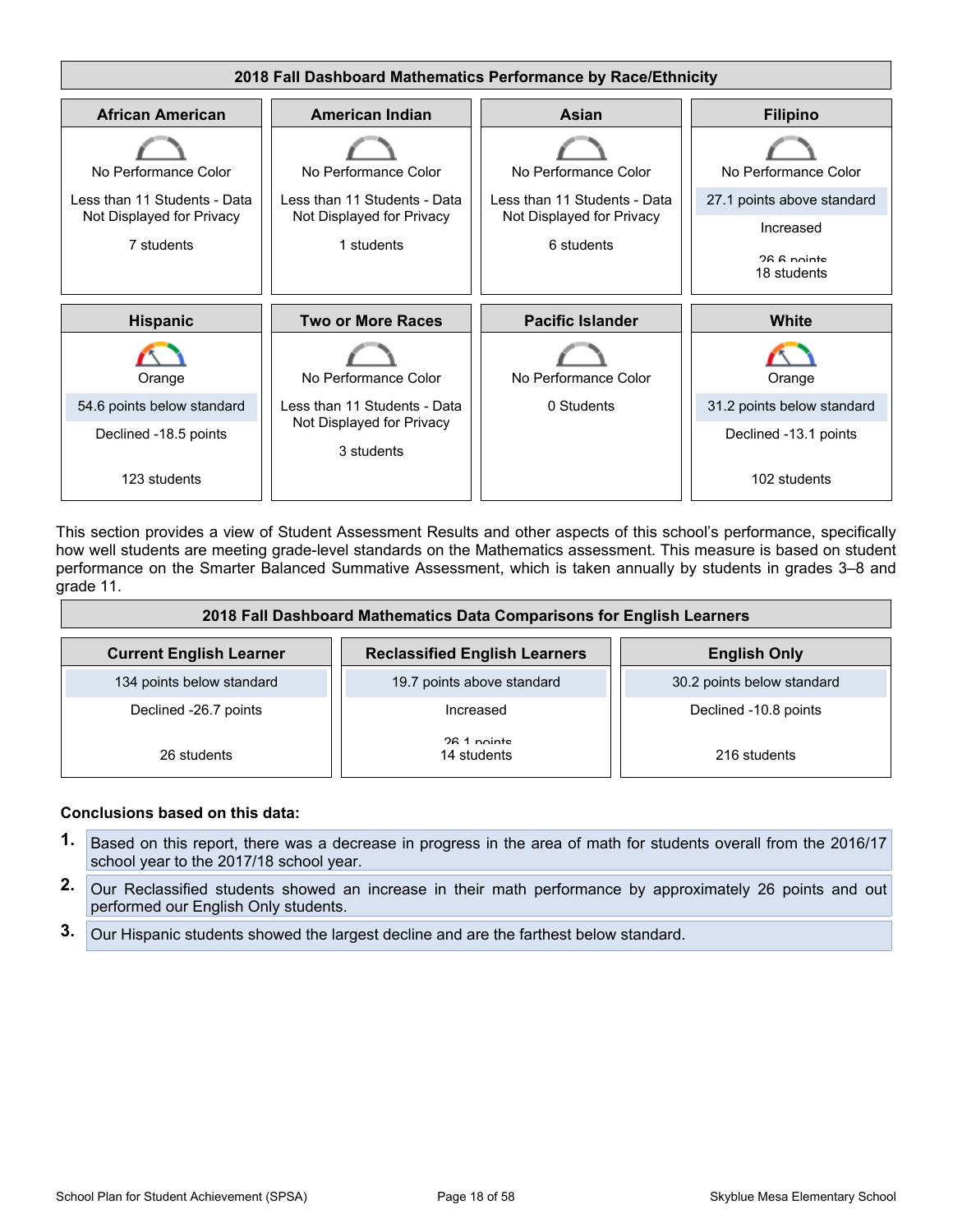# **Academic Performance English Learner Progress**

This section provides a view of the percent of students performing at each level on the new English Language Proficiency Assessments for California (ELPAC) assessment. With the transition ELPAC, the 2018 Dashboard is unable to report a performance level (color) for this measure.

| 2018 Fall Dashboard English Language Proficiency Assessments for California Results |                                     |                                                  |                                                |                                             |  |  |
|-------------------------------------------------------------------------------------|-------------------------------------|--------------------------------------------------|------------------------------------------------|---------------------------------------------|--|--|
| Number of<br><b>Students</b>                                                        | Level 4<br>Well<br><b>Developed</b> | Level 3<br><b>Moderately</b><br><b>Developed</b> | Level 2<br><b>Somewhat</b><br><b>Developed</b> | Level 1<br><b>Beginning</b><br><b>Stage</b> |  |  |
| 63                                                                                  | 42.9%                               | 28.6%                                            | 14.3%                                          | 14.3%                                       |  |  |

#### **Conclusions based on this data:**

**1.** Overall approximately 70% of our ELL population are scoring within the Level 4/Level 3 based on the ELPAC indicating moderately to well developed English Language skills.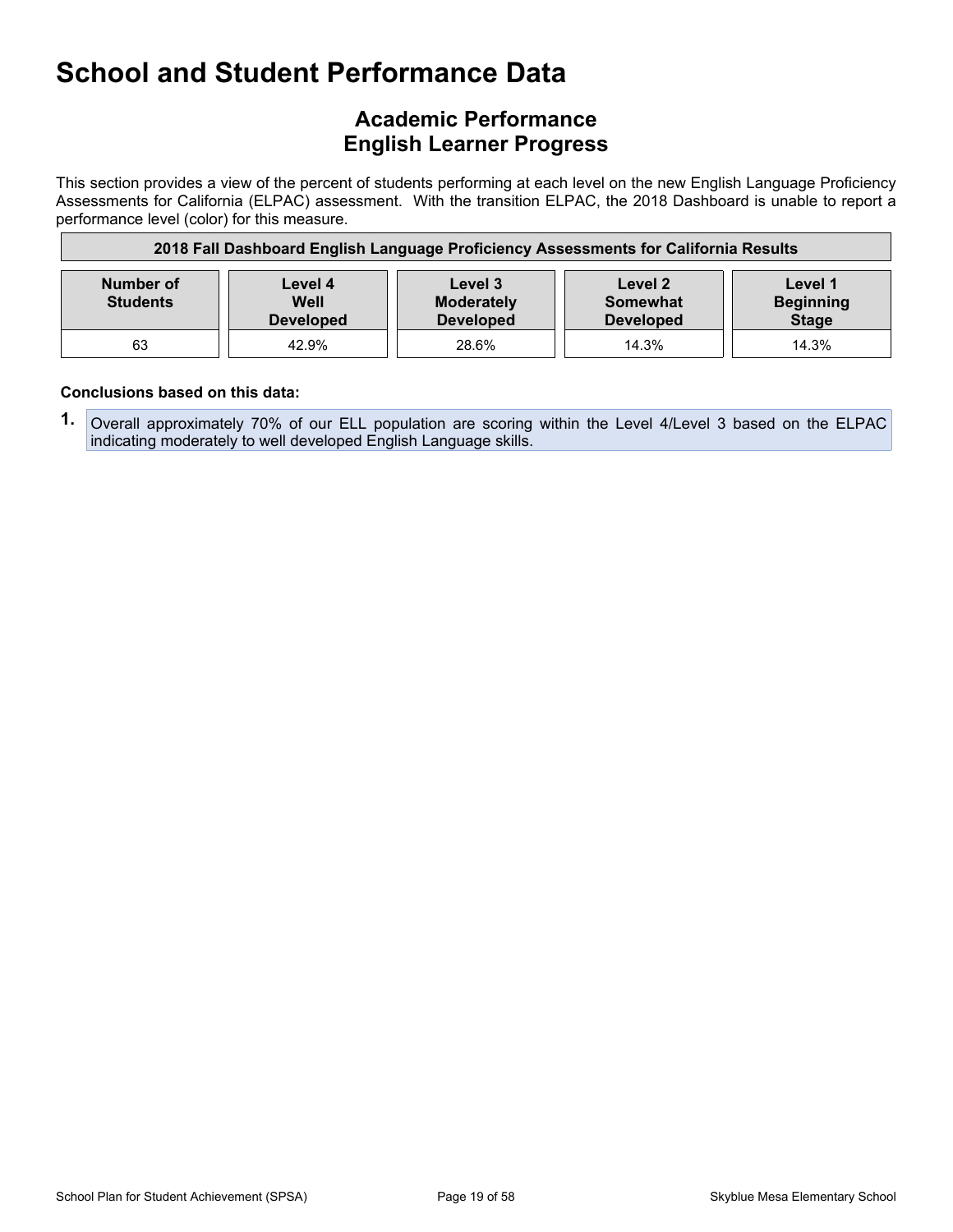# **Academic Performance College/Career**

The performance levels are color-coded and range from lowest-to-highest performance in the following order:

| Lowest<br>Performance                                                                                                                                   | Red                 | Orange                                                            | Yellow                  | Green                                  |              | <b>Blue</b>  | Highest<br>Performance                                                                                                   |
|---------------------------------------------------------------------------------------------------------------------------------------------------------|---------------------|-------------------------------------------------------------------|-------------------------|----------------------------------------|--------------|--------------|--------------------------------------------------------------------------------------------------------------------------|
| This section provides number of student groups in each color.                                                                                           |                     |                                                                   |                         |                                        |              |              |                                                                                                                          |
|                                                                                                                                                         |                     | 2018 Fall Dashboard College/Career Equity Report                  |                         |                                        |              |              |                                                                                                                          |
| <b>Red</b>                                                                                                                                              |                     | <b>Orange</b>                                                     | Yellow                  |                                        | <b>Green</b> |              | <b>Blue</b>                                                                                                              |
| This section provides information on the percentage of high school graduates who are placed in the "Prepared" level on the<br>College/Career Indicator. |                     |                                                                   |                         |                                        |              |              |                                                                                                                          |
|                                                                                                                                                         |                     | 2018 Fall Dashboard College/Career for All Students/Student Group |                         |                                        |              |              |                                                                                                                          |
|                                                                                                                                                         | <b>All Students</b> |                                                                   | <b>English Learners</b> |                                        |              |              | <b>Foster Youth</b>                                                                                                      |
|                                                                                                                                                         | <b>Homeless</b>     |                                                                   |                         | <b>Socioeconomically Disadvantaged</b> |              |              | <b>Students with Disabilities</b>                                                                                        |
|                                                                                                                                                         |                     | 2018 Fall Dashboard College/Career by Race/Ethnicity              |                         |                                        |              |              |                                                                                                                          |
| <b>African American</b>                                                                                                                                 |                     | <b>American Indian</b>                                            |                         | Asian                                  |              |              | <b>Filipino</b>                                                                                                          |
| <b>Two or More Races</b><br><b>Hispanic</b>                                                                                                             |                     |                                                                   | <b>Pacific Islander</b> |                                        |              | <b>White</b> |                                                                                                                          |
|                                                                                                                                                         |                     |                                                                   |                         |                                        |              |              | This section provides a view of the percent of students per vear that qualify as Not Prepared. Approaching Prepared, and |

ection provides a view of the percent of students per year that qualify as Not Prepared, Approaching Prepared, and Prepared.

| 2018 Fall Dashboard College/Career 3-Year Performance |                             |                             |  |  |
|-------------------------------------------------------|-----------------------------|-----------------------------|--|--|
| Class of 2016<br>Class of 2017<br>Class of 2018       |                             |                             |  |  |
| <b>Prepared</b>                                       | Prepared                    | Prepared                    |  |  |
| <b>Approaching Prepared</b>                           | <b>Approaching Prepared</b> | <b>Approaching Prepared</b> |  |  |
| <b>Not Prepared</b>                                   | <b>Not Prepared</b>         | <b>Not Prepared</b>         |  |  |

**Conclusions based on this data:**

**1.**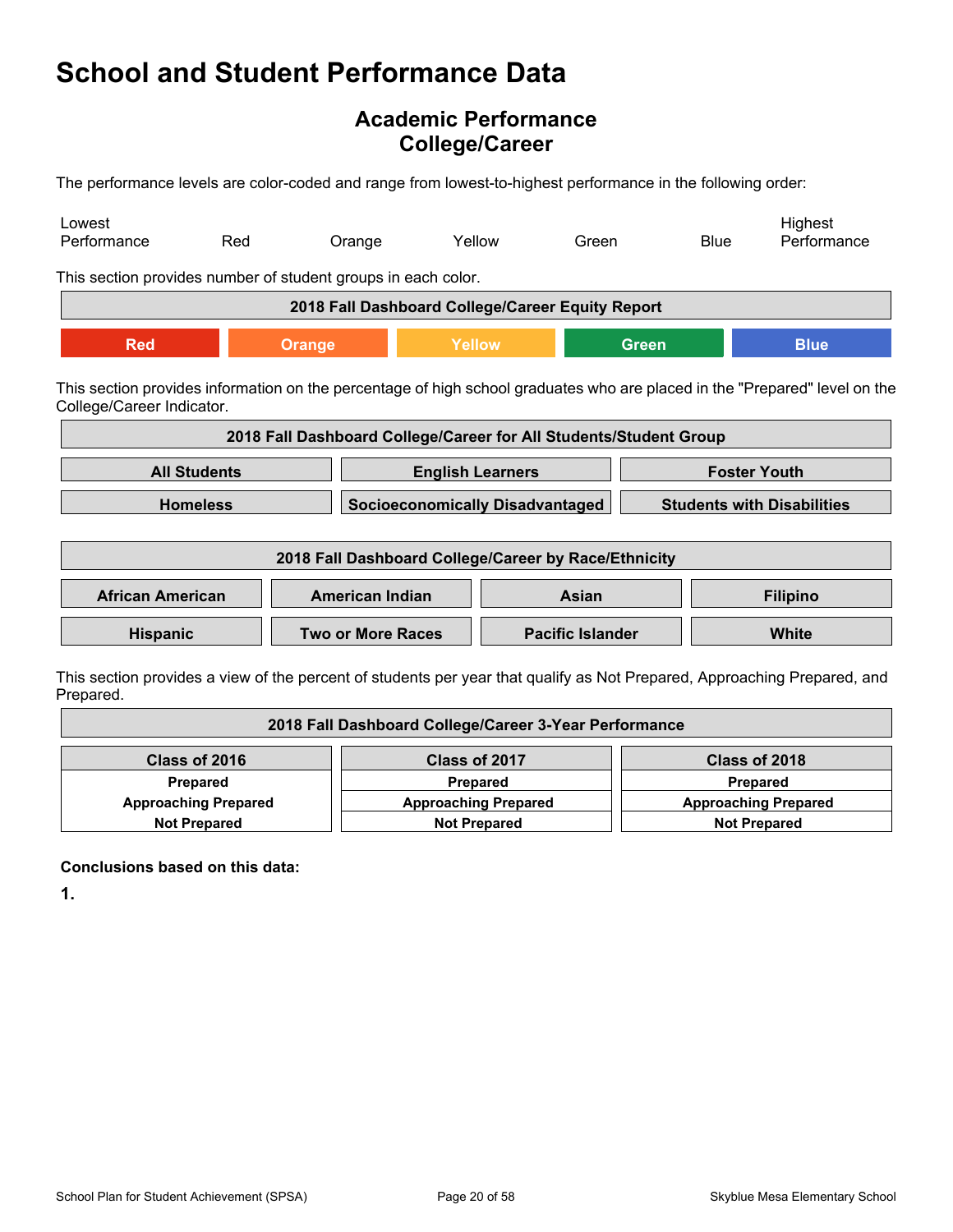# <span id="page-20-0"></span>**Academic Engagement Chronic Absenteeism**

The performance levels are color-coded and range from lowest-to-highest performance in the following order:



This section provides number of student groups in each color.

| 2018 Fall Dashboard Chronic Absenteeism Equity Report |  |               |       |      |
|-------------------------------------------------------|--|---------------|-------|------|
|                                                       |  | <b>Nellow</b> | Green | ۱۱۱۵ |
|                                                       |  |               |       |      |

This section provides information about the percentage of students in kindergarten through grade 8 who are absent 10 percent or more of the instructional days they were enrolled.

| 2018 Fall Dashboard Chronic Absenteeism for All Students/Student Group |                                        |                                     |  |
|------------------------------------------------------------------------|----------------------------------------|-------------------------------------|--|
| <b>All Students</b>                                                    | <b>English Learners</b>                | <b>Foster Youth</b>                 |  |
| Green                                                                  | Orange                                 | No Performance Color                |  |
| 8.2% chronically absent                                                | 10.1% chronically absent               | Less than 11 Students - Data Not    |  |
| Declined 1.3%                                                          | Maintained 0.3%                        | Displayed for Privacy<br>2 students |  |
| 524 students                                                           | 69 students                            |                                     |  |
| <b>Homeless</b>                                                        | <b>Socioeconomically Disadvantaged</b> | <b>Students with Disabilities</b>   |  |
| No Performance Color                                                   | Orange                                 | Yellow                              |  |
| Less than 11 Students - Data Not                                       | 13.5% chronically absent               | 15.6% chronically absent            |  |
| Displayed for Privacy<br>5 students                                    | Increased 2.7%                         | Declined 1.8%                       |  |
|                                                                        | 192 students                           | 109 students                        |  |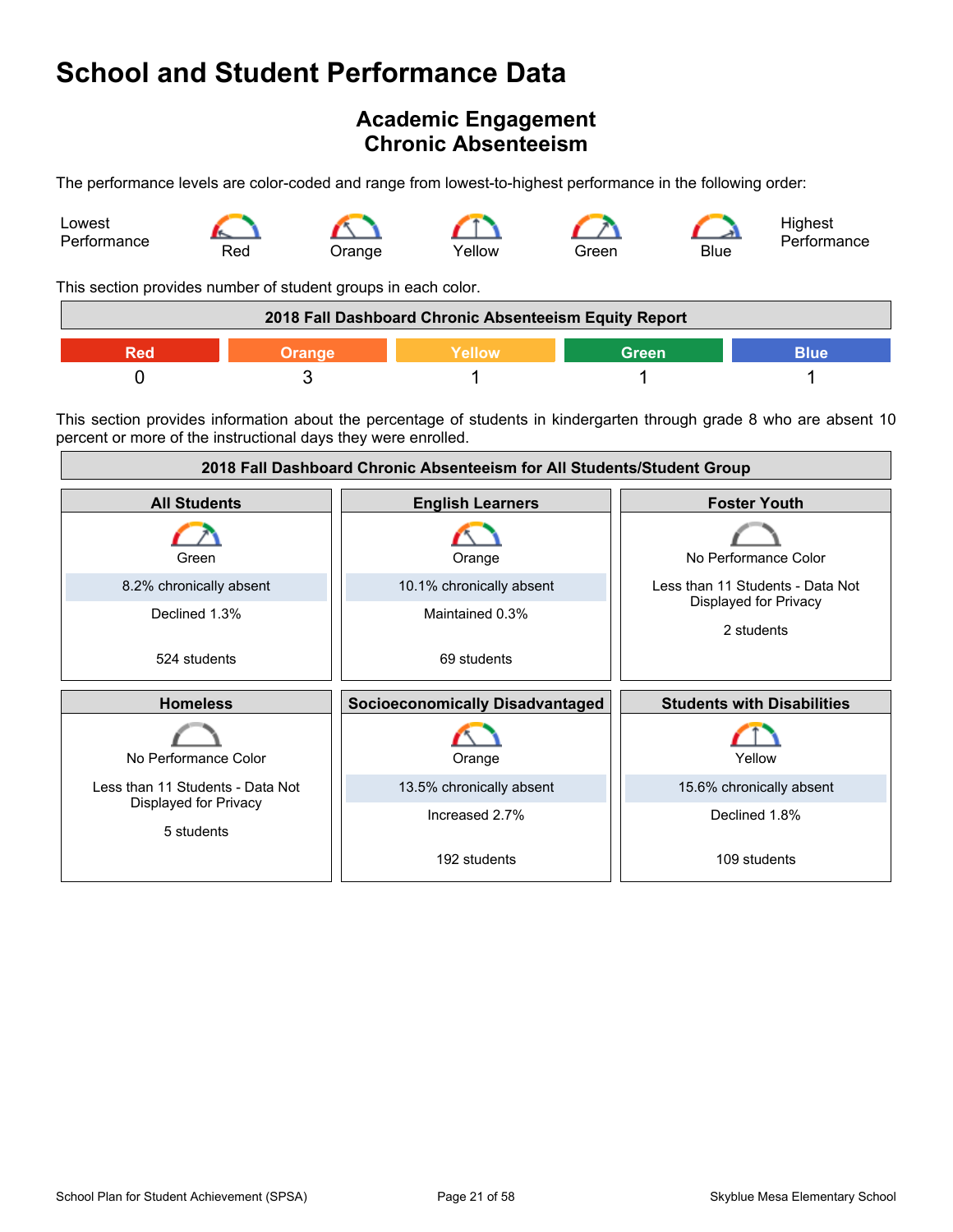

#### **Conclusions based on this data:**

- **1.** Overall, our attendance rate is good (only 8.2% chronically absent).
- **2.** Certain sub groups such as our English Language Learners, Socio-economically Disadvantaged, and Students with Disabilities have higher absentee rates (above 10%) and are subgroups we should target.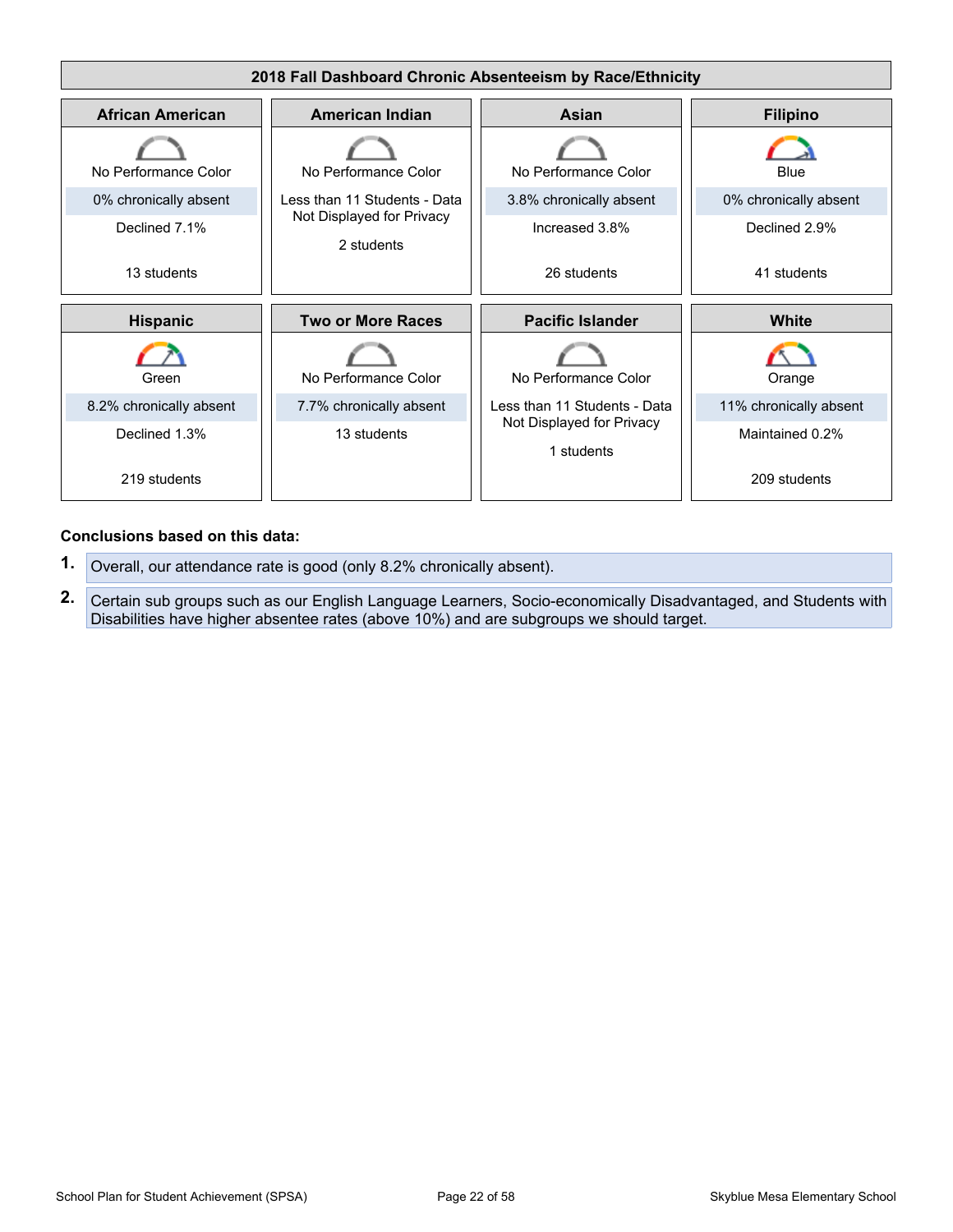### **Academic Engagement Graduation Rate**

The performance levels are color-coded and range from lowest-to-highest performance in the following order:

| Lowest<br>Performance                                                                                                                                                                                              | Red                 | Orange                                                             | Yellow                                 |  | Green                   |                                   | Highest<br><b>Blue</b><br>Performance |  |
|--------------------------------------------------------------------------------------------------------------------------------------------------------------------------------------------------------------------|---------------------|--------------------------------------------------------------------|----------------------------------------|--|-------------------------|-----------------------------------|---------------------------------------|--|
| This section provides number of student groups in each color.                                                                                                                                                      |                     |                                                                    |                                        |  |                         |                                   |                                       |  |
|                                                                                                                                                                                                                    |                     | 2018 Fall Dashboard Graduation Rate Equity Report                  |                                        |  |                         |                                   |                                       |  |
| <b>Red</b>                                                                                                                                                                                                         |                     | <b>Orange</b>                                                      | <b>Yellow</b>                          |  |                         | <b>Green</b>                      | <b>Blue</b>                           |  |
| This section provides information about students completing high school, which includes students who receive a standard<br>high school diploma or complete their graduation requirements at an alternative school. |                     | 2018 Fall Dashboard Graduation Rate for All Students/Student Group |                                        |  |                         |                                   |                                       |  |
|                                                                                                                                                                                                                    | <b>All Students</b> |                                                                    | <b>English Learners</b>                |  |                         |                                   | <b>Foster Youth</b>                   |  |
|                                                                                                                                                                                                                    | <b>Homeless</b>     |                                                                    | <b>Socioeconomically Disadvantaged</b> |  |                         | <b>Students with Disabilities</b> |                                       |  |
|                                                                                                                                                                                                                    |                     |                                                                    |                                        |  |                         |                                   |                                       |  |
|                                                                                                                                                                                                                    |                     | 2018 Fall Dashboard Graduation Rate by Race/Ethnicity              |                                        |  |                         |                                   |                                       |  |
| <b>African American</b>                                                                                                                                                                                            |                     | <b>American Indian</b>                                             |                                        |  | <b>Asian</b>            |                                   | <b>Filipino</b>                       |  |
| <b>Hispanic</b>                                                                                                                                                                                                    |                     | <b>Two or More Races</b>                                           |                                        |  | <b>Pacific Islander</b> |                                   | White                                 |  |
| This section provides a view of the percentage of students who received a high school diploma within four years of<br>entering ninth grade or complete their graduation requirements at an alternative school.     |                     |                                                                    |                                        |  |                         |                                   |                                       |  |
|                                                                                                                                                                                                                    |                     | 2018 Fall Dashboard Graduation Rate by Year                        |                                        |  |                         |                                   |                                       |  |
|                                                                                                                                                                                                                    | 2017                |                                                                    |                                        |  |                         | 2018                              |                                       |  |
| Conclusions has ad on this data.                                                                                                                                                                                   |                     |                                                                    |                                        |  |                         |                                   |                                       |  |

**Conclusions based on this data:**

**1.** NA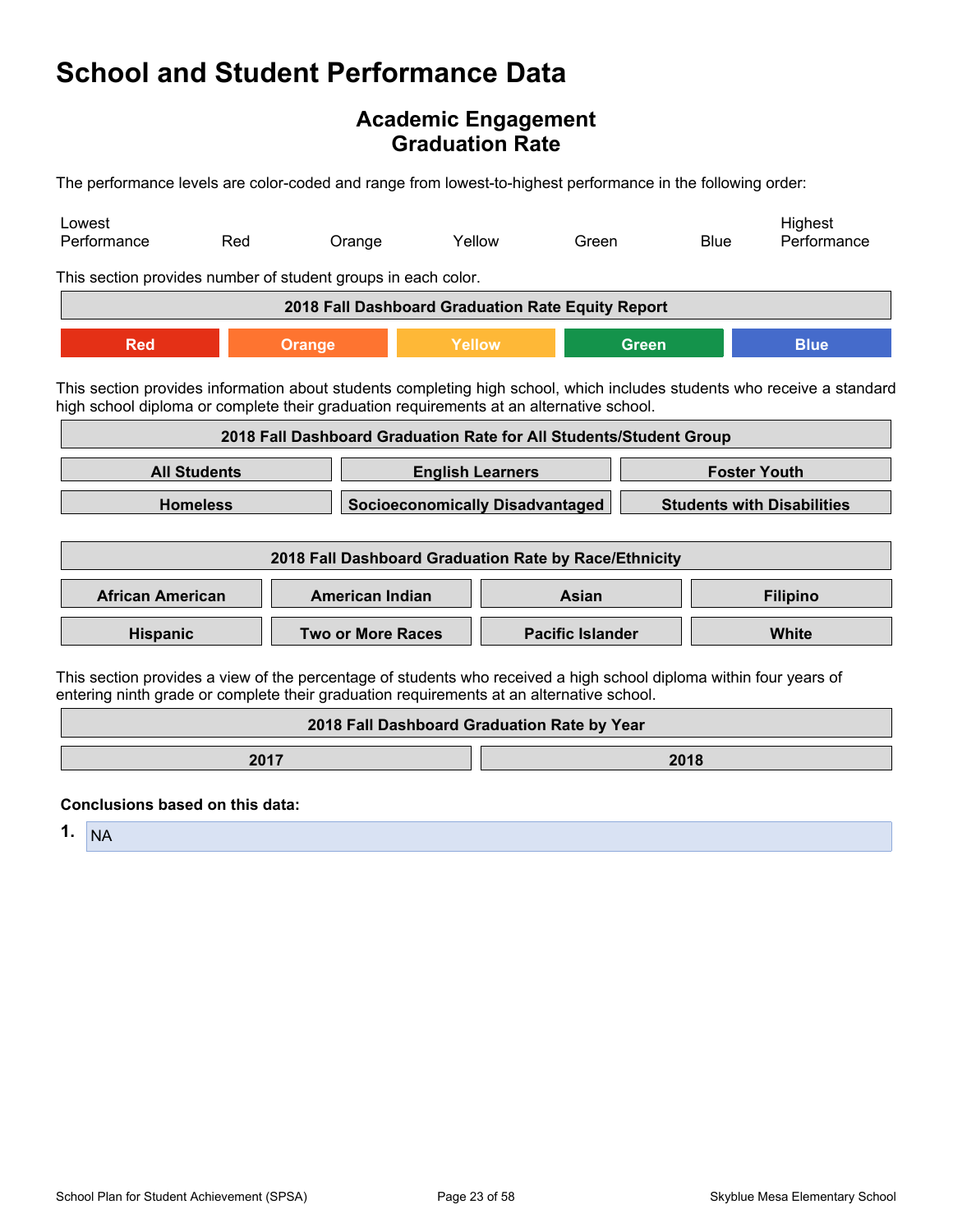# <span id="page-23-0"></span>**Conditions & Climate Suspension Rate**

The performance levels are color-coded and range from lowest-to-highest performance in the following order:



This section provides number of student groups in each color.

|     |               | 2018 Fall Dashboard Suspension Rate Equity Report |              |             |
|-----|---------------|---------------------------------------------------|--------------|-------------|
| Red | <b>Orange</b> | Yellow                                            | <b>Green</b> | <b>Blue</b> |
|     |               |                                                   |              |             |

This section provides information about the percentage of students in kindergarten through grade 12 who have been suspended at least once in a given school year. Students who are suspended multiple times are only counted once.

| 2018 Fall Dashboard Suspension Rate for All Students/Student Group |                                        |                                                |  |
|--------------------------------------------------------------------|----------------------------------------|------------------------------------------------|--|
| <b>All Students</b>                                                | <b>English Learners</b>                | <b>Foster Youth</b>                            |  |
| Blue                                                               | <b>Blue</b>                            | No Performance Color                           |  |
| 0% suspended at least once                                         | 0% suspended at least once             | Less than 11 Students - Data Not<br>2 students |  |
| Maintained -0.2%                                                   | Maintained 0%                          |                                                |  |
| 531 students                                                       | 72 students                            |                                                |  |
|                                                                    |                                        |                                                |  |
| <b>Homeless</b>                                                    | <b>Socioeconomically Disadvantaged</b> | <b>Students with Disabilities</b>              |  |
| No Performance Color                                               | Blue                                   | Blue                                           |  |
| Less than 11 Students - Data Not<br>7 students                     | 0% suspended at least once             | 0% suspended at least once                     |  |
|                                                                    | Declined -0.6%                         | Maintained 0%                                  |  |
|                                                                    | 195 students                           | 110 students                                   |  |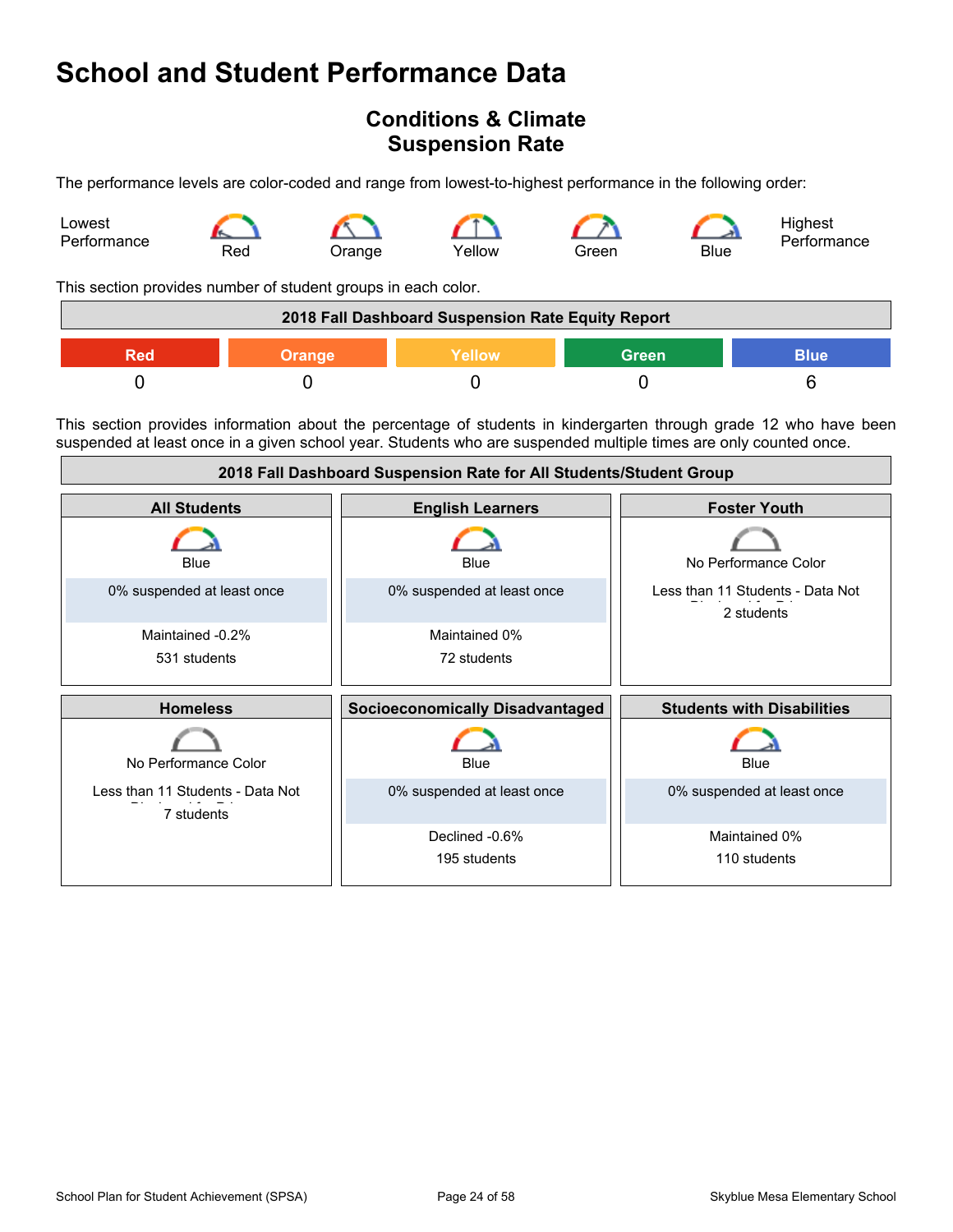

This section provides a view of the percentage of students who were suspended.

| 2018 Fall Dashboard Suspension Rate by Year |                              |                            |  |
|---------------------------------------------|------------------------------|----------------------------|--|
| 2016                                        | 2017                         | 2018                       |  |
| 0.7% suspended at least once                | 0.2% suspended at least once | 0% suspended at least once |  |

#### **Conclusions based on this data:**

**1.** Our suspension rate is within the blue band and indicates a positive school culture, and effective behavior supports and interventions (PBIS).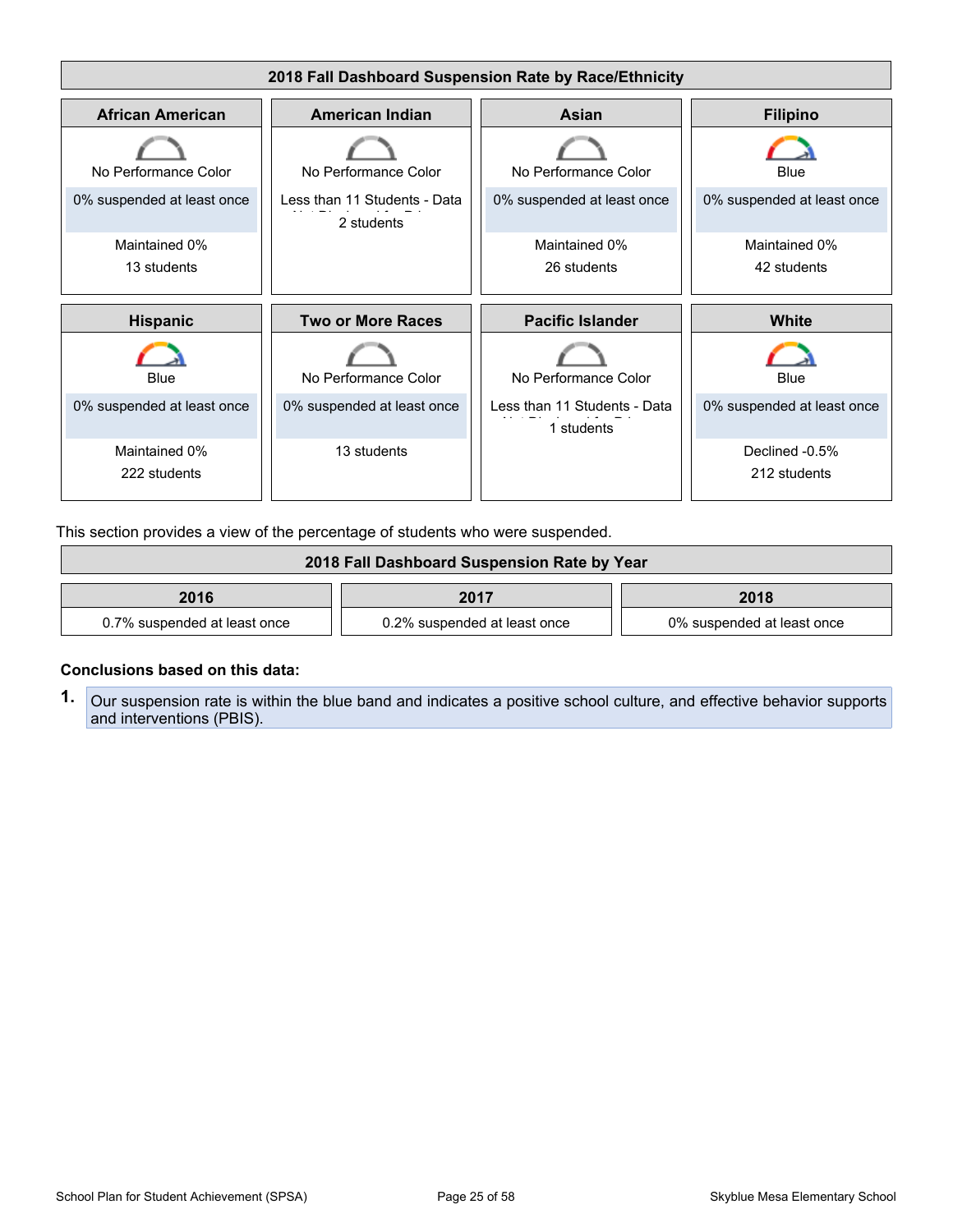# <span id="page-25-1"></span><span id="page-25-0"></span>**Goal 1**

### **Subject**

Increase student achievement (LCAP Goal #1)

# **Goal Statement**

Improve student achievement in the areas of Language Arts, Math, Science, Physical Education and English Language Development:

- By June 2020, 60% of students in grades 3rd 6th will score at standard met (Level 3) or exceeds standard (Level 4) in English Language Arts on the CAASPP. The remaining 40% of students will show growth within their previous band or move to the next band.
- By June 2020, 50% of students in grades 3rd 6th will score at standard met (Level 3) or exceeds standard (Level 4) in Math on the CAASPP. The remaining 50% of students will show growth within their previous band or move to the next band.
- By June 2020, 80% of students in grades TK 2nd will meet grade level expectations in number sense and math facts as measured by district benchmark assessments.
- By June 2020, 90% of all students will demonstrate an understanding of grade level science content as measured by teacher made assessments and work samples of NGSS content.
- By June 2020, 70% of 5th grade students will meet 6 out of the 6 standards for PE based on the end of the year Physical Fitness exam.

# **LCAP Goal**

Increase Student Achievement in Language Arts, Math, ELD, Science, PE, VAPA, Technology Integration, Social Studies, IEP Goals, and GATE.

# **Basis for this Goal**

Identified need to improve student English Language Arts and Math skills as identified by state test results.

### **Expected Annual Measurable Outcomes**

CAASPP Data - Math, ELA CST/CMA Data - Science Physical Fitness Test Common Assessments - Math, ELA District Benchmark Assessments IABs - Math, ELA ELPAC Data

- 47% overall at or exceeded standards in ELA
- 36% overall at or exceeded standards in Math
- Unknown
- 5 out of 6 PE Standards Met

#### **Metric/Indicator Baseline Expected Outcome**

 $60\%$  of students in grades 3rd – 6th will score at standard met (Level 3) or exceeds standard (Level 4) in English Language Arts on the CAASPP. The remaining 40% of students will show growth within their previous band or move to the next band.

\_50% of students in grades 3rd – 6th will score at standard met (Level 3) or exceeds standard (Level 4) in Math on the CAASPP. The remaining 50% of students will show growth within their previous band or move to the next band.

\_80% of students in grades TK - 2nd will meet grade level expectations in number sense and math facts as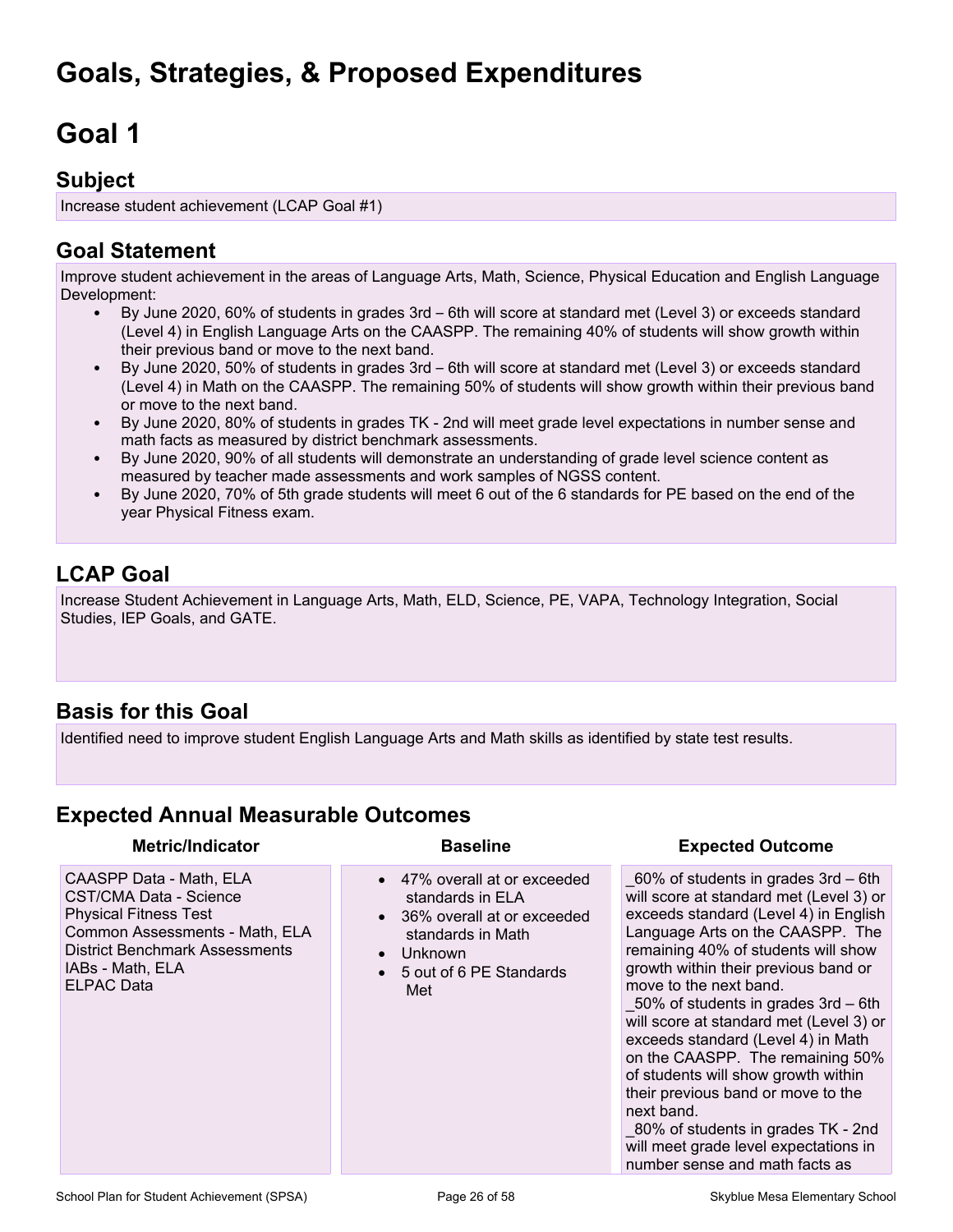| Metric/Indicator | <b>Baseline</b> | <b>Expected Outcome</b>                                                                                                                                                             |
|------------------|-----------------|-------------------------------------------------------------------------------------------------------------------------------------------------------------------------------------|
|                  |                 | measured by district benchmark<br>assessments.<br>_70% of 5th grade students will meet<br>6 out of the 6 standards for PE based<br>on the end of the year Physical<br>Fitness exam. |

# **Planned Strategies/Activities**

# **Strategy/Activity 1**

ENGLISH LANGUAGE ARTS & MATH:

Train staff and fully implement PLC process; including creating common assessments, delivering high quality instruction from a viable curriculum, analyzing data, observing instruction, planning lessons.

#### **Students to be Served by this Strategy/Activity**

All students but specifically low income students, ELL, and minorities.

#### **Timeline**

By June 2020, all staff will be trained and teacher teams will implement PLC.

#### **Person(s) Responsible**

Principal/Teachers

#### **Proposed Expenditures for this Strategy/Activity**

| <b>Amount</b>           | 3000                                        |
|-------------------------|---------------------------------------------|
| <b>Source</b>           | LCFF - Supplemental                         |
| <b>Budget Reference</b> | 4000-4999: Books And Supplies               |
| Amount                  | 3000                                        |
| <b>Source</b>           | Title I Part A: Targeted Assistance Program |
| <b>Budget Reference</b> | 1000-1999: Certificated Personnel Salaries  |
| <b>Description</b>      | Substitute Teachers and Training            |

### **Strategy/Activity 2**

#### INTERVENTION:

Under the supervision of the classroom teacher Title 1 Instructional Assistants/Intervention Aides provide small group instruction and push-in classroom support to low income students, ELLs, and minority students.

### **Students to be Served by this Strategy/Activity**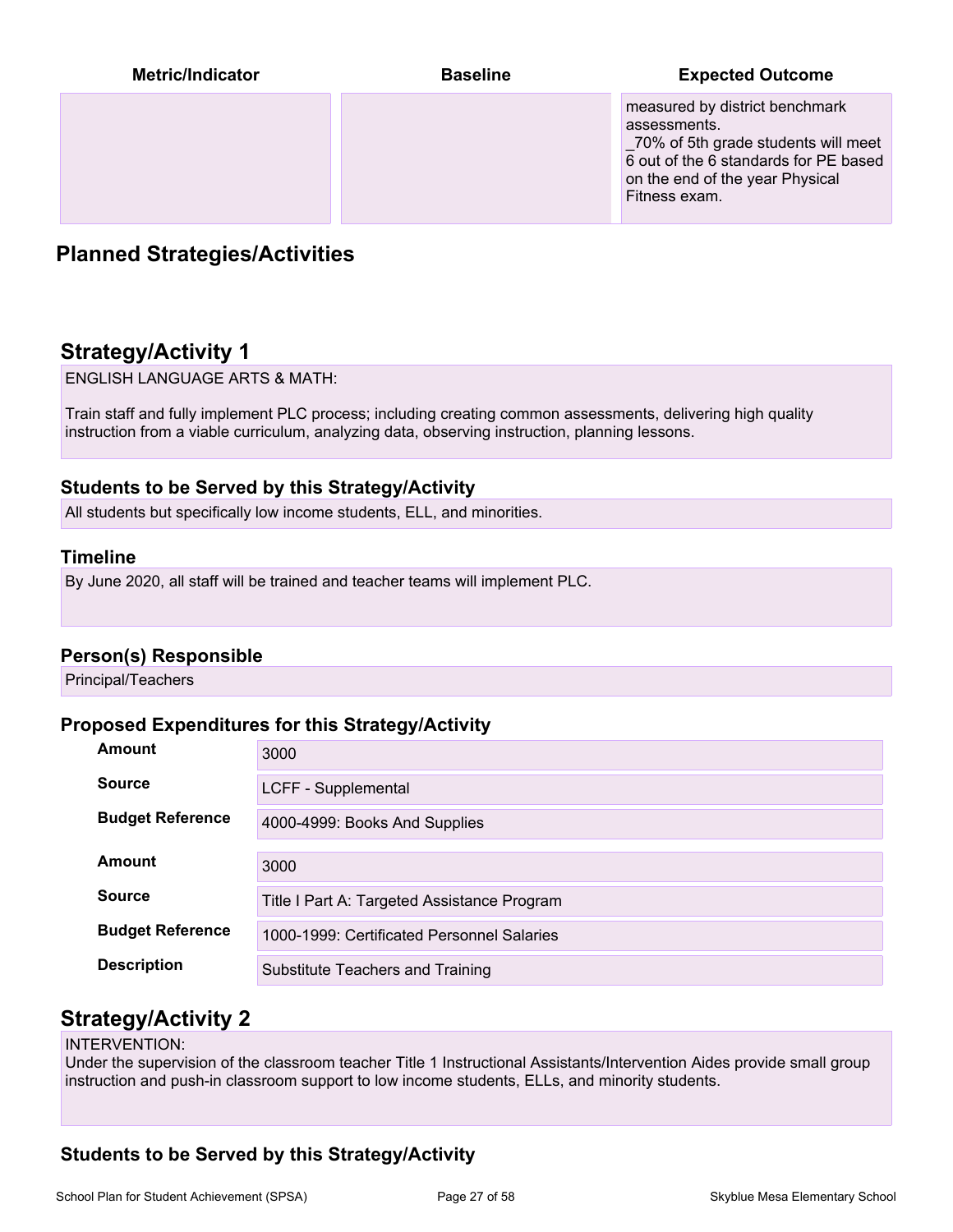#### **Timeline**

By September 2019

#### **Person(s) Responsible**

Principal/Teachers

#### **Proposed Expenditures for this Strategy/Activity**

| Amount             | 17000                                       |
|--------------------|---------------------------------------------|
| <b>Source</b>      | Title I Part A: Targeted Assistance Program |
| <b>Description</b> | Intervention Aides                          |
| Amount             |                                             |
|                    | 10500                                       |
| <b>Source</b>      | LCFF - Supplemental                         |
| <b>Description</b> | <b>Intervention Aides</b>                   |

### **Strategy/Activity 3**

SCIENCE -

Supplementary Science Materials that support NGSS

Participate in District committees and staff development on NGSS

#### **Students to be Served by this Strategy/Activity**

All Students

#### **Timeline**

By August 2019

#### **Person(s) Responsible**

Principal/NGSS Lead/ District/Teachers

| <b>Amount</b>           | 4000                                    |
|-------------------------|-----------------------------------------|
| <b>Source</b>           | LCFF - Supplemental                     |
| <b>Budget Reference</b> | 4000-4999: Books And Supplies           |
| <b>Description</b>      | Science Material and Training for staff |
| <b>Amount</b>           | 500                                     |
| <b>Source</b>           | LCFF - Supplemental                     |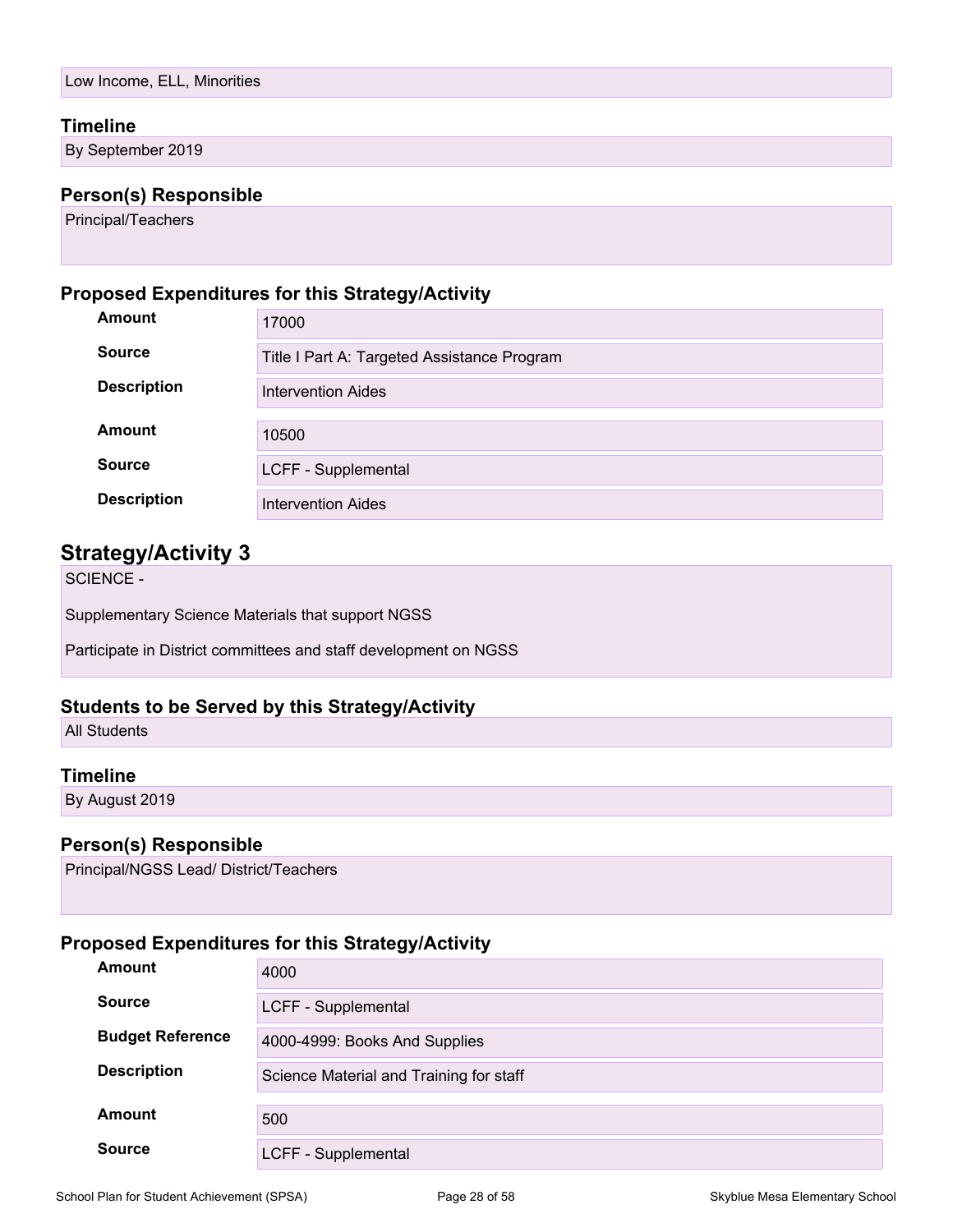| <b>Budget Reference</b> | 4000-4999: Books And Supplies                               |
|-------------------------|-------------------------------------------------------------|
| <b>Description</b>      | Mystery Science, Stemscopes, material for experiments, etc. |

# **Strategy/Activity 4**

English Language Arts and Math Support:

Purchase supplemental ELA and math programs/material (technology, books, programs) to build students fluency and comprehension. Provide training (ie. conferences, consultants) to staff on interventions. After-school support for ELA/MATH

Literacy Support from Media Specialist

Music instruction/Music & Art Integration provided by a qualified classified instructor under the supervision of the classroom teachers, Art TOSA, and contracted Art Programs.

Provide Summer School for targeted students

#### **Students to be Served by this Strategy/Activity**

All Students

#### **Timeline**

August 2019 - June 2019

#### **Person(s) Responsible**

Principal, Teachers

| <b>Amount</b>           | 12,500                                               |
|-------------------------|------------------------------------------------------|
| <b>Source</b>           | Title I Part A: Targeted Assistance Program          |
| <b>Budget Reference</b> | 4000-4999: Books And Supplies                        |
| Amount                  | 2000                                                 |
| <b>Source</b>           | Title I Part A: Targeted Assistance Program          |
| <b>Budget Reference</b> | 5000-5999: Services And Other Operating Expenditures |
| <b>Description</b>      | training                                             |
| <b>Amount</b>           | 5,000                                                |
|                         |                                                      |
| <b>Source</b>           | Title I Part A: Targeted Assistance Program          |
| <b>Description</b>      | Title 1 Summer School                                |
| Amount                  | 5,000                                                |
| <b>Source</b>           | Title I Part A: Targeted Assistance Program          |
| <b>Budget Reference</b> | 1000-1999: Certificated Personnel Salaries           |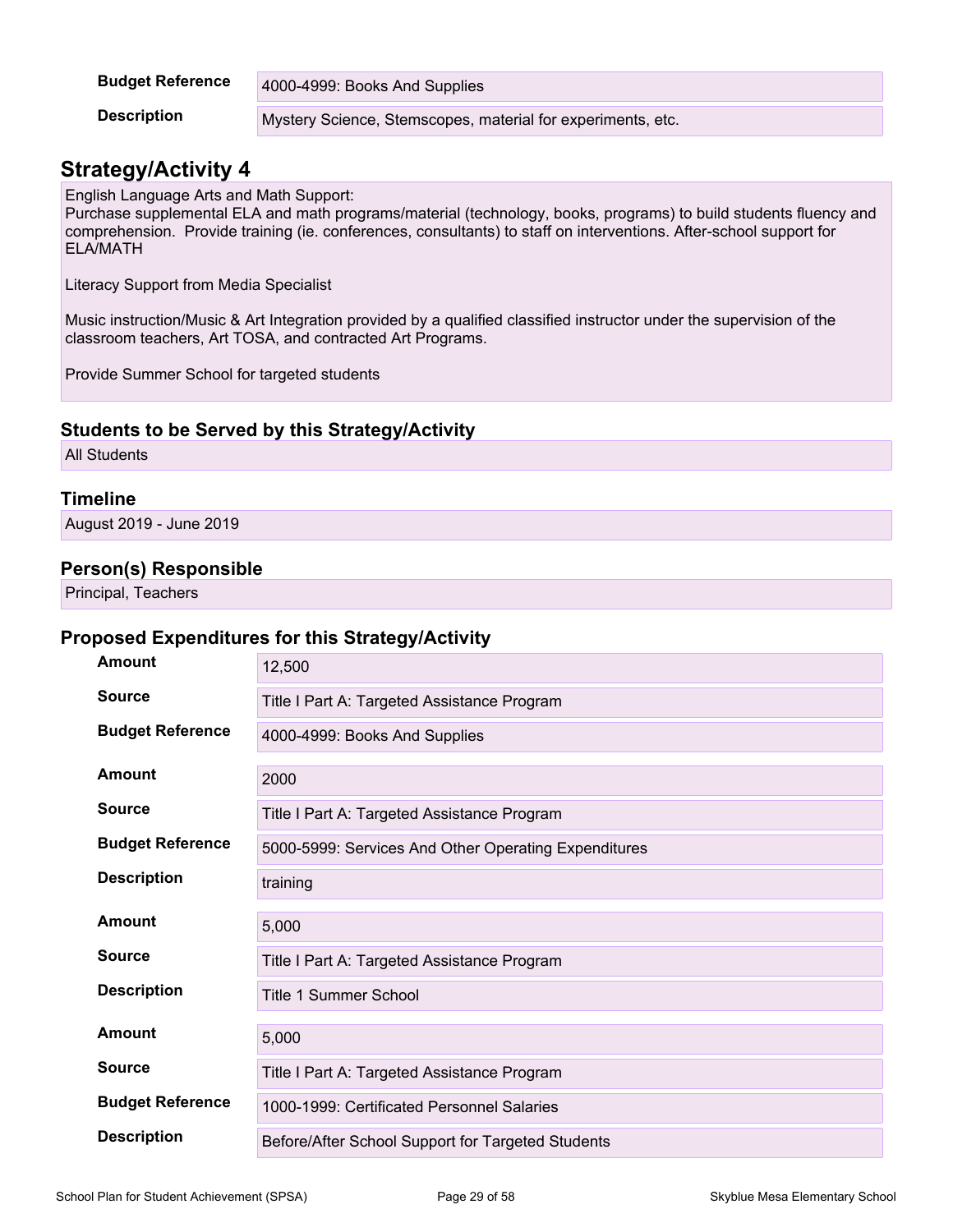| Amount             | 3000                                                                     |  |
|--------------------|--------------------------------------------------------------------------|--|
| <b>Source</b>      | Parent Teacher Association/Parent Faculty Club (PTA/PFC/PTSO, PTO, etc.) |  |
| <b>Description</b> | <b>Contract for Art Services/Programs</b>                                |  |
| Amount             | 7,500                                                                    |  |
| <b>Source</b>      | Parent Teacher Association/Parent Faculty Club (PTA/PFC/PTSO, PTO, etc.) |  |
| <b>Description</b> | <b>Music Teacher Salary</b>                                              |  |
| Amount             | 7,000                                                                    |  |
| <b>Source</b>      | <b>District Funded</b>                                                   |  |
| <b>Description</b> | Salaries - Librarian/Media Specialist                                    |  |

# **Strategy/Activity 5**

English Language Development (ELD):

Continue to implement and refine the use of Systematic ELD (CM) program for all English Learners at least 30 minutes per day and integrated into core curriculum.

Schedule substitute/release time for teachers to administer ELPAC Testing

Provide ELD Summer School

#### **Students to be Served by this Strategy/Activity**

ELL Students

#### **Timeline**

August 2019 and on-going

### **Person(s) Responsible**

Principal/Teachers/ELD Coordinator and Coaches

| <b>Amount</b>           | 2,000                                       |  |
|-------------------------|---------------------------------------------|--|
| <b>Source</b>           | Title I Part A: Targeted Assistance Program |  |
| <b>Budget Reference</b> | 1000-1999: Certificated Personnel Salaries  |  |
| <b>Description</b>      | Subs for testing and training               |  |
|                         |                                             |  |
| Amount                  | 5.000                                       |  |
|                         |                                             |  |
| <b>Source</b>           | Title I Part A: Targeted Assistance Program |  |
| <b>Budget Reference</b> | 1000-1999: Certificated Personnel Salaries  |  |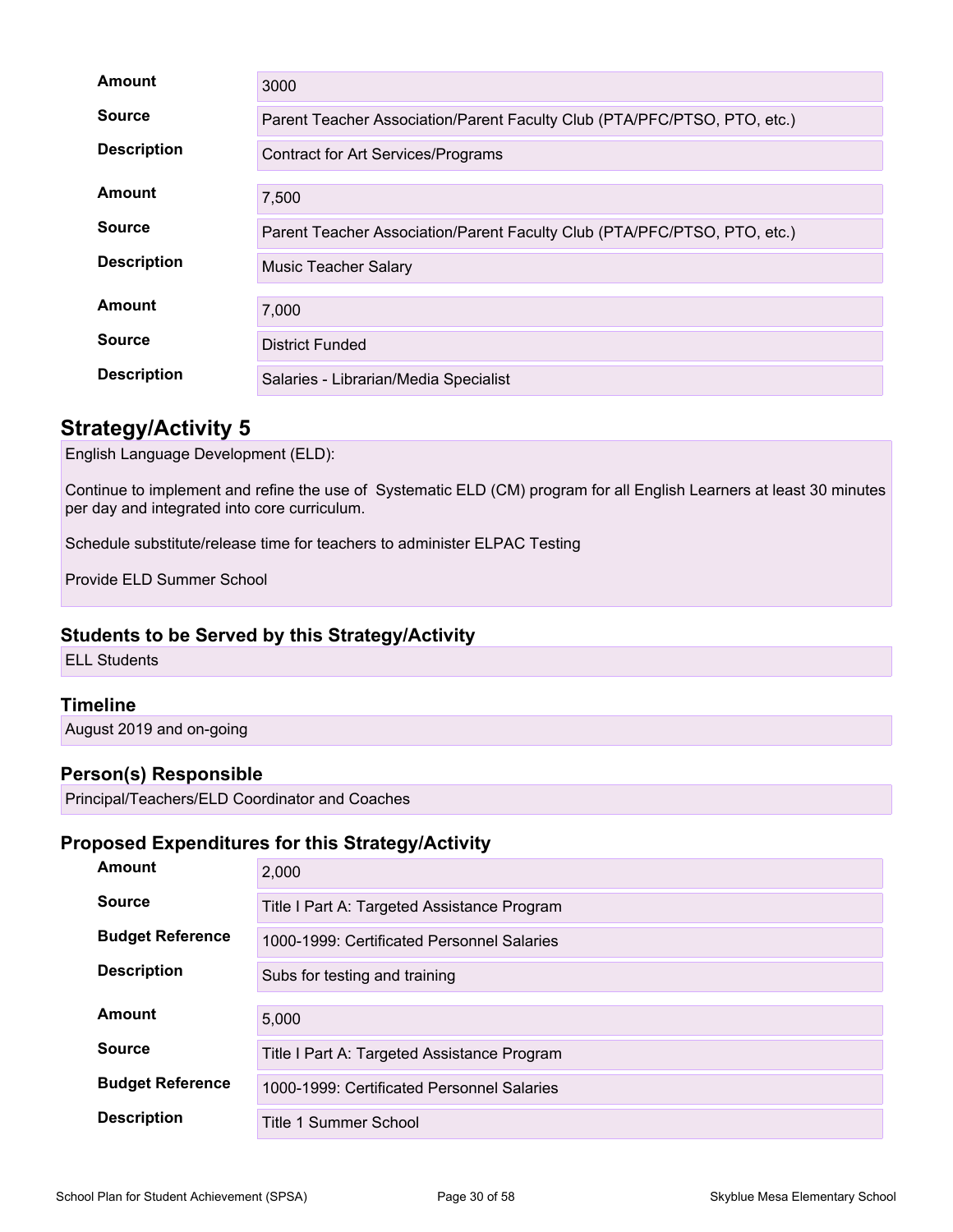# **Goals, Strategies, & Proposed Expenditures**

# <span id="page-30-0"></span>**Goal 2**

### **Subject**

Student and Parent Engagement (LCAP Goal #2)

# **Goal Statement**

Attendance Goal:

Decrease the number of tardies, chronic absenteeism, and truancy-- in particular, decrease tardies greater than 30 minutes and early check-out by parents.

PBIS Goal:

By June 2020, we will implement PBIS Tier 2 at the school site with fidelity as measured by obtaining a score of 60% or higher on the School wide PBIS Tiered Fidelity Inventory.

Circle of Friends Goal:

By June 2020, 90% of students who participate in the program will report a positive school experience as measured by a teacher generated survey.

Parent Involvement and Engagement Goal:

By June 2020, the number of parents that participate in parent meetings will increase from 5% to 15%.

# **LCAP Goal**

Increase meaningful and purposeful student, teacher and parent engagement.

# **Basis for this Goal**

School culture and student behavior impact student achievement. Need to continue to improve school culture and overall student behavior via PBIS and SEL. Family connectedness to school positively impacts student achievement.

# **Expected Annual Measurable Outcomes**

| <b>Metric/Indicator</b>                                                                                                                                                                                                                                                               | <b>Baseline</b>                                                        | <b>Expected Outcome</b>                                                                                        |
|---------------------------------------------------------------------------------------------------------------------------------------------------------------------------------------------------------------------------------------------------------------------------------------|------------------------------------------------------------------------|----------------------------------------------------------------------------------------------------------------|
| Attendance rates recorded in Infinite<br>Campus.<br>Monthly attendance reports provided<br>by office manager.<br>Sign in sheets from ELAC, Site<br>Council, Title 1 meetings, Parent<br>Engagement Meetings, and PTO<br>meetings.<br>PBIS TFI results.<br>Student and parent surveys. | For Tier 1 - TFI at 80% Fidelity<br>Participation Rate at events at 3% | For Tier II - TFI at 60%<br>Attendance Rate at or above 97%<br>Overall Participation Rates at events<br>$-15%$ |

# **Planned Strategies/Activities**

# **Strategy/Activity 1**

Provide weekly awards, trainings, support for PBIS program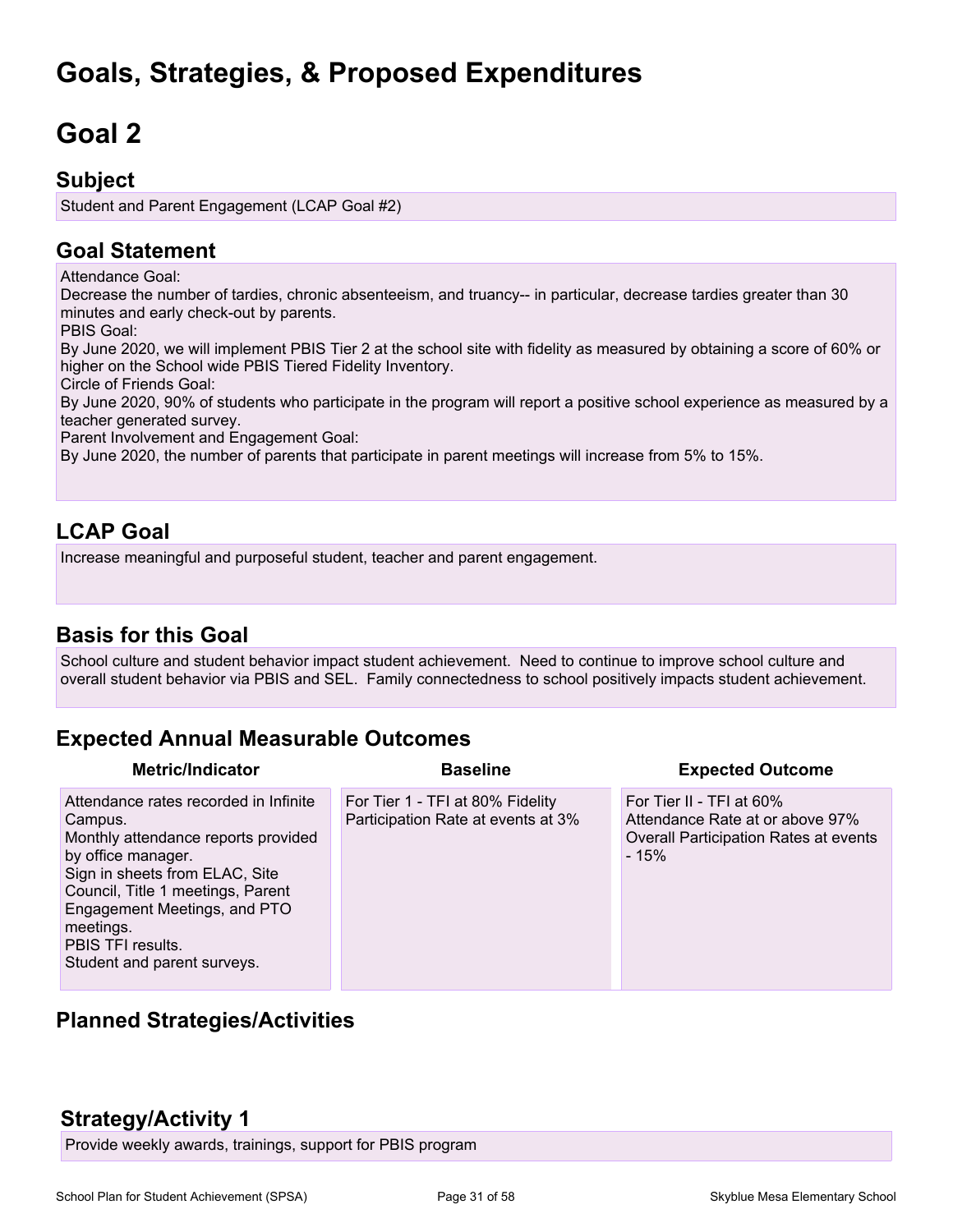#### **Students to be Served by this Strategy/Activity**

All Students

#### **Timeline**

Begin August 2019

#### **Person(s) Responsible**

Principals, Teachers, PBIS Team, Counselor

#### **Proposed Expenditures for this Strategy/Activity**

| <b>Amount</b>           | 500                                         |  |
|-------------------------|---------------------------------------------|--|
| <b>Source</b>           | Title I Part A: Targeted Assistance Program |  |
| <b>Description</b>      | <b>Materials for Awards</b>                 |  |
| Amount                  | 2000                                        |  |
| <b>Source</b>           | LCFF - Supplemental                         |  |
| <b>Budget Reference</b> | 4000-4999: Books And Supplies               |  |
| <b>Description</b>      |                                             |  |
|                         | Supplies, training materials                |  |

### **Strategy/Activity 2**

Provide end of the year recognition for excellent attendance. Provide incentives each week for class with the best attendance the previous week.

#### **Students to be Served by this Strategy/Activity**

All Students

#### **Timeline**

All Students

#### **Person(s) Responsible**

Principals, Teachers

#### **Proposed Expenditures for this Strategy/Activity**

| Amount             | 300                         |
|--------------------|-----------------------------|
| <b>Source</b>      | LCFF - Base                 |
| <b>Description</b> | <b>Materials for Awards</b> |

### **Strategy/Activity 3**

Students will participate in social emotional (SEL) lessons.

#### **Students to be Served by this Strategy/Activity**

TK - 6th Grade Students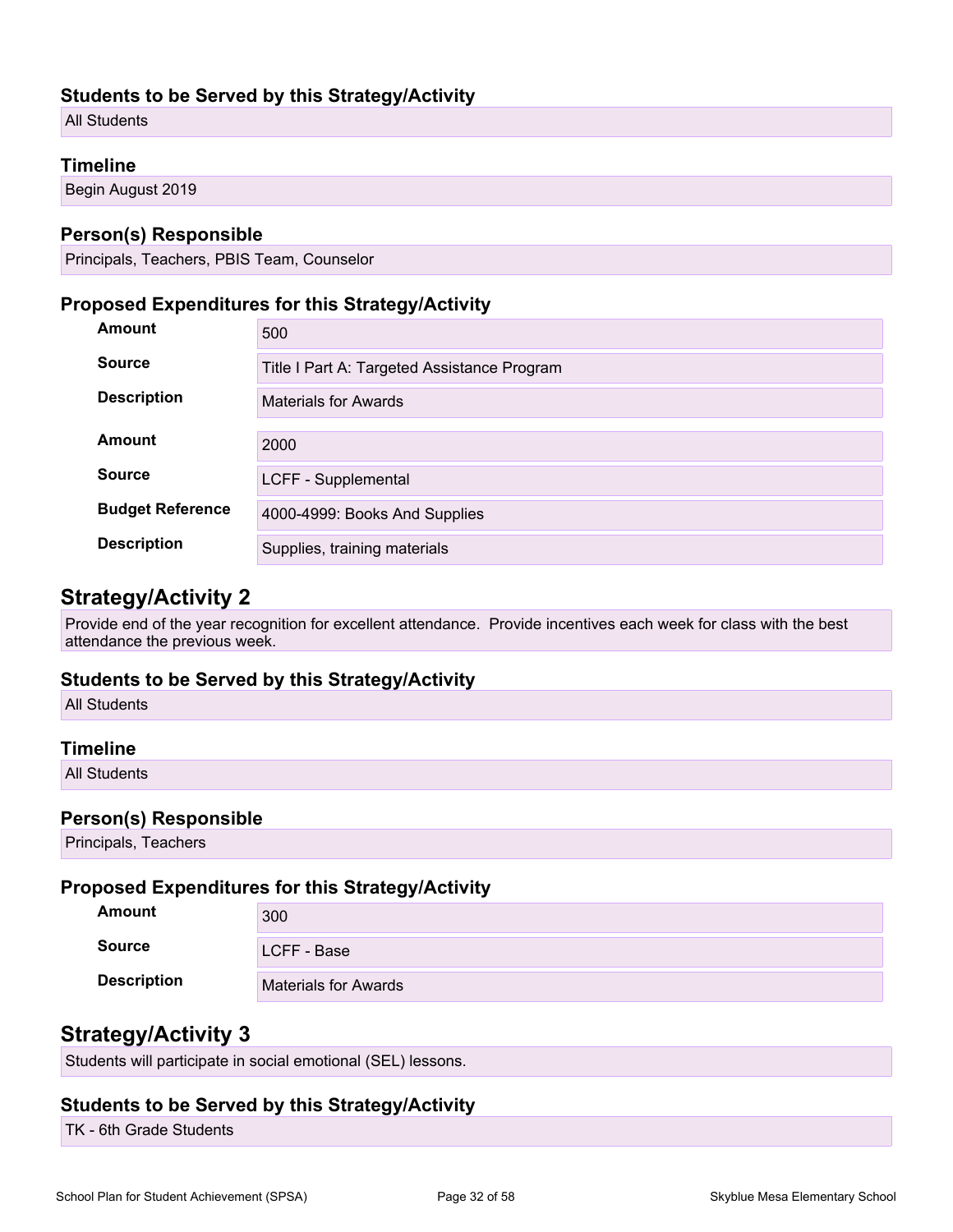#### **Timeline**

Beginning August 2019

#### **Person(s) Responsible**

Principal, Teachers

#### **Proposed Expenditures for this Strategy/Activity**

| Amount                  | 3000                             |
|-------------------------|----------------------------------|
| <b>Source</b>           | LCFF - Supplemental              |
| <b>Budget Reference</b> | 4000-4999: Books And Supplies    |
| <b>Description</b>      | <b>SEL Supplemental Material</b> |

### **Strategy/Activity 4**

Individual and group counseling sessions with school counselor. Lunch Bunch for targeted group of students who struggle with socialization. Referred students will participate in a self-esteem building/anger management groups led by a counselor from Child and Family Center.

#### **Students to be Served by this Strategy/Activity**

Targeted Students

#### **Timeline**

Beginning August 2019

#### **Person(s) Responsible**

Principal, school psychologist, teachers, counselor

#### **Proposed Expenditures for this Strategy/Activity**

| Amount                  | 20,800                                      |
|-------------------------|---------------------------------------------|
| <b>Source</b>           | Title I Part A: Targeted Assistance Program |
| <b>Budget Reference</b> | 1000-1999: Certificated Personnel Salaries  |
| <b>Description</b>      | <b>Counselor Salary</b>                     |

### **Strategy/Activity 5**

The student-led Peace Patrol advisor will train and provide peer counselors to assist the campus supervisors as mediators for conflict resolution, using Peace Patrol materials.

#### **Students to be Served by this Strategy/Activity**

All Students

#### **Timeline**

August 2019

#### **Person(s) Responsible**

Peace Patrol Advisor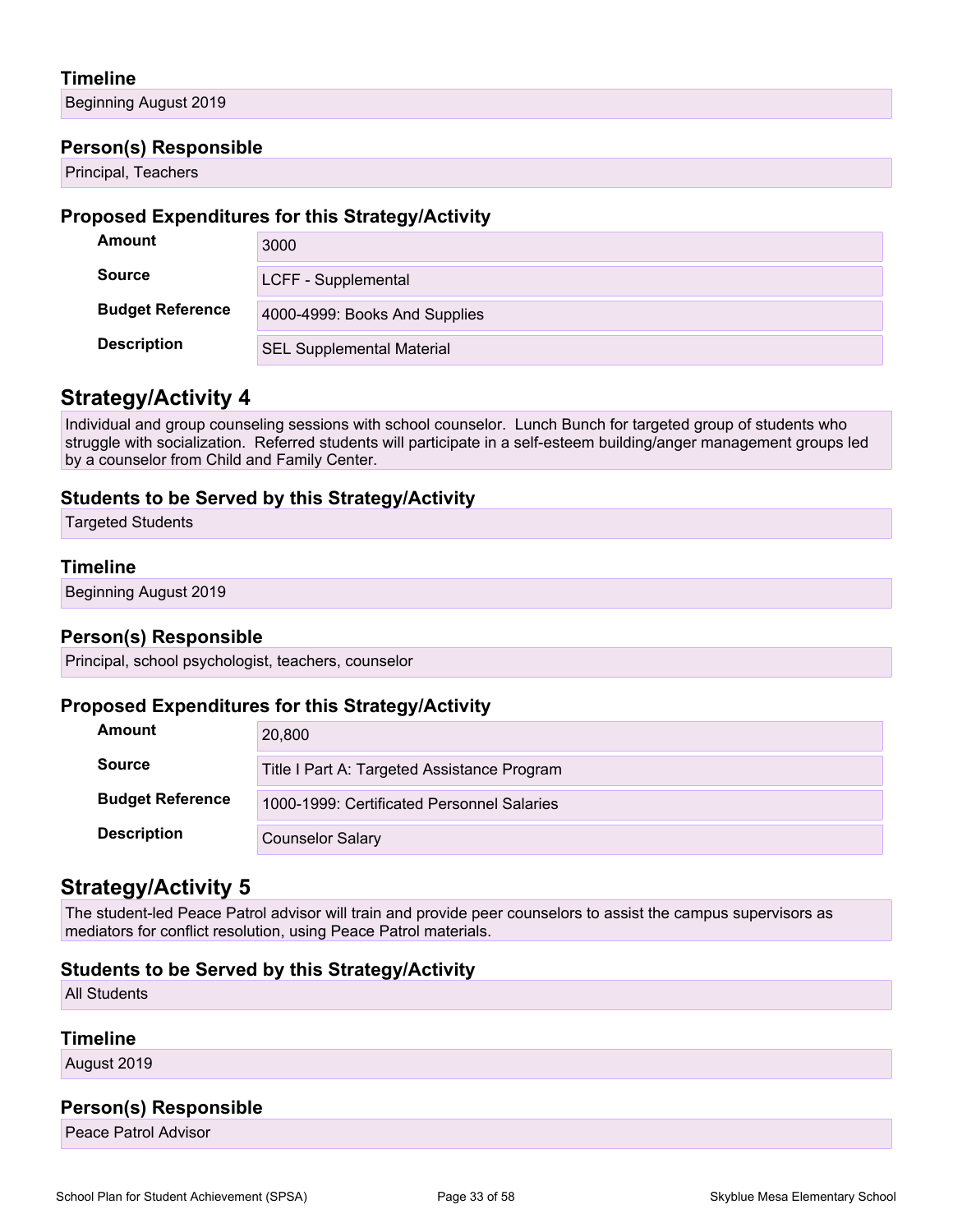#### **Proposed Expenditures for this Strategy/Activity**

| Amount             | 500                                                                      |
|--------------------|--------------------------------------------------------------------------|
| <b>Source</b>      | Parent Teacher Association/Parent Faculty Club (PTA/PFC/PTSO, PTO, etc.) |
| <b>Description</b> | Uniforms, Incentives                                                     |

### **Strategy/Activity 6**

Provide parent education through Parent Engagement Activities

Provide translation for parent conferences and other meetings.

#### **Students to be Served by this Strategy/Activity**

All Students

#### **Timeline**

Beginning August 2019, on-going

#### **Person(s) Responsible**

Parent Engagement Committee Principal/Office Staff/Teachers

| Amount             | 1,050                                         |
|--------------------|-----------------------------------------------|
| Source             | Title I Part A: Parent Involvement            |
| <b>Description</b> | Material for meetings, Incentives, presenters |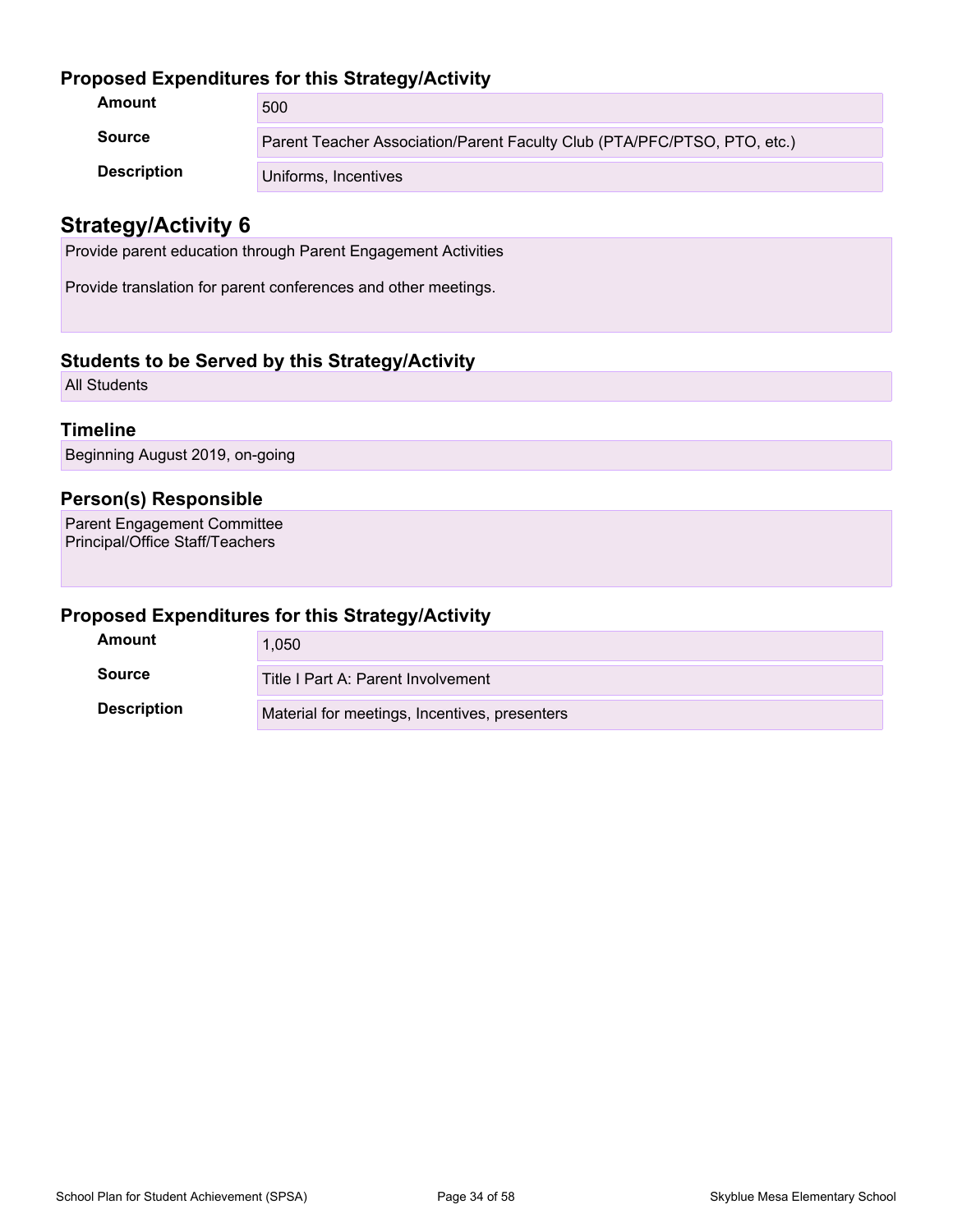# **Goals, Strategies, & Proposed Expenditures**

# <span id="page-34-0"></span>**Goal 3**

### **Subject**

Teacher Training

### **Goal Statement**

Ensure 100% of school staff are properly trained and credentialed to perform job.

# **LCAP Goal**

Provide an appropriate basic condition of learning.

# **Basis for this Goal**

Teacher preparedness and self-efficacy impact student learning.

# **Expected Annual Measurable Outcomes**

| <b>Metric/Indicator</b>   | <b>Baseline</b> | <b>Expected Outcome</b>                                        |
|---------------------------|-----------------|----------------------------------------------------------------|
| Successful PAR completion |                 | All new teachers will successfully<br>complete the PAR program |

# **Planned Strategies/Activities**

# **Strategy/Activity 1**

Mentor support for new teachers. Materials to support new teachers in role.

#### **Students to be Served by this Strategy/Activity**

All students

#### **Timeline**

August 2019

#### **Person(s) Responsible**

District, Principal

#### **Proposed Expenditures for this Strategy/Activity**

**Amount** 700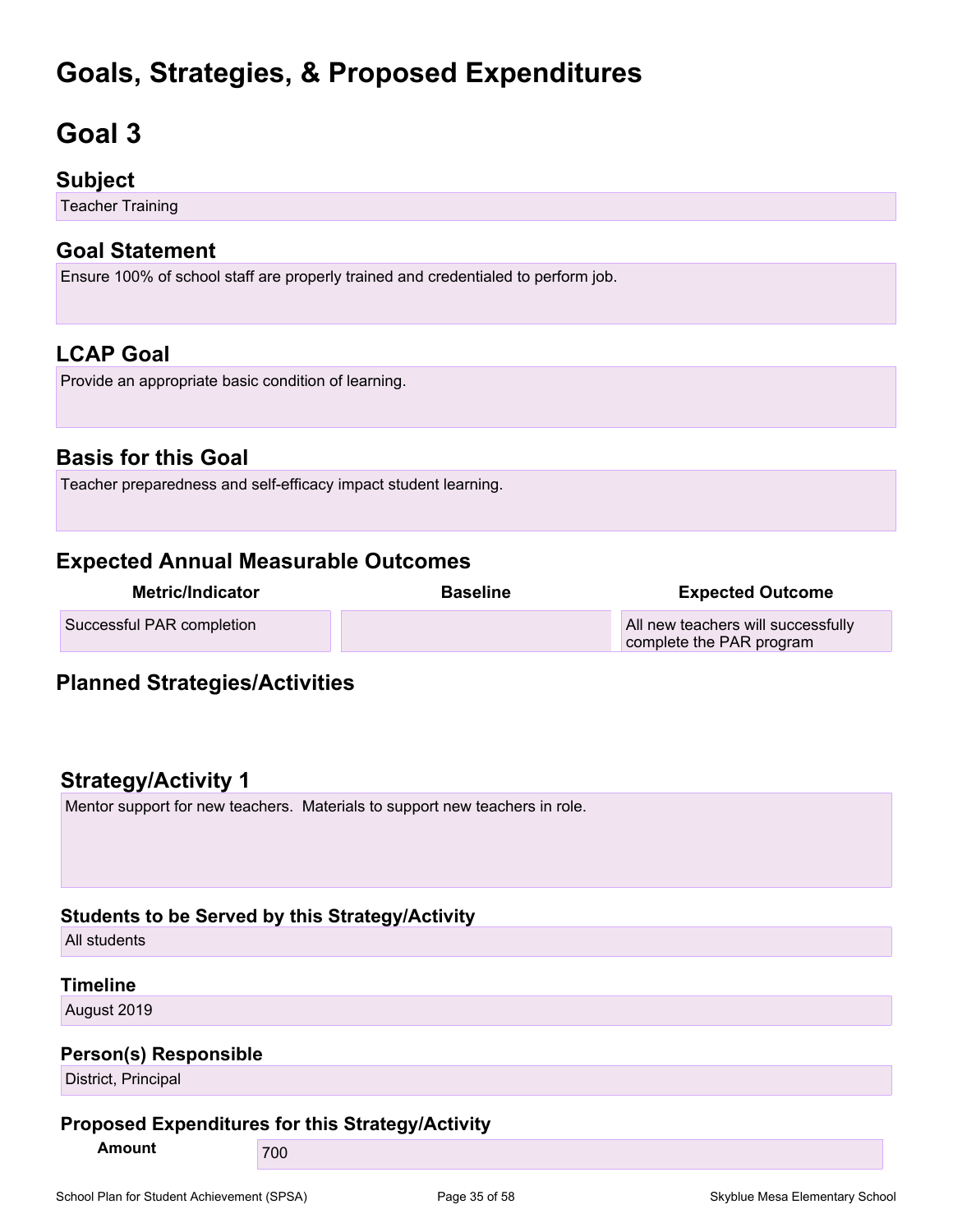| <b>Source</b>           | Title I Part A: Targeted Assistance Program |
|-------------------------|---------------------------------------------|
| <b>Budget Reference</b> | 4000-4999: Books And Supplies               |
| <b>Description</b>      | Material to support new teachers            |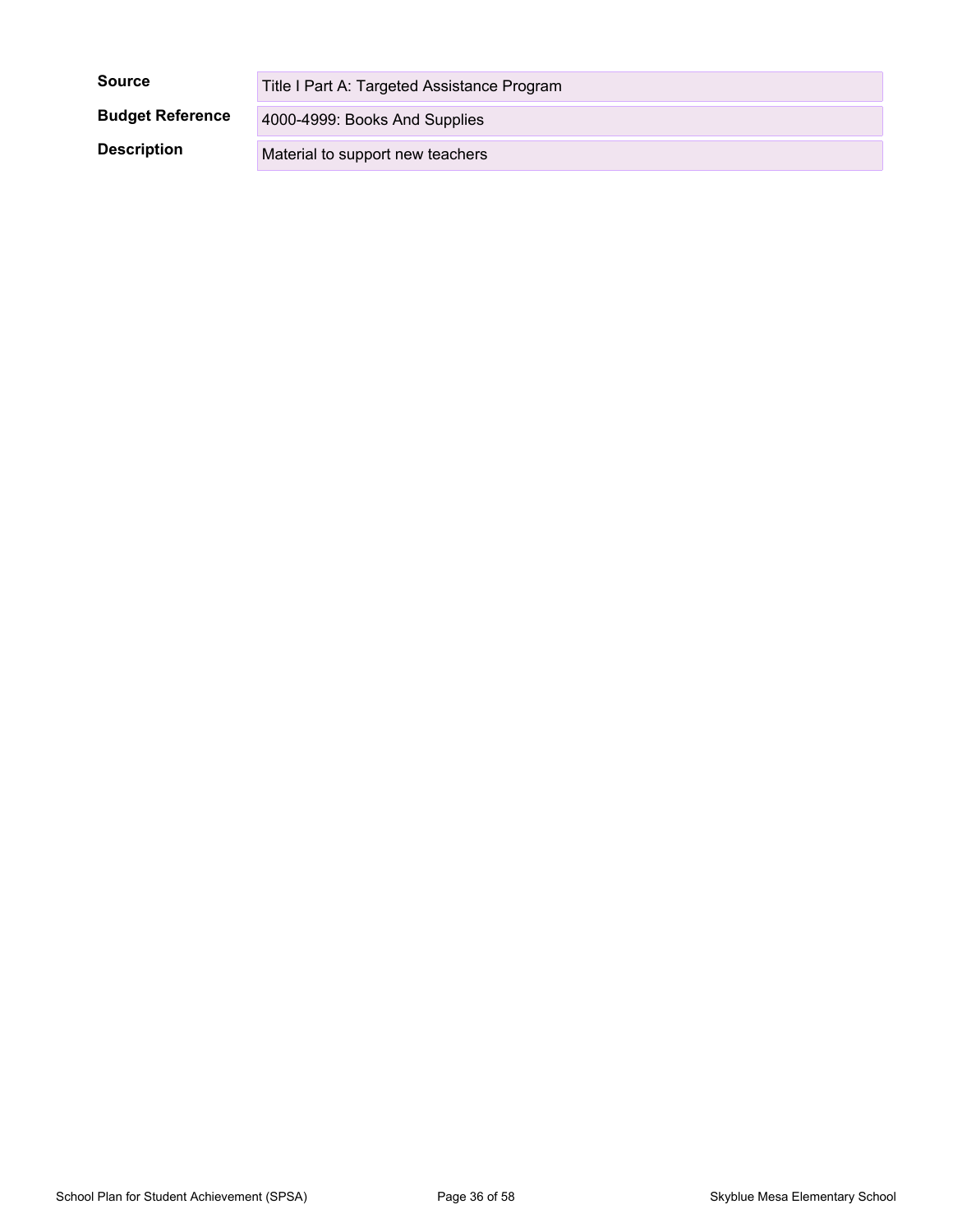# <span id="page-36-0"></span>**Annual Review and Update**

# **SPSA Year Reviewed: 2018-19**

### <span id="page-36-1"></span>**Goal 1**

Improve student achievement in the areas of Language Arts, Math, Science, Physical Education and English Language Development:

- By June 2019, 60% of students in grades 3rd 6th will score at standard met (Level 3) or exceeds standard (Level 4) in English Language Arts on the CAASPP. The remaining 40% of students will show growth within their previous band or move to the next band.
- By June 2019, 50% of students in grades 3rd 6th will score at standard met (Level 3) or exceeds standard (Level 4) in Math on the CAASPP. The remaining 50% of students will show growth within their previous band or move to the next band.
- By June 2019, 80% of students in grades TK 2nd will meet grade level expectations in number sense and math facts as measured by district benchmark assessments.
- By June 2019, 60% of students in grades K 6th will earn a 3 or 4 rubric score on the End of the Year District Writing Prompt using age appropriate grammar, syntax, and mechanics as measured by the grade level writing rubric.
- By June 2019, 70% of 5th grade students will meet 6 out of the 6 standards for PE based on the end of the year Physical Fitness exam.

### **Annual Measurable Outcomes**

| <b>Metric/Indicator</b> | <b>Expected Outcomes</b>                                                                           | <b>Actual Outcomes</b> |
|-------------------------|----------------------------------------------------------------------------------------------------|------------------------|
| CAASPP-ELA and Math     | 60% will meet or exceed standards in<br><b>ELA</b><br>50% will meet or exceed standards in<br>Math | Unknown                |

# **Strategies/Activities for Goal 1**

| <b>Planned</b><br><b>Actions/Services</b>                                    | <b>Actual</b><br><b>Actions/Services</b>                    | <b>Proposed</b><br><b>Expenditures</b>                   | <b>Estimated Actual</b><br><b>Expenditures</b>                    |
|------------------------------------------------------------------------------|-------------------------------------------------------------|----------------------------------------------------------|-------------------------------------------------------------------|
| <b>ENGLISH LANGUAGE</b><br><b>ARTS &amp; MATH:</b>                           | PAR was provided to all                                     | <b>Subtitute Teachers</b><br>LCFF - Supplemental<br>1000 | <b>Substitute Teachers</b><br><b>LCFF - Supplemental</b><br>1,500 |
| Support for new or<br>struggling teachers via the<br>Induction Program/PAR - | new teachers                                                | LCFF - Supplemental<br>500                               |                                                                   |
| <b>Fully Implement Direct</b><br>Instruction in all classes                  | Teachers fluent in<br>implementing Direct<br>Instruction.   | Supplies LCFF -<br>Supplemental 7000                     | Supplies/Programs<br>LCFF - Supplemental<br>7,000                 |
| All teachers and principal<br>will participate in Learning<br>Walks          | 60% of teachers<br>participated in Learning<br><b>Walks</b> |                                                          |                                                                   |
| Frequent classroom walk<br>throughs and feedback to<br>teachers              | Walk throughs are<br>completed weekly.                      |                                                          |                                                                   |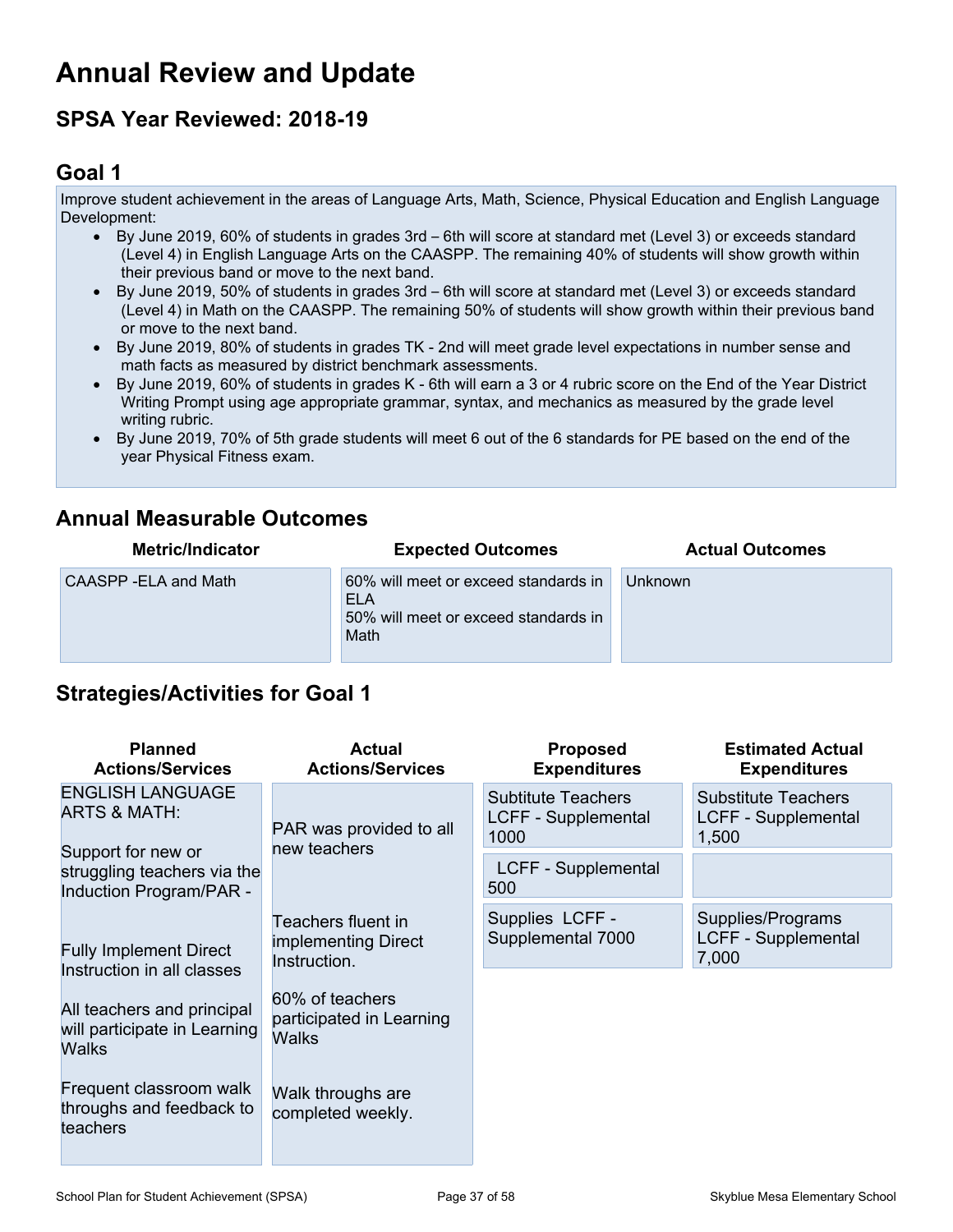| <b>Planned</b><br><b>Actions/Services</b>                                                                                                                                                                                                                                                           | <b>Actual</b><br><b>Actions/Services</b>                                                                                                                         | <b>Proposed</b><br><b>Expenditures</b>                                                                                                                       | <b>Estimated Actual</b><br><b>Expenditures</b>                                      |
|-----------------------------------------------------------------------------------------------------------------------------------------------------------------------------------------------------------------------------------------------------------------------------------------------------|------------------------------------------------------------------------------------------------------------------------------------------------------------------|--------------------------------------------------------------------------------------------------------------------------------------------------------------|-------------------------------------------------------------------------------------|
| <b>SCLL Material and</b><br>Training (ELD and<br>Listening/Speaking) 30<br>minutes each day - New<br><b>Teachers</b><br>Under the supervision of<br>classroom teachers,<br>instructional assistants<br>are used to assist<br>struggling students in<br>foundation skills in<br>reading and or math. | <b>SCLL and ELD provided</b><br>each day for 30 min.<br><b>Instructional Assistants</b><br>were utilized to assist<br>students struggling in ELA<br>and/or Math. |                                                                                                                                                              |                                                                                     |
| <b>INTERVENTION:</b><br>Under the supervision of<br>the classroom teacher<br><b>Title 1 Instructional</b><br>Assistants provide small<br>group instruction.                                                                                                                                         | <b>Instructional Assistants</b><br>were utilized to assist<br>students struggling in ELA<br>and/or Math.<br>Summer School will be                                | <b>NCLB Aides</b><br>Title I Part A: Targeted<br>Assistance Program<br>17000                                                                                 | Aides Title I Part A:<br><b>Targeted Assistance</b><br>Program 17,000               |
| Provide extended school<br>year in the form of<br>Summer School for<br>qualified Title 1 students<br><b>School Counselor</b>                                                                                                                                                                        | provided in the summer of<br>2019.<br>An additional day was<br>given to the school<br>counselor for a total of 3                                                 | <b>Administrative Designee</b><br>NCLB Aides, Teachers,<br><b>Materials</b><br>Title I Part A: Targeted<br>Assistance Program<br>7000                        | Materials Title I Part A:<br><b>Targeted Assistance</b><br>Program 7,000            |
| Title 1 funds are used to<br>purchase intervention<br>materials and training to                                                                                                                                                                                                                     | days of counseling<br>support.<br>Purchased several on line<br>programs such as Read<br>Live to support student                                                  | Salary Benefits 1000-<br>1999: Certificated<br><b>Personnel Salaries Title</b><br>I Part A: Basic Grants<br>Low-Income and<br>Neglected 20,000               | Counselor Salary 1000-<br>1999: Certificated<br><b>Personnel Salaries</b><br>27,000 |
| support all students with<br>language arts and math<br>skills. These materials<br>are used by teachers and<br>Instructional Assistants in<br>small group instruction to<br>provide remediation<br>assistance with reading                                                                           | achievement.                                                                                                                                                     | Making Meaning,<br>SIPPS, Great Leaps,<br>Moby Max, I Ready,<br>Math Intervention<br>Program. Title I Part A:<br><b>Targeted Assistance</b><br>Program 3,000 | Programs<br>3,000                                                                   |
| skills such as fluency,<br>sound/symbol<br>identification,<br>comprehension, and math<br>skills such as problem<br>solving and math literacy.                                                                                                                                                       |                                                                                                                                                                  |                                                                                                                                                              |                                                                                     |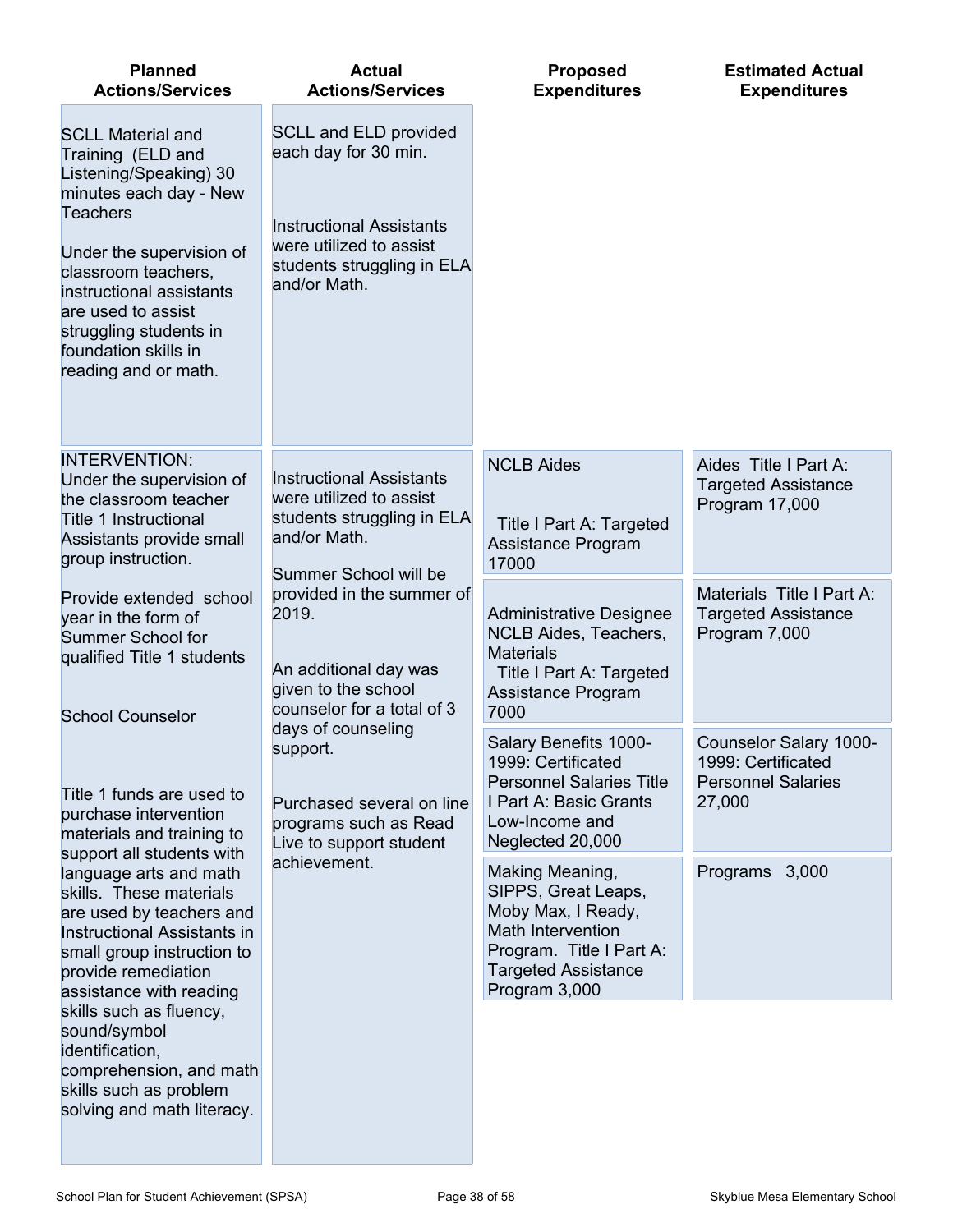| <b>Planned</b><br><b>Actions/Services</b>                                                                                                                                 | <b>Actual</b><br><b>Actions/Services</b>                                                                      | <b>Proposed</b><br><b>Expenditures</b>                                                       | <b>Estimated Actual</b><br><b>Expenditures</b>                                                                                                |
|---------------------------------------------------------------------------------------------------------------------------------------------------------------------------|---------------------------------------------------------------------------------------------------------------|----------------------------------------------------------------------------------------------|-----------------------------------------------------------------------------------------------------------------------------------------------|
|                                                                                                                                                                           |                                                                                                               |                                                                                              |                                                                                                                                               |
| <b>SCIENCE &amp; PHYSICAL</b><br><b>EDUCATION</b><br>*Science*                                                                                                            | <b>Purchased Stemscopes</b><br>for teachers from TK-6th                                                       | Mystery Science,<br>Stemscopes, material for<br>experiments, etc. LCFF<br>- Supplemental 500 |                                                                                                                                               |
| <b>Supplementary Science</b><br>Materials that support<br><b>NGSS</b>                                                                                                     |                                                                                                               | Attend trainings and<br>teach other staff<br>members                                         |                                                                                                                                               |
| Participate in District<br>committees and staff                                                                                                                           |                                                                                                               | Field Day, Health Week,<br>Walk-a-Thons                                                      |                                                                                                                                               |
| development on NGSS                                                                                                                                                       |                                                                                                               | <b>District Funded</b><br><b>Materials</b>                                                   | Materials/Books LCFF -<br>Supplemental 3,000                                                                                                  |
| *Physical Fitness*                                                                                                                                                        |                                                                                                               | LCFF - Base 1500                                                                             |                                                                                                                                               |
| P.E. TOSA provides<br>model lessons for<br>teachers to observe and<br>provides planning support                                                                           |                                                                                                               |                                                                                              |                                                                                                                                               |
| Purchase sports<br>equipment and supplies to<br>support physical fitness                                                                                                  |                                                                                                               |                                                                                              |                                                                                                                                               |
| <b>ADDITIONAL</b><br>PROGRAMS/ENHANCE<br><b>MENTS:</b>                                                                                                                    |                                                                                                               | Equipment, materials<br><b>District Funded 1,000</b>                                         |                                                                                                                                               |
| Supplemental programs                                                                                                                                                     | No additional funds were<br>provided for the GATE<br>program.                                                 | Art TOSAs Title I Part<br>A: Disadvantaged<br>Students 1,000                                 |                                                                                                                                               |
| and services to GATE<br>students ie, video<br>projects, STEM projects,<br>science experiments, etc.<br>Provide students with Arts                                         | Art TOSAs provided<br>training and support/<br>model lessons in each<br>classroom 3 times per                 | Contract with COC<br>Donations 7000                                                          | Contract with COC<br><b>Parent Teacher</b><br><b>Association/Parent</b><br><b>Faculty Club</b><br>(PTA/PFC/PTSO, PTO,                         |
| Integration Lessons using<br>the district Art TOSAs and<br>provide teachers with<br>model lessons as staff<br>development to improve<br>art education and<br>integration. | year.<br>Contracts with the Music<br>Center, COC, etc to<br>provide Arts Integration<br>Lessons/Art Programs. | <b>Music Teacher</b><br>Donations 7,500                                                      | etc.) 7000<br><b>Music Teacher Parent</b><br>Teacher<br><b>Association/Parent</b><br><b>Faculty Club</b><br>(PTA/PFC/PTSO, PTO,<br>etc.) 7500 |
|                                                                                                                                                                           |                                                                                                               |                                                                                              |                                                                                                                                               |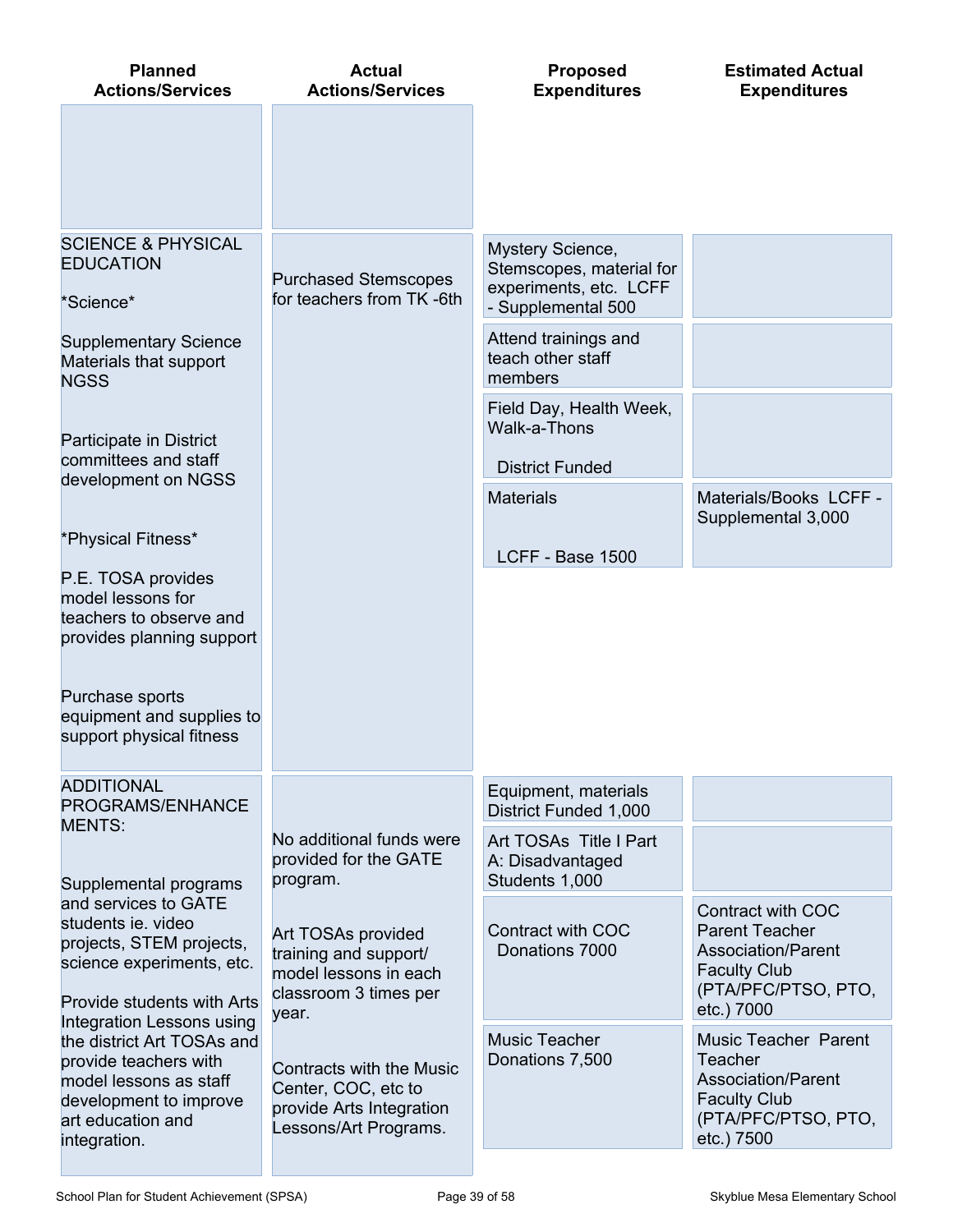| <b>Planned</b><br><b>Actions/Services</b>                                                                                                     | <b>Actual</b><br><b>Actions/Services</b>                            | <b>Proposed</b><br><b>Expenditures</b>                                                                    | <b>Estimated Actual</b><br><b>Expenditures</b> |
|-----------------------------------------------------------------------------------------------------------------------------------------------|---------------------------------------------------------------------|-----------------------------------------------------------------------------------------------------------|------------------------------------------------|
| Provide artists in<br>residence in dance,<br>shadow puppetry, and<br>performing arts.                                                         | <b>Continued with Music</b><br>Instuctor                            | Salaries -<br>Librarian/Media<br>Specialist Title I Part A:<br><b>Targeted Assistance</b><br>Program 3000 |                                                |
| Music instruction provided<br>by a qualified classified<br>instructor under the<br>supervision of the<br>classroom teachers.                  | Homework club not done<br>this school year.                         |                                                                                                           |                                                |
| Provide a Homework<br>Club/extended library<br>hours for students to<br>receive assistance and<br>have a quiet place to<br>complete homework. |                                                                     |                                                                                                           |                                                |
| English Language                                                                                                                              |                                                                     | <b>District Funded</b>                                                                                    |                                                |
| Development (ELD):<br>Continue to implement                                                                                                   | ELD provided to all<br>identified students the first                | <b>Substitute Teachers</b><br>LCFF - Base 2000                                                            | <b>Substitute Teachers</b><br>LCFF - Base 2000 |
| and refine the use of<br>Systematic ELD (CM)                                                                                                  | 30 min of each day.                                                 | <b>District Funded</b>                                                                                    |                                                |
| program<br>for all English Learners at<br>least 30<br>minutes per day.                                                                        | Release time was<br>provided for ELPAC and<br><b>ADEPT Testing.</b> |                                                                                                           |                                                |
| <b>Schedule</b><br>substitute/release time for<br>teachers to administer<br><b>ADEPT Testing</b>                                              | <b>ELD Summer School</b><br>planned for Summer<br>2019.             |                                                                                                           |                                                |
| <b>Schedule</b><br>substitute/release time for<br>teachers to administer<br><b>CELDT Testing</b>                                              |                                                                     |                                                                                                           |                                                |
| Provide training for<br>teachers in the use of the<br><b>ELD kits and ELD</b><br>strategies through the on<br>site ELD coaches                |                                                                     |                                                                                                           |                                                |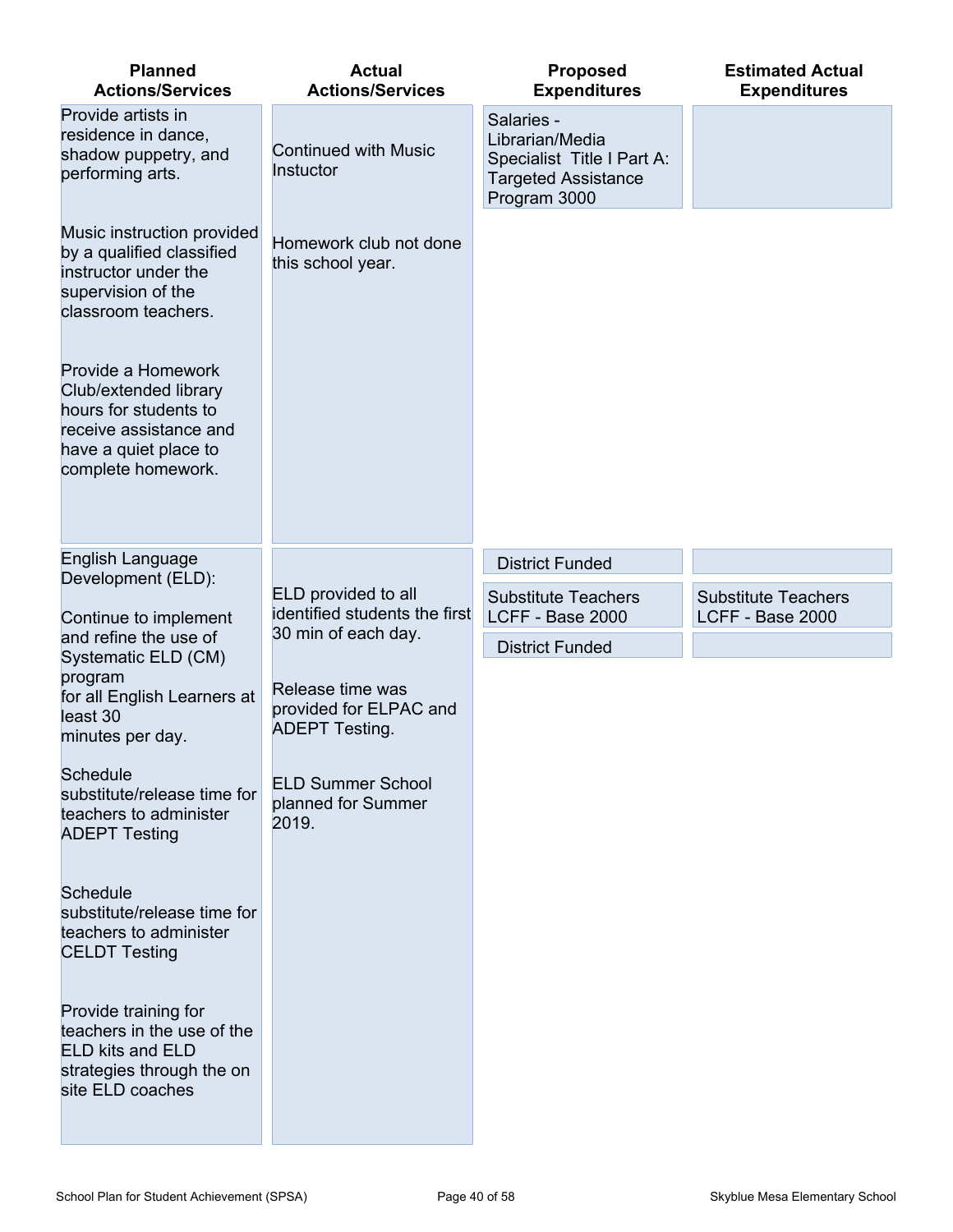| <b>Planned</b><br><b>Actions/Services</b>                                                                                        | <b>Actual</b><br><b>Actions/Services</b>                    | <b>Proposed</b><br><b>Expenditures</b>                                                     | <b>Estimated Actual</b><br><b>Expenditures</b> |
|----------------------------------------------------------------------------------------------------------------------------------|-------------------------------------------------------------|--------------------------------------------------------------------------------------------|------------------------------------------------|
| Provide ELD Summer<br>School                                                                                                     |                                                             |                                                                                            |                                                |
| <b>Staff Development:</b><br>Provide staff development<br>in the area of math<br>conceptual understanding<br>and complex problem | Math support was<br>provided but no<br>consultant utilized. | <b>Consultant Fees Title I</b><br>Part A: Basic Grants<br>Low-Income and<br>Neglected 2000 |                                                |
| solving strategies for all<br>teachers.                                                                                          |                                                             |                                                                                            |                                                |

# **Analysis**

Describe the overall implementation of the strategies/activities to achieve the articulated goal.

Aides were used to deliver additional support for students identified with ELA and Math deficits. Each classroom was given time for this support. Programs such as SIPPS, Moby Max, Read Live, Stemscopes, etc were purchased to support students in ELA, Math, and Science.

Describe the overall effectiveness of the strategies/activities to achieve the articulated goal as measured by the school. Intervention data shows moderate growth in approximately 80% of students serviced.

Explain any material differences between the Proposed Expenditures and Estimated Actual Expenditures. There were no major differences between proposed expenditures and estimated actual expenditures except for in some cases LCFF Supplemental was used instead of LCFF Base.

Describe any changes that will be made to this goal, the annual outcomes, metrics, or strategies/activities to achieve this goal as a result of this analysis. Identify where those changes can be found in the SPSA.

We are still continuing to fund Aides and programs such as Read Live, Stemscopes, etc. However next year we will switch to another reading/math intervention on-line program that appears to have more effective results. In addition, Aides will primarily work in the primary grades to focus support on those learning fundamental skills.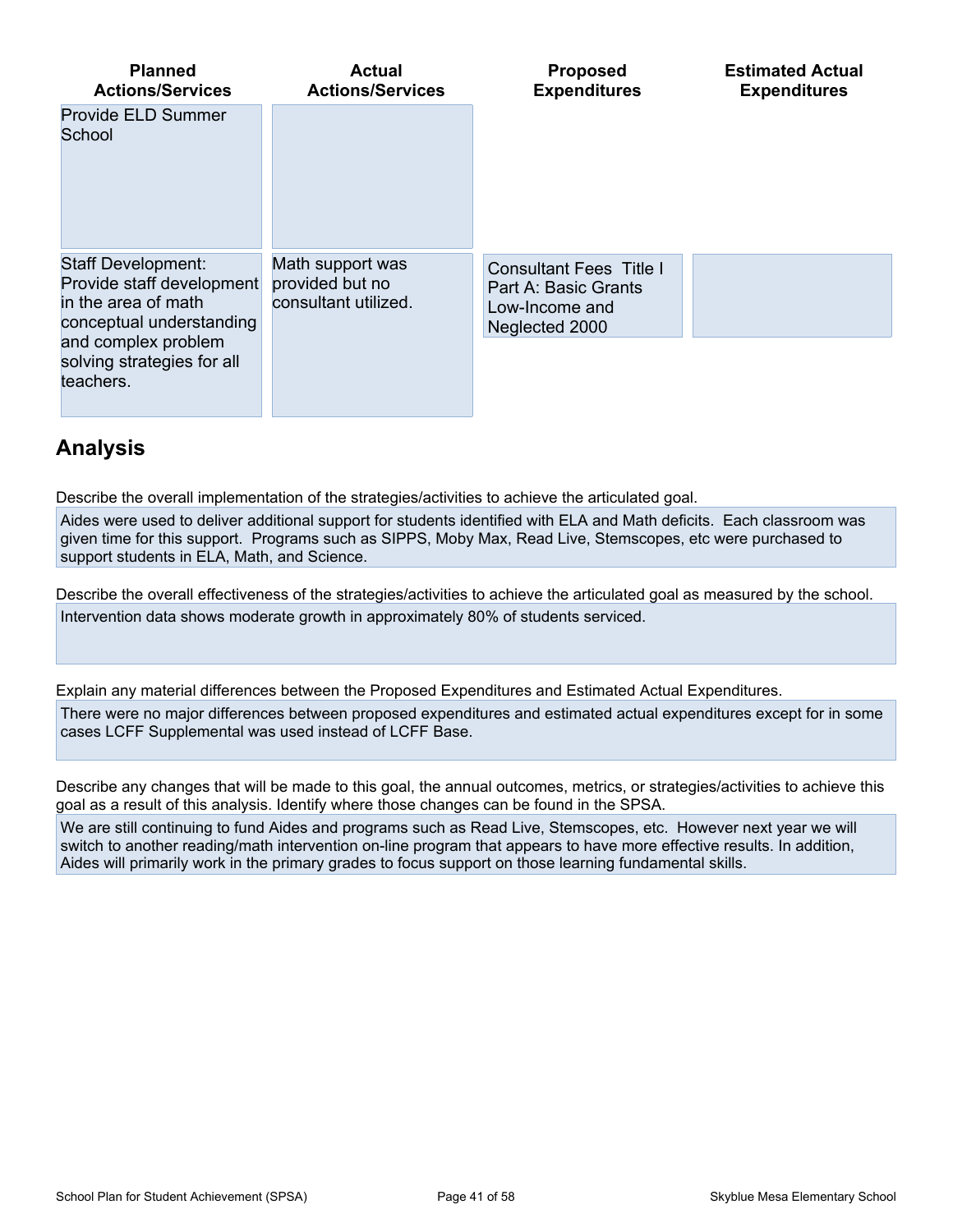# **Annual Review and Update**

# **SPSA Year Reviewed: 2018-19**

# <span id="page-41-0"></span>**Goal 2**

Attendance Goal: Decrease the number of tardies, chronic absenteeism, and truancy-- in particular, decrease tardies greater than 30 minutes and early check-out by parents. PBIS Goal: By June 2018, we will implement PBIS Tier I at the school site with fidelity as measured by obtaining a score of 70% or higher on the Schoolwide PBIS Tiered Fidelity Inventory. Circle of Friends Goal: By June 2018, 90% of students who participate in the program will report a positive school experience as measured by a teacher generated survey. Parent Involvement and Engagement Goal: By June 2018, the number of parents that participate in parent meetings will increase from 3% to 10%.

# **Annual Measurable Outcomes**

| <b>Metric/Indicator</b>                                                                                                                                                                                                                                                               | <b>Expected Outcomes</b>                                                                           | <b>Actual Outcomes</b>                                                                                                                   |
|---------------------------------------------------------------------------------------------------------------------------------------------------------------------------------------------------------------------------------------------------------------------------------------|----------------------------------------------------------------------------------------------------|------------------------------------------------------------------------------------------------------------------------------------------|
| Attendance rates recorded in Infinite<br>Campus.<br>Monthly attendance reports provided<br>by office manager.<br>Sign in sheets from ELAC, Site<br>Council, Title 1 meetings, Parent<br>Engagement Meetings, and PTO<br>meetings.<br>PBIS TFI results.<br>Student and parent surveys. | 97% or higher attendance rate.<br>3% to 15% parent participation rate<br>70+ score on TFI for PBIS | Attendance rate between 96 and<br>$97\%$ .<br>Parent participation less than 5% for<br>academic focused parent<br>engagement activities. |

# **Strategies/Activities for Goal 2**

| <b>Planned</b><br><b>Actions/Services</b>                              | Actual<br><b>Actions/Services</b>              | <b>Proposed</b><br><b>Expenditures</b>                            | <b>Estimated Actual</b><br><b>Expenditures</b>                                                                  |
|------------------------------------------------------------------------|------------------------------------------------|-------------------------------------------------------------------|-----------------------------------------------------------------------------------------------------------------|
| Provide weekly awards for<br>PBIS program                              | <b>PBIS Weekly Awards</b><br>given             | <b>Materials for Awards</b><br>Title I Part A: Allocation<br>1000 | Salaries for Classified -<br><b>PBIS Team Members</b><br>Title I Part A: Targeted<br>Assistance Program<br>1000 |
|                                                                        |                                                |                                                                   |                                                                                                                 |
| Provide end of the year<br>recognition for excellent                   | <b>Unknown</b>                                 | <b>Materials for Awards</b><br>LCFF - Base 300                    | Materials for Awards<br>LCFF - Base 300                                                                         |
| attendance                                                             |                                                |                                                                   |                                                                                                                 |
| Students will participate in<br>social emotional<br>curriculum lessons | Implemented<br>incrementally across<br>school. | Title I Part A: Basic<br>Grants Low-Income and<br>Neglected 3000  | <b>SEL Resources Title I</b><br>Part A: Parent<br>Involvement 3,000                                             |
|                                                                        |                                                |                                                                   |                                                                                                                 |
| Participate in the Bucket<br>Filler Program through the                | <b>Discontinued</b>                            | <b>Parent Teacher</b><br><b>Association/Parent</b>                |                                                                                                                 |
| all school assembly,                                                   |                                                |                                                                   |                                                                                                                 |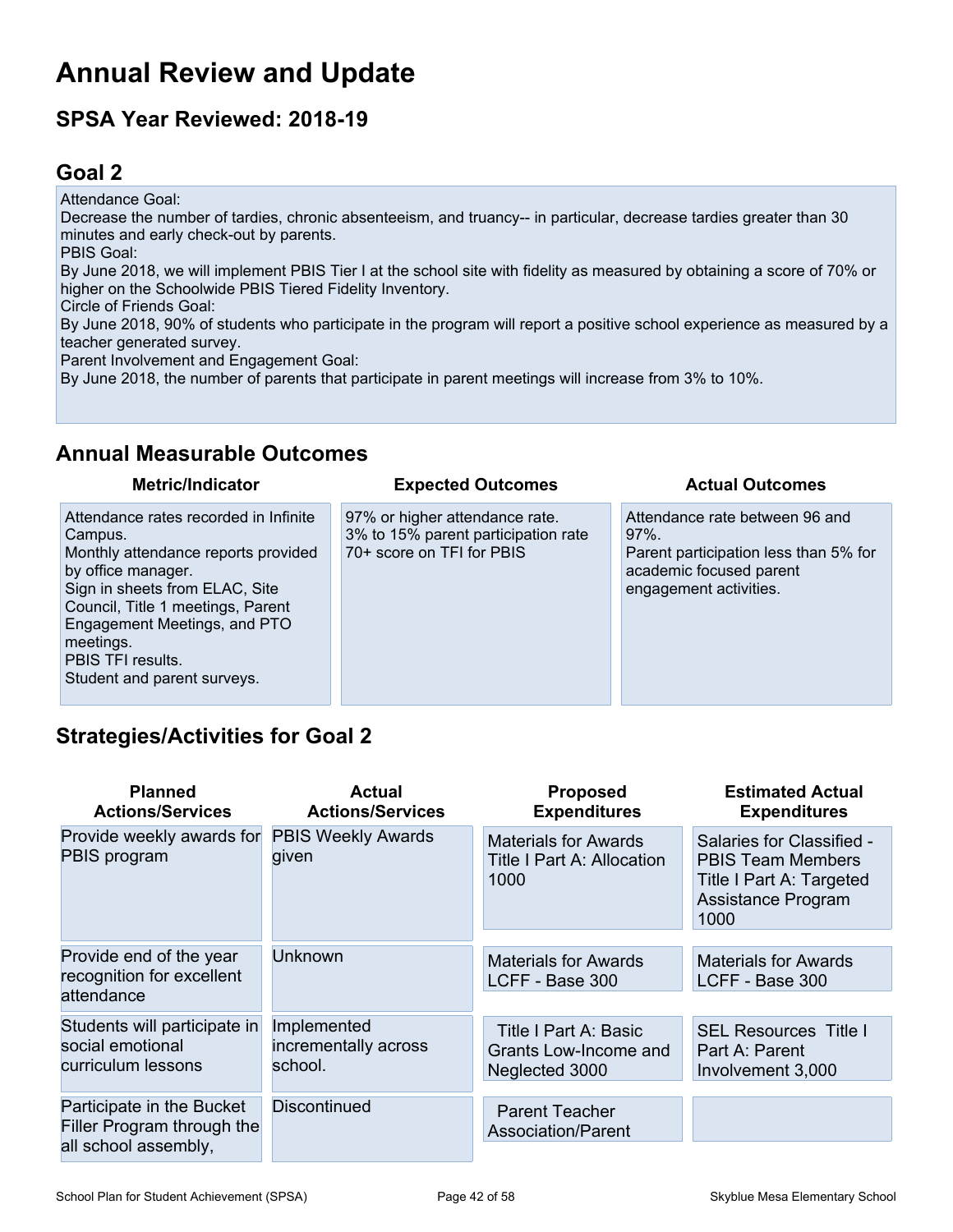| <b>Planned</b><br><b>Actions/Services</b>                                                                                                                        | <b>Actual</b><br><b>Actions/Services</b>                                                      | <b>Proposed</b><br><b>Expenditures</b> | <b>Estimated Actual</b><br><b>Expenditures</b> |
|------------------------------------------------------------------------------------------------------------------------------------------------------------------|-----------------------------------------------------------------------------------------------|----------------------------------------|------------------------------------------------|
| classroom activities and a<br>once a month bucket filler<br>award.                                                                                               | <b>Counseling sessions</b>                                                                    | Faculty Club (PTA/PFC)<br>0            |                                                |
|                                                                                                                                                                  | continued.                                                                                    |                                        |                                                |
| Referred students will<br>participate in a self-<br>esteem building group led<br>by a counselor from Child<br>and Family Center                                  |                                                                                               |                                        |                                                |
| Provide monthly extra<br>recess incentive for<br>students who have no<br>tardies each month.                                                                     | Implemented Atten-Dance<br>(10 min dance party each<br>week for perfect weekly<br>attendance) |                                        |                                                |
| Administrator will work<br>with the<br>school office assistant to<br>prepare<br>letters, send letters and<br>schedule                                            | Letters mailed to parents<br>regarding attendance.                                            |                                        |                                                |
| appointments for parent<br>meeting for<br>students with excessive<br>tardies<br>and/or unexcused<br>absences.                                                    | SART meetings were held<br>this school year.                                                  |                                        |                                                |
| Administrator will hold<br>monthly SART<br>meetings with parents as<br>needed.                                                                                   | <b>SARB</b> meetings not<br>conducted.                                                        |                                        |                                                |
|                                                                                                                                                                  | Multiple opportunities to<br>train/inform parents on                                          |                                        |                                                |
| Administrator will attend<br><b>SARB</b>                                                                                                                         | importance of attendance.                                                                     |                                        |                                                |
| meetings with parents of<br>truant<br>students as needed.                                                                                                        |                                                                                               |                                        |                                                |
| Provide parent education<br>on the<br>importance of attendance<br>at parent<br>meetings (Title I, ELAC,<br>Site Council,<br>PTA, GATE, parent<br>newsletter etc) |                                                                                               |                                        |                                                |
|                                                                                                                                                                  |                                                                                               |                                        |                                                |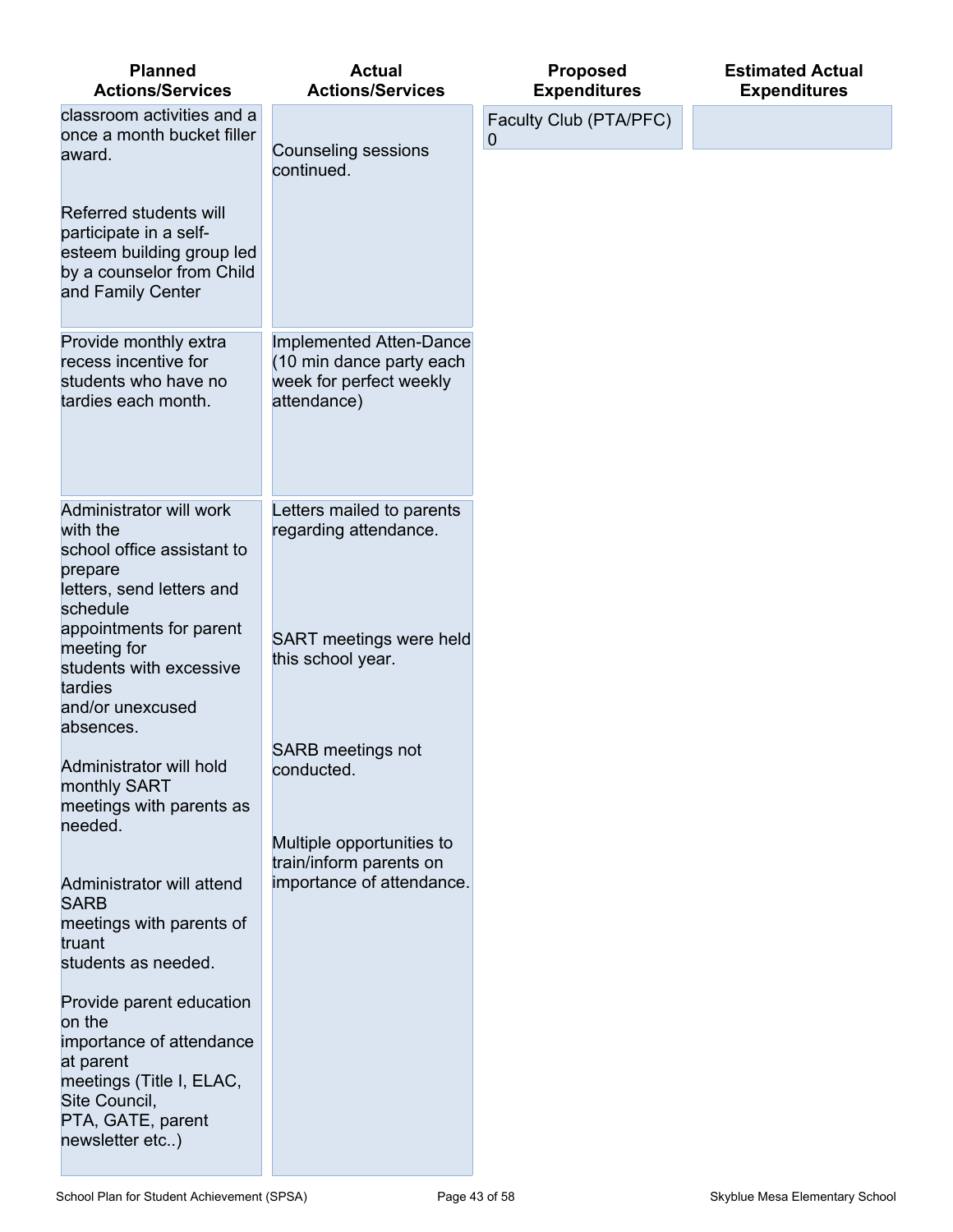| <b>Planned</b><br><b>Actions/Services</b>                                                                                                                                                                                  | <b>Actual</b><br><b>Actions/Services</b>                                   | <b>Proposed</b><br><b>Expenditures</b>            | <b>Estimated Actual</b><br><b>Expenditures</b>  |
|----------------------------------------------------------------------------------------------------------------------------------------------------------------------------------------------------------------------------|----------------------------------------------------------------------------|---------------------------------------------------|-------------------------------------------------|
| Implement PBIS with<br>fidelity school wide                                                                                                                                                                                | PBIS implemented with<br>>70% fidelity.                                    |                                                   |                                                 |
| The student-led Peace<br>Patrol advisor will train<br>and provide peer                                                                                                                                                     | Peach Patrol trainings<br>held.                                            |                                                   |                                                 |
| counselors to assist the<br>campus supervisors as<br>mediators for conflict<br>resolution, using Peace<br>Patrol materials.                                                                                                | <b>Held elections for Student</b><br>Council.                              |                                                   |                                                 |
| Students in grades 3-6<br>will follow the democratic<br>election process through<br>participation in Student<br>Leadership                                                                                                 | Circle of Friends program<br>implemented every<br>Monday this school year. |                                                   |                                                 |
| Special education<br>students and general<br>education students will<br>participate in the Circle of<br>Friends program which<br>fosters friendships,<br>increases social skills and<br>increases school<br>contentedness. |                                                                            |                                                   |                                                 |
| Increase student<br>engagement in lessons                                                                                                                                                                                  | Every teacher at site<br>utilizes IFP daily to                             | <b>District Funded</b>                            |                                                 |
| through the increased use<br>of the Interactive Flat<br>Panels. Teachers will<br>participate in all district<br>provided training and<br>"Each One Teach One" at<br>staff meetings.                                        | improve student<br>engagement.                                             | <b>District Funded</b>                            |                                                 |
| Provide parent education<br>through Parent                                                                                                                                                                                 | Several parent<br>engagement activities                                    | <b>Title I Part A: Parent</b><br>Involvement 4000 | <b>Engagement Activities</b><br>funded by PTO 0 |
| <b>Engagement Program</b>                                                                                                                                                                                                  | held this year.                                                            | <b>Title I Part A: Parent</b><br>Involvement 500  | <b>Engagement Activities</b><br>funded by PTO 0 |
| Encourage parents to<br>participate in our annual<br>Career Day.                                                                                                                                                           | Career Day will be held in<br>May 2019.                                    |                                                   |                                                 |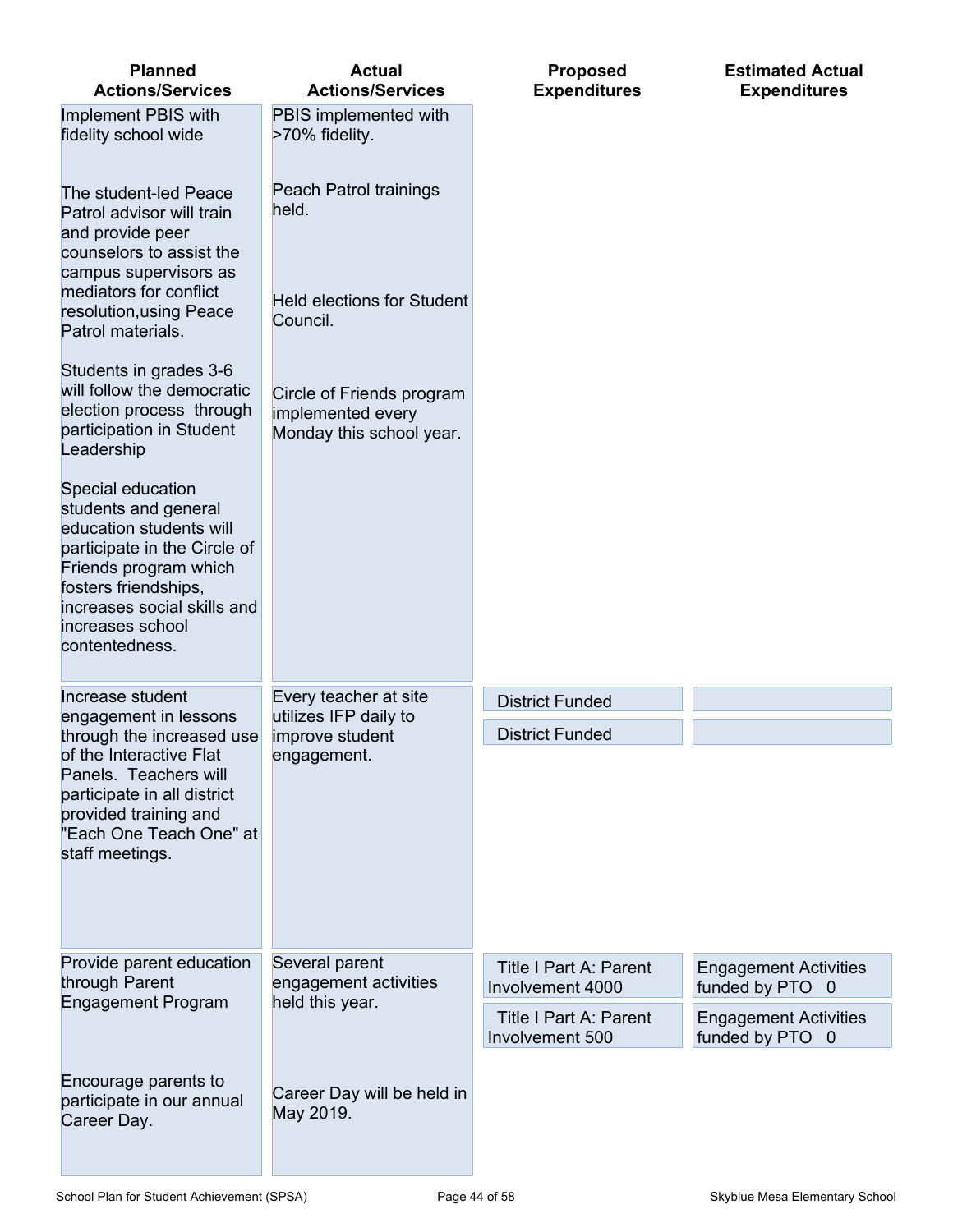| <b>Planned</b><br><b>Actions/Services</b>                                                                                                                                                                             | <b>Actual</b><br><b>Actions/Services</b>                                                                                                      | <b>Proposed</b><br><b>Expenditures</b>           | <b>Estimated Actual</b><br><b>Expenditures</b> |
|-----------------------------------------------------------------------------------------------------------------------------------------------------------------------------------------------------------------------|-----------------------------------------------------------------------------------------------------------------------------------------------|--------------------------------------------------|------------------------------------------------|
| Continue to keep lines of<br>communication open<br>through mass<br>phone/email<br>announcements weekly<br>newsletter and Constant<br>Contact.<br>Provide translation for<br>parent conferences and<br>other meetings. | Newsletters, email, etc<br>utilized to communicate<br>with parents.<br><b>Translation services</b><br>provided at several parent<br>meetings. |                                                  |                                                |
| Continue with the                                                                                                                                                                                                     | Volunteer Tea will be held                                                                                                                    | <b>Title I Part A: Parent</b>                    | <b>Family Engagement</b>                       |
| Volunteer Tea to<br>recognize parent                                                                                                                                                                                  | in May 2019.                                                                                                                                  | Involvement 500                                  | Activities funded by PTO<br>$\overline{0}$     |
| volunteers<br>Provide parent volunteer<br>opportunities.                                                                                                                                                              | Several parent volunteer<br>opportunities offered at<br>school.                                                                               |                                                  |                                                |
| Schedule and conduct<br>parent meetings - Title 1,<br><b>GATE, School Site</b><br>Council, ELAC, PTO etc.                                                                                                             | Parent meetings such as<br>Title 1, GATE, SSC,<br>ELAC, PTO held this<br>school year.                                                         |                                                  |                                                |
| Solicit parent input<br>regarding the SPSA and<br>school programs at parent<br>meetings listed above.                                                                                                                 | Parent input in SPSA<br>solicited all through-out<br>the year.                                                                                |                                                  |                                                |
| Provide Child Care for<br><b>ELAC and Title 1</b><br>meetings                                                                                                                                                         |                                                                                                                                               |                                                  |                                                |
| Plan and conduct video<br>series for parents on the                                                                                                                                                                   | One video was completed                                                                                                                       | <b>Title I Part A: Parent</b><br>Involvement 500 | 0                                              |
| math curriculum and how<br>they can help their child at<br>home with math concepts.                                                                                                                                   |                                                                                                                                               |                                                  |                                                |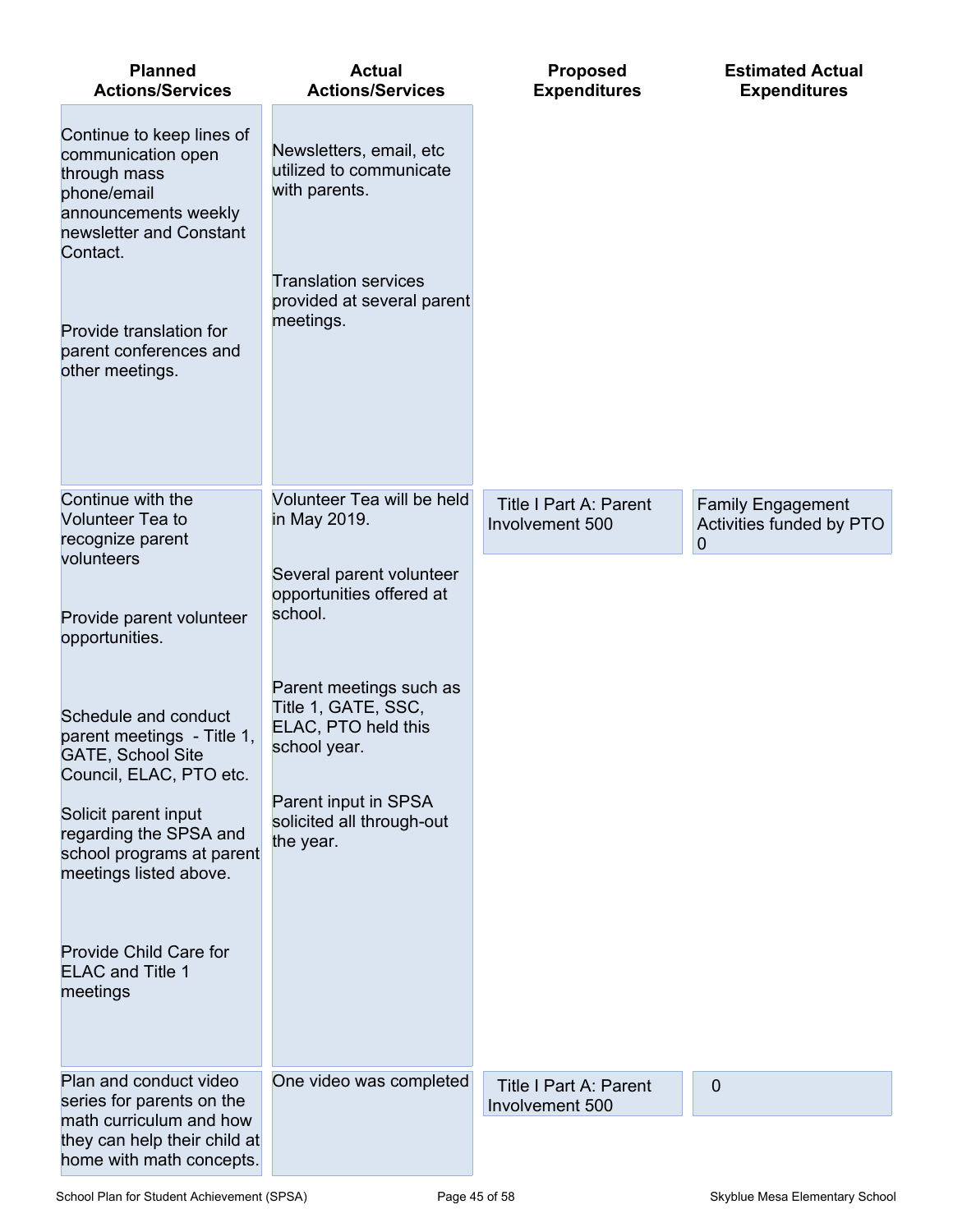| <b>Planned</b><br><b>Actions/Services</b>                                                                                                 | <b>Actual</b><br><b>Actions/Services</b>                     | <b>Proposed</b><br><b>Expenditures</b> |
|-------------------------------------------------------------------------------------------------------------------------------------------|--------------------------------------------------------------|----------------------------------------|
| Offer "Linger Longer"<br>morning coffee and<br>information meetings for<br>parents.                                                       | Coffee with the Principal<br>held several times per<br>vear. |                                        |
| Survey parents about<br>their needs and<br>preferences for parent<br>education meetings and<br>other parent involvement<br>opportunities. | <b>SSC Parent Survey will</b><br>go out in May 2019.         |                                        |

# **Analysis**

Describe the overall implementation of the strategies/activities to achieve the articulated goal.

Incentives were used to promote positive behavior at the school. PTO funded many of the incentives. We used much of the funds to pay for classified staff to participate in PBIS team activities. Family engagement activities were funded primarily by the PTO.

Describe the overall effectiveness of the strategies/activities to achieve the articulated goal as measured by the school. The PBIS implementation has been very successful this school year. Parent engagement activities that were more academic focused continued to be poorly attended. However family involvement in other events were well attended.

Explain any material differences between the Proposed Expenditures and Estimated Actual Expenditures. The PTO funded many items/activities we budgeted for.

Describe any changes that will be made to this goal, the annual outcomes, metrics, or strategies/activities to achieve this goal as a result of this analysis. Identify where those changes can be found in the SPSA. No changes will be made to this goal.

**Estimated Actual Expenditures**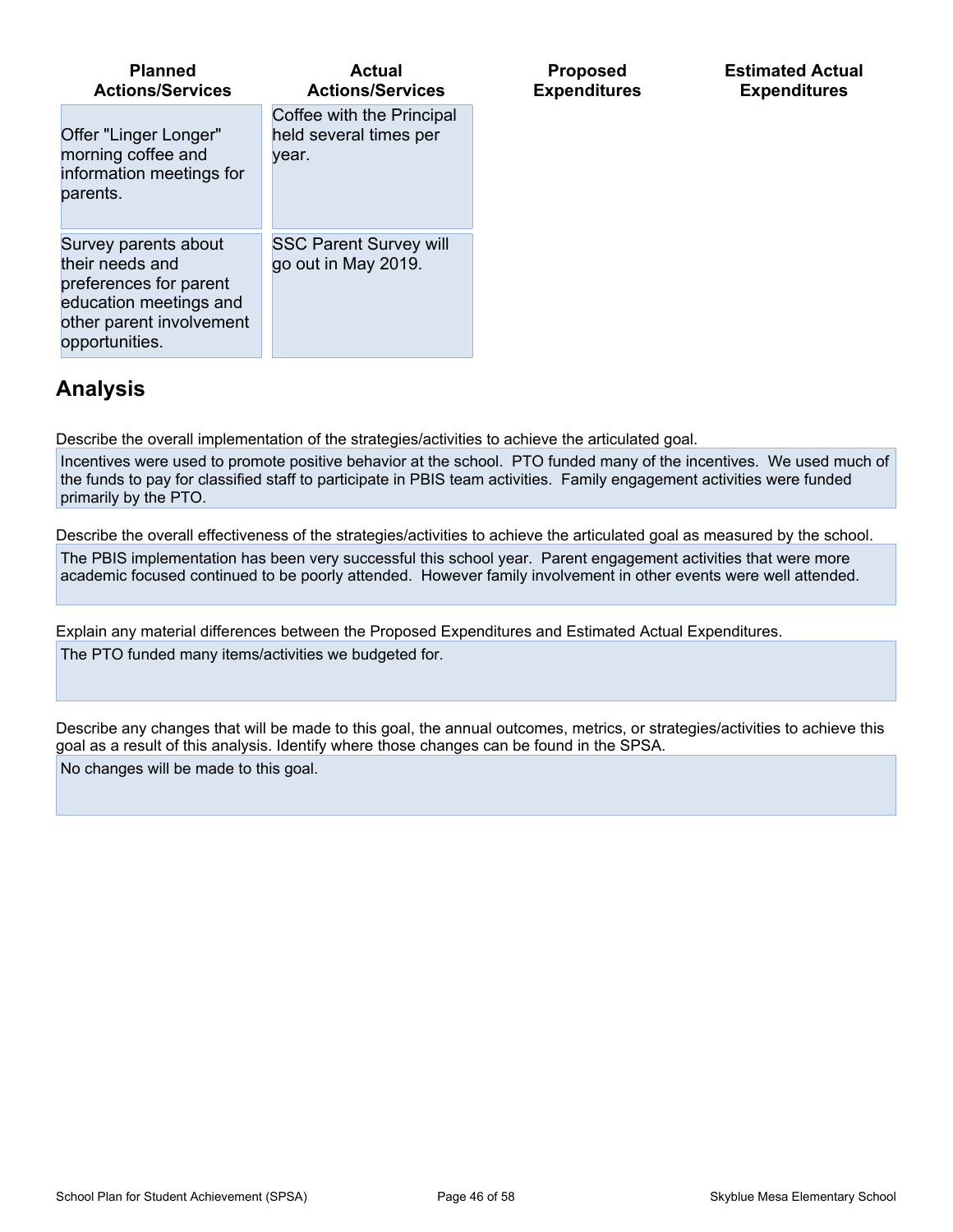# <span id="page-46-0"></span>**Budget Summary and Consolidation**

The Budget Summary is required for schools funded through the ConApp. The Consolidation of Funds is required for a school receiving funds allocated through the ConApp and consolidating those funds as part of a schoolwide program.

# <span id="page-46-1"></span>**Budget Summary**

| <b>Description</b>                                                      | Amount     |  |
|-------------------------------------------------------------------------|------------|--|
| Total Funds Provided to the School Through the Consolidated Application |            |  |
| Total Funds Budgeted for Strategies to Meet the Goals in the SPSA       | 115,850,00 |  |

# <span id="page-46-2"></span>**Allocations by Funding Source**

**Funding Source Amount Balance Balance**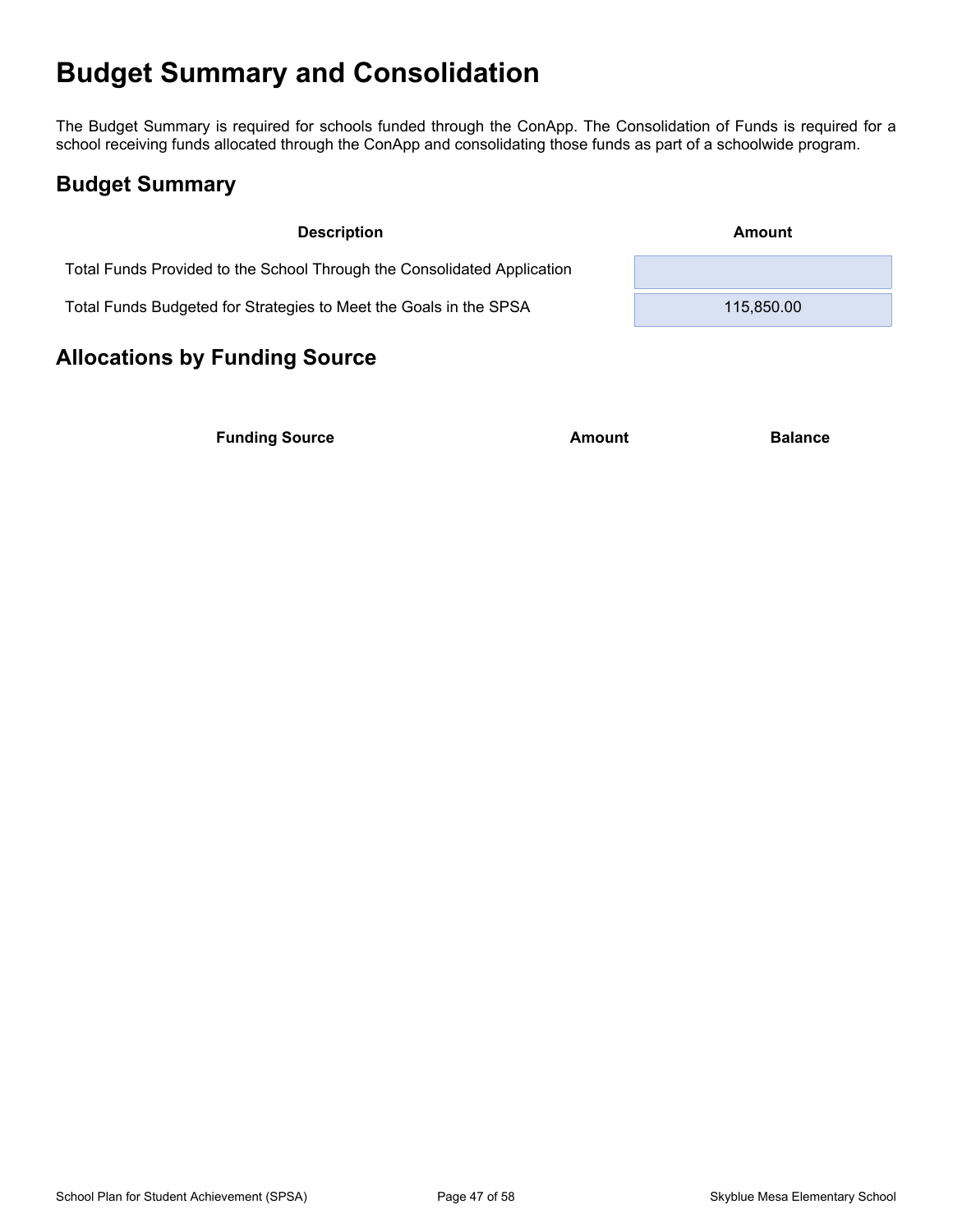# <span id="page-47-0"></span>**Expenditures by Funding Source**

**Funding Source** 

District Funded

LCFF - Base

LCFF - Supplemental

Parent Teacher Association/Parent Faculty Club (PTA/PFC/PTSO, PTO, etc.)

Title I Part A: Parent Involvement

Title I Part A: Targeted Assistance Program

| <b>Amount</b> |
|---------------|
| 7,000.00      |
| 300.00        |
| 23,000.00     |
| 11,000.00     |
| 1,050.00      |
| 73,500.00     |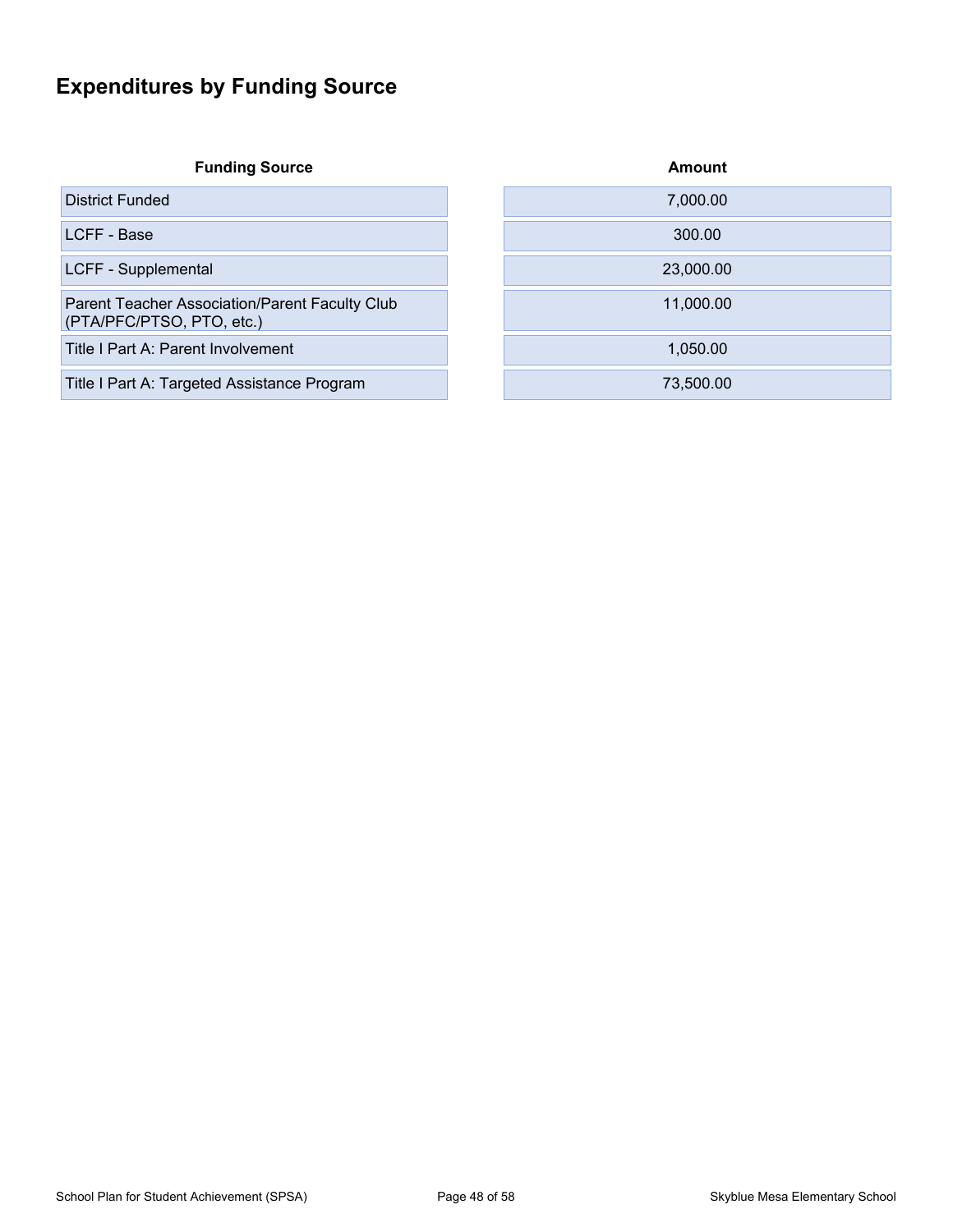# <span id="page-48-0"></span>**Expenditures by Budget Reference**

**Budget Reference** 

5000-5999: Services And Other Operating **Expenditures** 

| <b>Budget Reference</b>                                 | Amount    |
|---------------------------------------------------------|-----------|
|                                                         | 10,000.00 |
| 1000-1999: Certificated Personnel Salaries              | 35,800.00 |
| 4000-4999: Books And Supplies                           | 25,700.00 |
| 5000-5999: Services And Other Operating<br>Exnenditures | 2,000.00  |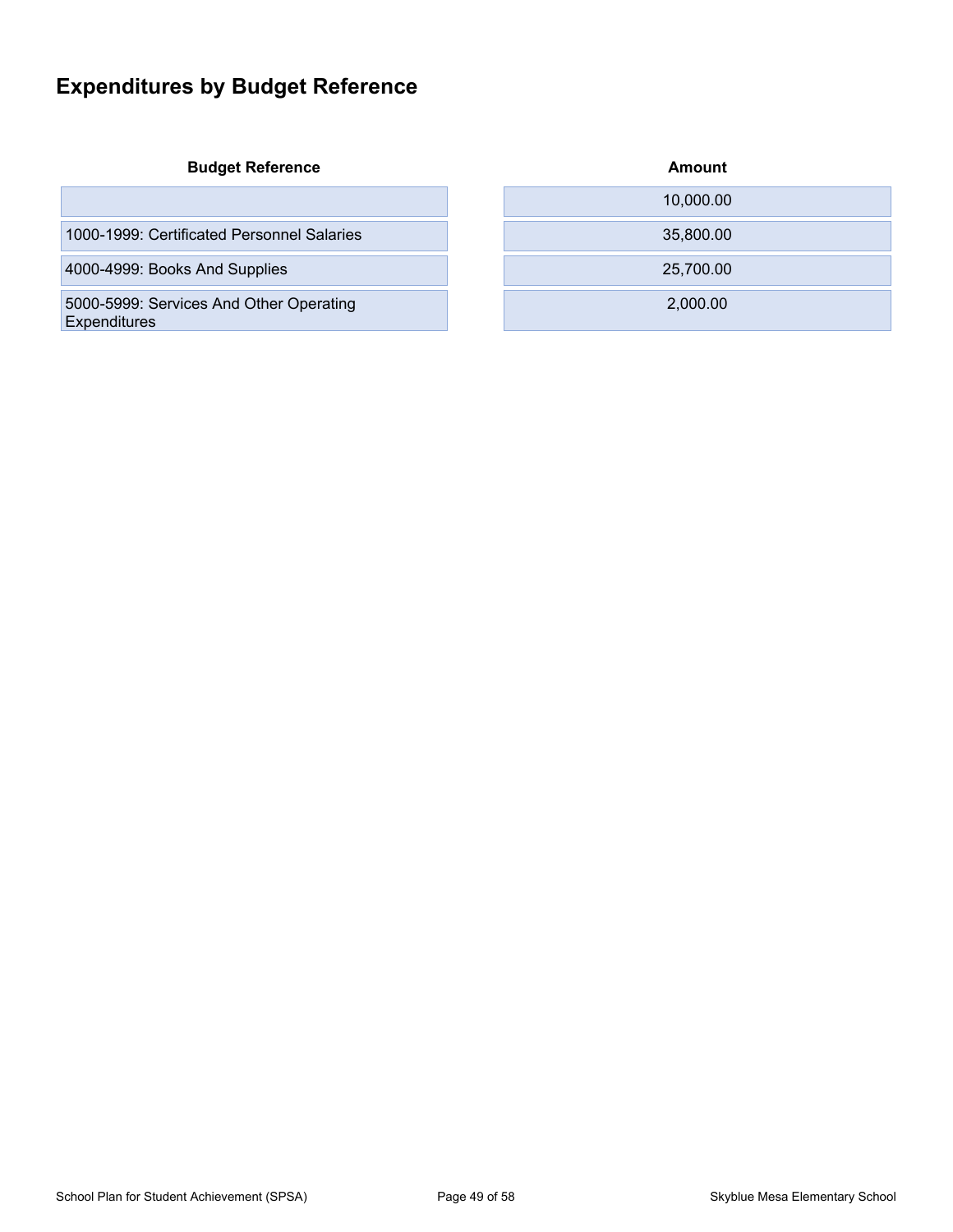# <span id="page-49-0"></span>**Expenditures by Budget Reference and Funding Source**

| <b>Budget Reference</b>                                        | <b>Funding Source</b>                                                                    | <b>Amount</b> |
|----------------------------------------------------------------|------------------------------------------------------------------------------------------|---------------|
|                                                                | <b>District Funded</b>                                                                   | 7,000.00      |
|                                                                | LCFF - Base                                                                              | 300.00        |
|                                                                | LCFF - Supplemental                                                                      | 10,500.00     |
| 4000-4999: Books And Supplies                                  | LCFF - Supplemental                                                                      | 12,500.00     |
|                                                                | <b>Parent Teacher Association/Parent</b><br>Faculty Club (PTA/PFC/PTSO, PTO,<br>$etc.$ ) | 8,000.00      |
|                                                                | <b>Parent Teacher Association/Parent</b><br>Faculty Club (PTA/PFC/PTSO, PTO,<br>$etc.$ ) | 3,000.00      |
|                                                                | Title I Part A: Parent Involvement                                                       | 1,050.00      |
|                                                                | Title I Part A: Targeted Assistance<br>Program                                           | 22,500.00     |
| 1000-1999: Certificated Personnel<br><b>Salaries</b>           | Title I Part A: Targeted Assistance<br>Program                                           | 35,800.00     |
| 4000-4999: Books And Supplies                                  | Title I Part A: Targeted Assistance<br>Program                                           | 13,200.00     |
| 5000-5999: Services And Other<br><b>Operating Expenditures</b> | Title I Part A: Targeted Assistance<br>Program                                           | 2,000.00      |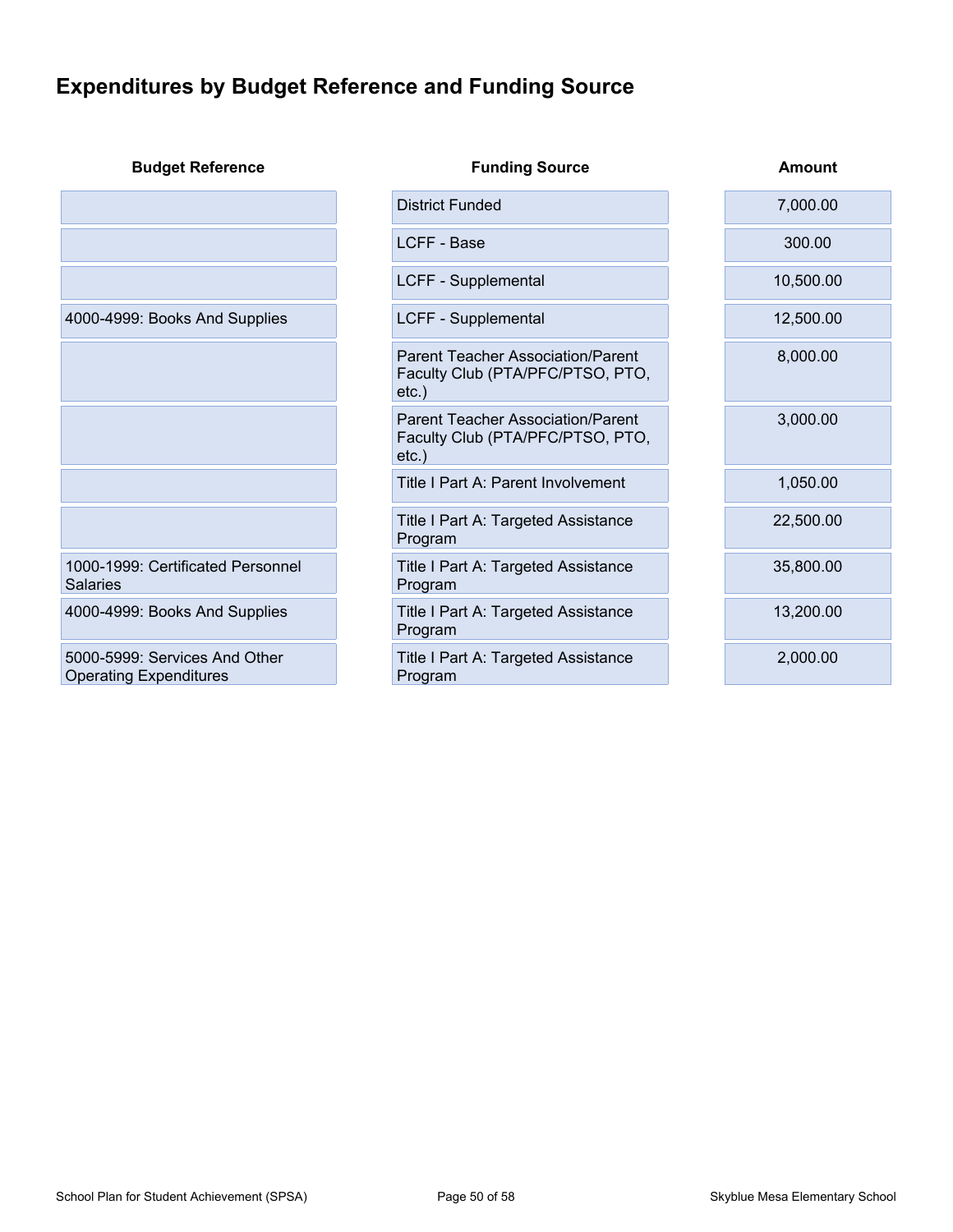# <span id="page-50-0"></span>**School Site Council Membership**

California Education Code describes the required composition of the School Site Council (SSC). The SSC shall be composed of the principal and representatives of: teachers selected by teachers at the school; other school personnel selected by other school personnel at the school; parents of pupils attending the school selected by such parents; and, in secondary schools, pupils selected by pupils attending the school. The current make-up of the SSC is as follows:

- 1 School Principal
- 3 Classroom Teachers
- 1 Other School Staff
- 5 Parent or Community Members

| <b>Name of Members</b>    | Role                              |
|---------------------------|-----------------------------------|
| <b>Kimberly Humphries</b> | Principal                         |
| Cathy Bench               | <b>Other School Staff</b>         |
| Michele Joseph            | <b>Classroom Teacher</b>          |
| Dani Deaton               | <b>Parent or Community Member</b> |
| Michelle Alfonso          | <b>Parent or Community Member</b> |
| Virginia Terracciano      | <b>Classroom Teacher</b>          |
| Lynda Sincomb             | <b>Parent or Community Member</b> |
| Terri Egar                | <b>Classroom Teacher</b>          |
| Dani Deaton               | <b>Parent or Community Member</b> |
| <b>Kris Kelso</b>         | <b>Parent or Community Member</b> |
| Kathy Hodges              | <b>Parent or Community Member</b> |

At elementary schools, the school site council must be constituted to ensure parity between (a) the principal, classroom teachers, and other school personnel, and (b) parents of students attending the school or other community members. Classroom teachers must comprise a majority of persons represented under section (a). At secondary schools there must be, in addition, equal numbers of parents or other community members selected by parents, and students. Members must be selected by their peer group.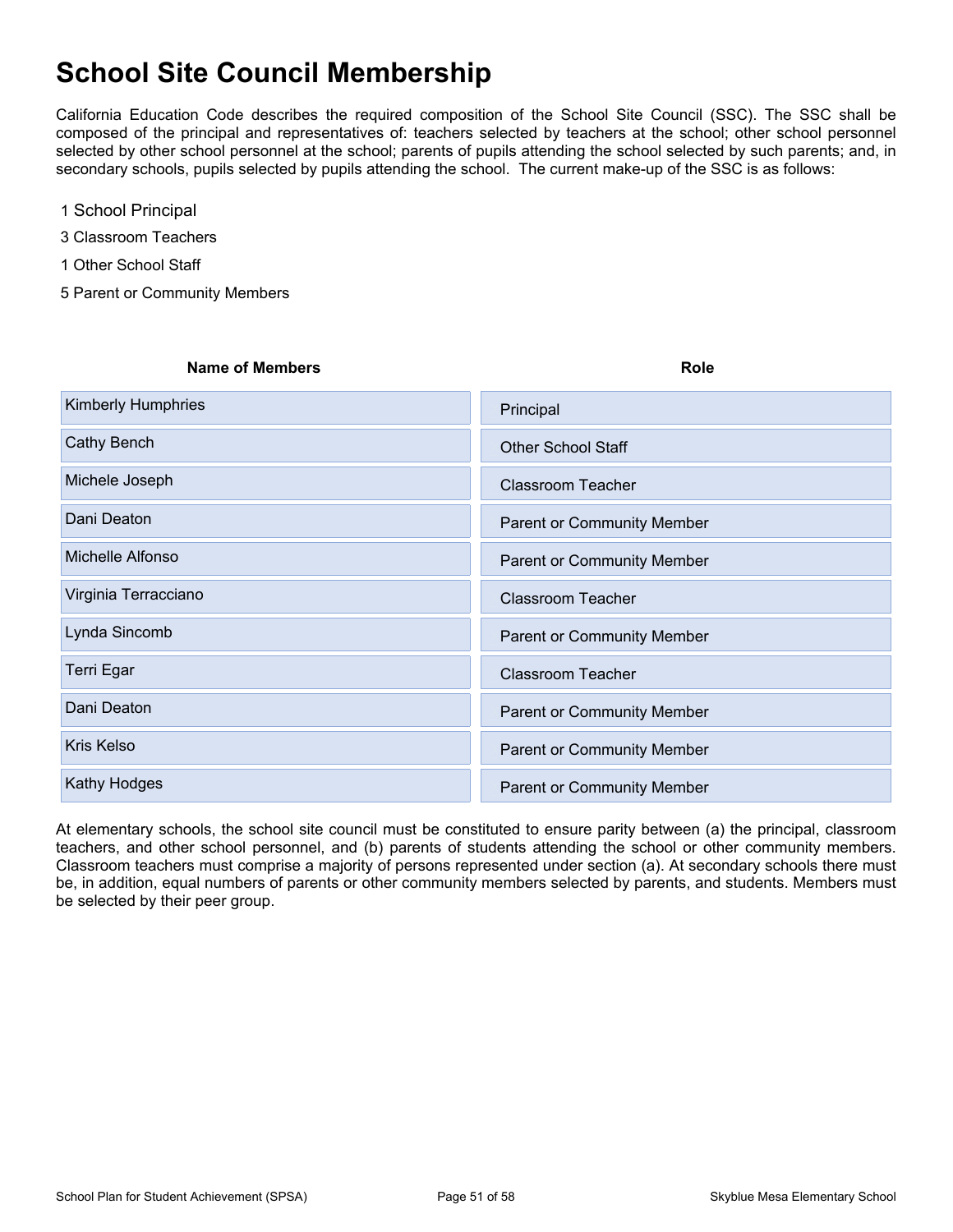# <span id="page-51-0"></span>**Addendum**

For questions related to specific sections of the template, please see instructions below:

# <span id="page-51-1"></span>**Instructions: Linked Table of Contents**

Stakeholder Involvement

Goals, Strategies, & Proposed Expenditures

Planned Strategies/Activities

Annual Review and Update

Budget Summary and Consolidation

Appendix A: Plan Requirements for Schools Funded Through the ConApp

Appendix B: Select State and Federal Programs

For additional questions or technical assistance related to completion of the SPSA template, please contact the Local Educational Agency, or the CDE's Title I Policy and Program Guidance Office at TITLEI@cde.ca.gov.

#### **Stakeholder Involvement**

Meaningful involvement of parents, students, and other stakeholders is critical to the development of the SPSA and the budget process. As such, the SPSA should be shared with, and schools should request input from, school site-level advisory groups, as applicable (e.g., English Learner Advisory Councils, student advisory groups, etc.).

Describe the process used to involve advisory committees, parents, students, school faculty and staff, and the community in the development of the SPSA and the annual review and update. Goals, Strategies, & Proposed Expenditures

In this section a school provides a description of the annual goals to be achieved by the school. This section also includes descriptions of the specific planned strategies/activities a school will take to meet the identified goals, and a description of the expenditures required to implement the specific strategies and activities.

#### **Goal**

State the goal. A goal is a broad statement that describes the desired result to which all strategies/activities are directed. A goal answers the question: What is the school seeking to achieve? A school may number the goals using the "Goal #" for ease of reference.

### **Basis for this Goal**

Describe the basis for establishing the goal. The goal should be based upon an analysis of verifiable state data, including state indicator data from the California School Dashboard (Dashboard) and data from the School Accountability Report Card, and may include any data voluntarily developed by districts to measure pupil achievement.

### **Expected Annual Measurable Outcomes**

Identify the metric(s) and/or state indicator(s) that the school will use as a means of evaluating progress toward accomplishing the goal. A school may identify metrics for specific student groups. Include in the baseline column the most recent data associated with the metric or indicator available at the time of adoption of the SPSA. The most recent data associated with a metric or indicator includes data reported in the annual update of the SPSA. In the subsequent Expected Outcome column, identify the progress the school intends to be make in the coming year.

### **Planned Strategies/Activities**

Describe the strategies and activities being provided to meet the described goal. Strategies and activities that are implemented to achieve the identified goal may be grouped together. A school may number the strategy/activity using the "Strategy/Activity #" for ease of reference.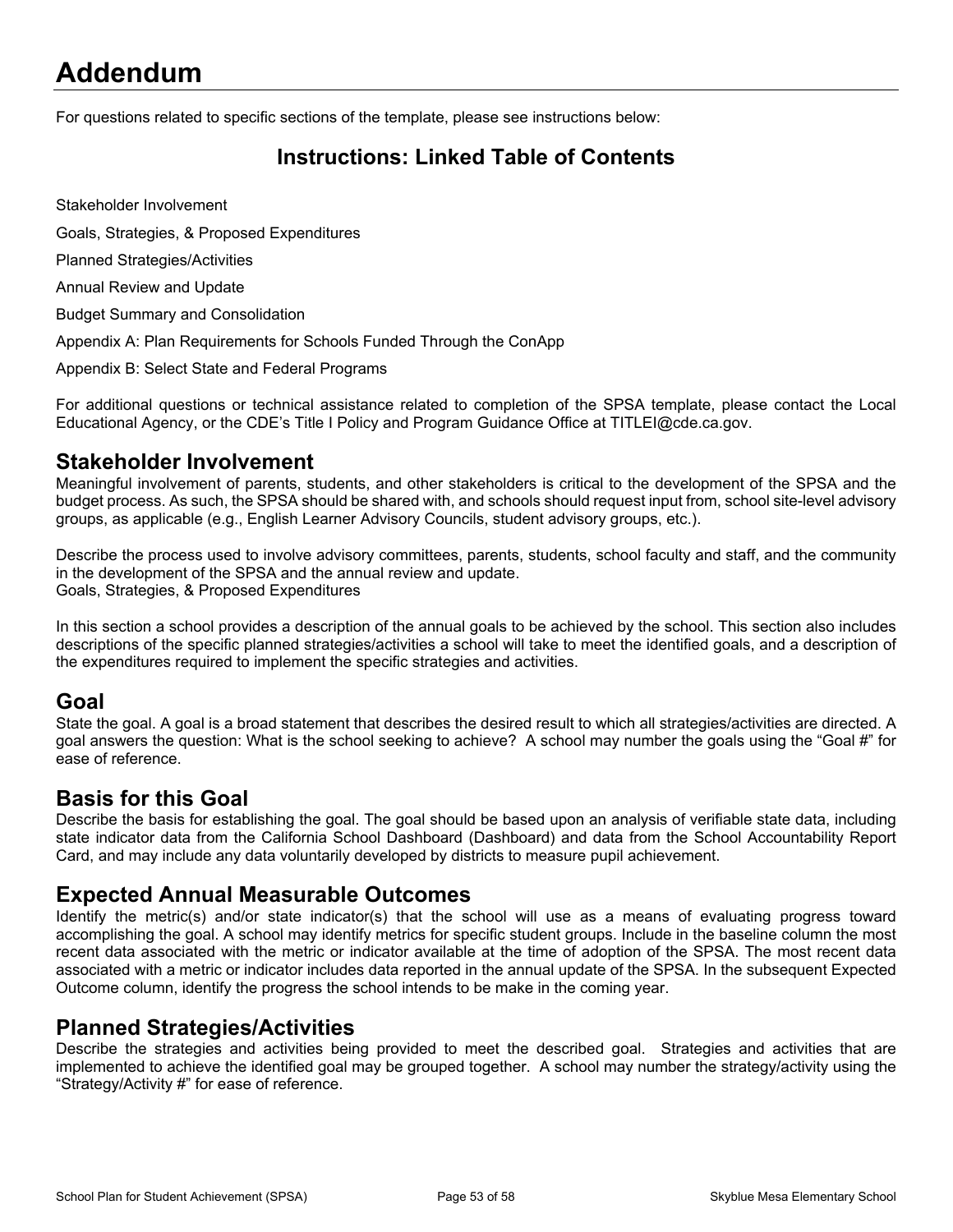A school receiving funds allocated through the ConApp is required to describe in their strategies and activities how they will address specific state and federal requirements. A list of these requirements may be found in Appendix A: Plan Requirements for Schools Funded Through the ConApp. At a minimum a school receiving funds allocated through the ConApp must address these requirements; however, a school may describe additional strategies/activities as well.

### **Students to be Served by this Strategy/Activity**

Indicate in this box which students will benefit from the strategies/activities by indicating "All Students" or listing one or more specific student group(s) to be served.

### **Proposed Expenditures for this Strategy/Activity**

For each strategy/activity, list and describe the proposed expenditures for the school year to implement these strategies/activities, including where those expenditures can be found in the school's budget. The school should reference all fund sources for each proposed expenditure and should provide budget references as an object code or an object code description.

Proposed expenditures that are included more than once in a SPSA should be indicated as a duplicated expenditure and include a reference to the goal and strategy/activity where the expenditure first appears in the SPSA.

### **Annual Review and Update**

The planned goals, expected outcomes, planned strategies/activities, and proposed expenditures must be copied verbatim from the previous year's approved SPSA. Minor typographical errors may be corrected. Annual Measurable Outcomes

For each goal in the prior year, provide the metric/indicators, the expected outcomes, and the actual outcomes; review the actual outcomes as compared to the expected outcomes identified in the prior year for the goal. Strategies/Activities

Identify the planned strategies/activities and the proposed expenditures to implement these strategies/activities toward achieving the described goal, then identify the actual strategies/activities implemented to meet the described goal and the estimated actual expenditures to implement the strategies/activities. As applicable, identify any changes to the student groups served.

# **Analysis**

Using actual outcome data, including state indicator data from the Dashboard, analyze whether the planned strategies/activities were effective in achieving the goal. Respond to the prompts as instructed.

- Describe the overall implementation of the strategies/activities to achieve the articulated goal. Include a discussion of relevant challenges and successes experienced with the implementation process.
- Describe the overall effectiveness of the strategies/activities to achieve the articulated goal as measured by the school.
- Explain any material differences between Proposed Expenditures and Estimated Actual Expenditures. Minor variances in expenditures or a dollar-for-dollar accounting is not required.
- Describe any changes that will be made to the goal, expected annual measureable outcomes, metrics/indicators, or strategies/activities to achieve this goal as a result of this analysis and analysis of the data provided in the Dashboard, as applicable. Identify where those changes can be found in the SPSA.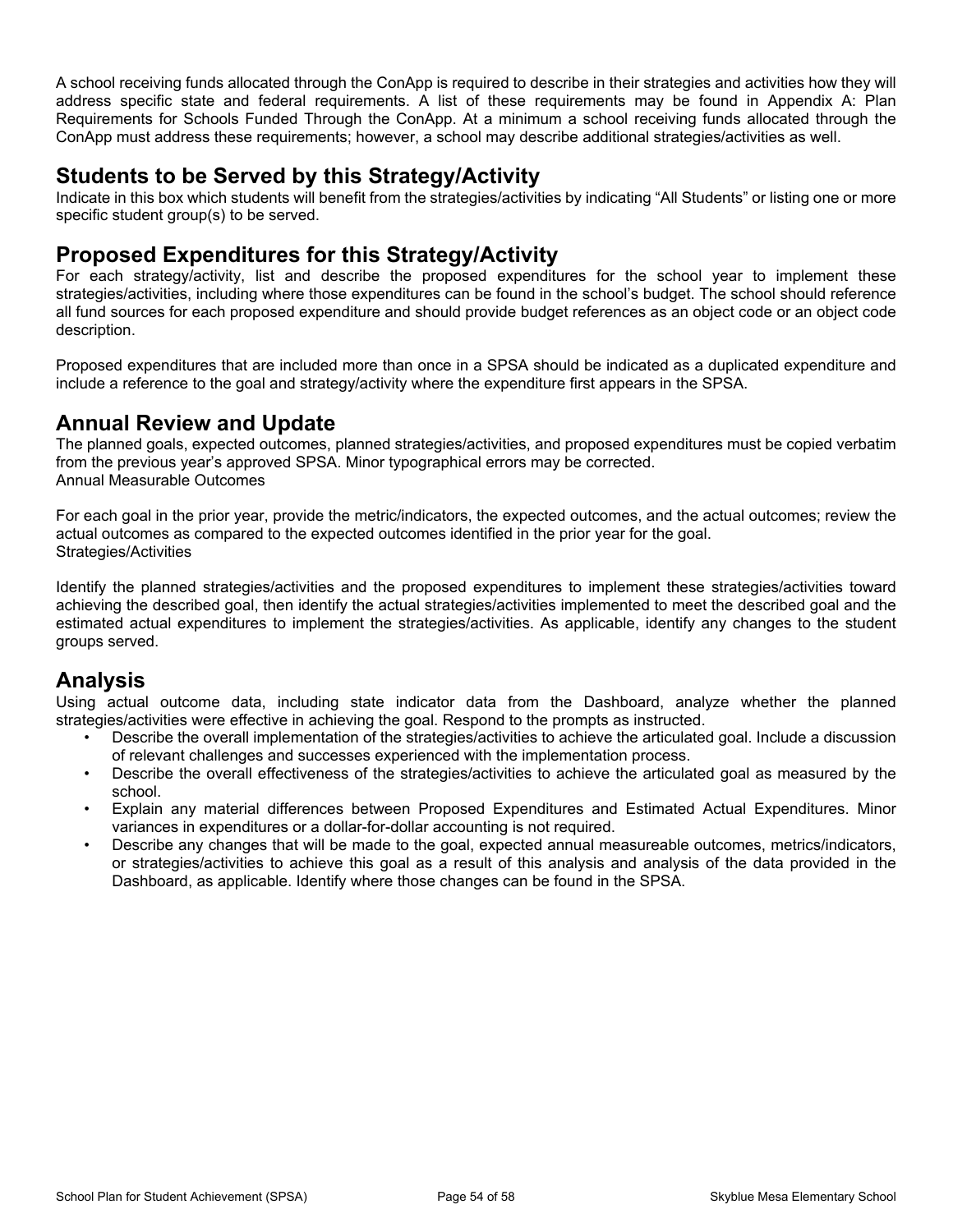### **Budget Summary and Consolidation**

In this section a school provides a brief summary of the funding allocated to the school through the ConApp and/or other funding sources as well as the total amount of funds for proposed expenditures described in the SPSA. The Budget Summary is required for schools funded through the ConApp. The Consolidation of Funds is required for a school receiving funds allocated through the ConApp and consolidating those funds as part of a schoolwide program.

### **Budget Summary**

A school receiving funds allocated through the ConApp should complete the Budget Summary as follows:

- Total Funds Provided to the School Through the Consolidated Application: This amount is the total amount of funding provided to the school through the ConApp for the school year. The school year means the fiscal year for which a SPSA is adopted or updated.
- Total Funds Budgeted for Strategies to Meet the Goals in the SPSA: This amount is the total of the proposed expenditures from all sources of funds associated with the strategies/activities reflected in the SPSA. To the extent strategies/activities and/or proposed expenditures are listed in the SPSA under more than one goal, the expenditures should be counted only once.

A school may include additional information or more detail.

# **Consolidation of Funds**

A school receiving funds allocated through the ConApp and consolidating those funds as part of a schoolwide program is required to include a list of state and local programs and other federal programs that the school will consolidate in the schoolwide program. A list of commonly consolidated state and federal programs is provided in Appendix B: Select State and Federal Programs. List the federal funding source(s) and the amount(s) being consolidated in the schoolwide program, then list the state and/or local funding source(s) and the amount(s). Adjust the table as needed.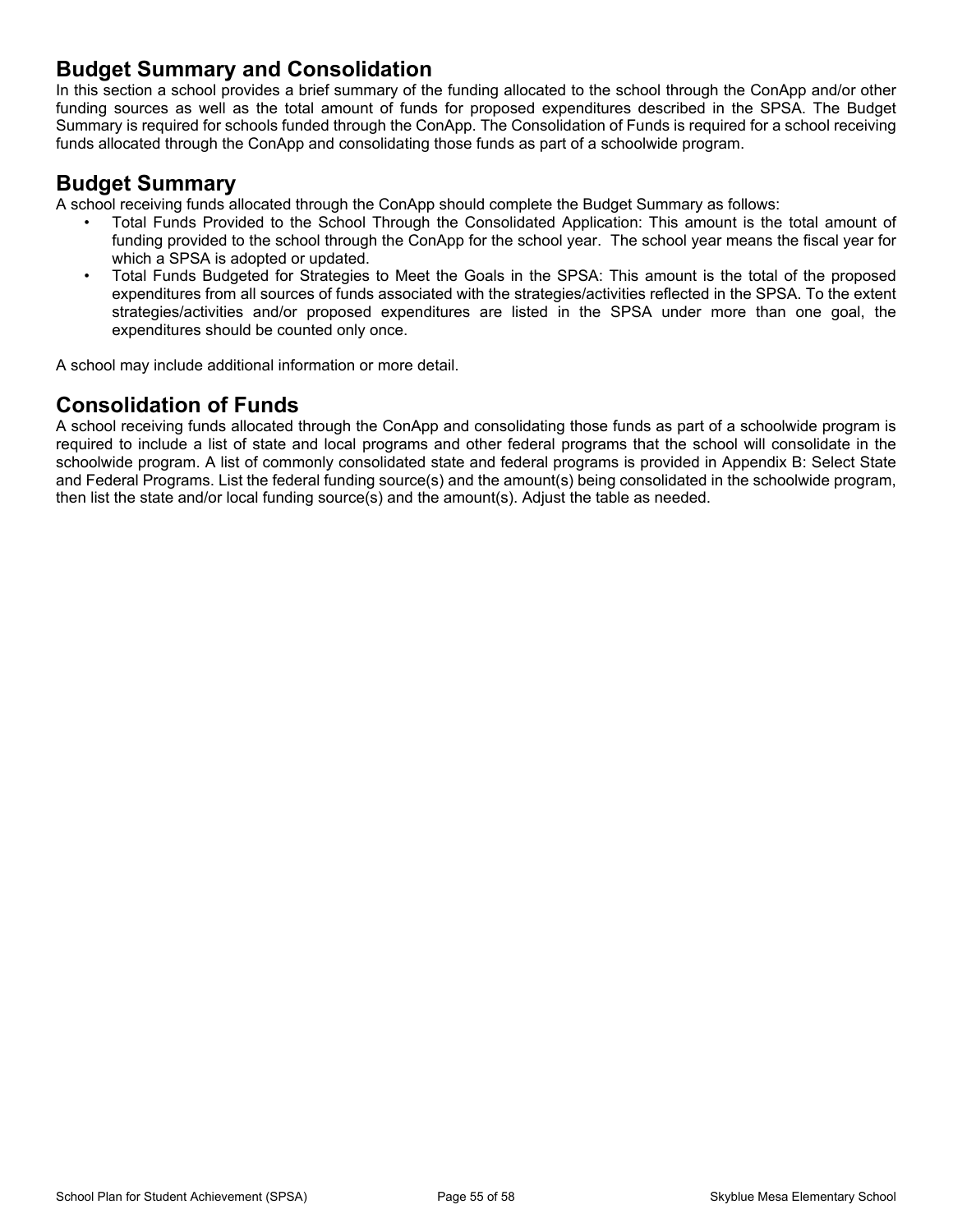# <span id="page-54-0"></span>**Appendix A: Plan Requirements for Schools Funded Through the ConApp**

### **Basic Plan Requirements**

A school receiving funds allocated through the ConApp is required to develop a SPSA. The content of a SPSA must be aligned with school goals for improving student achievement. School goals must be based upon an analysis of verifiable state data and may include any data voluntarily developed by districts to measure student achievement.

The SSC is required to develop the SPSA, which must address each of the following, as applicable:

- 1. A description of curricula, instructional strategies and materials responsive to the individual needs and learning styles of each student (described in the Strategies/Activities).
- 2. A description of instructional and auxiliary services to meet the special needs of non-English-speaking or limited-English-speaking students, including instruction in a language these students understand; educationally disadvantaged students; gifted and talented students; and students with exceptional needs (described in the Strategies/Activities).
- 3. A description of a staff development program for teachers, other school personnel, paraprofessionals, and volunteers, including those participating in special programs (described in the Strategies/Activities).
- 4. An identification of the schools' means of evaluating progress toward accomplishing its goals (described in the Expected Annual Measurable Outcomes) and an ongoing evaluation of the educational program of the school (described in the Annual Review and Update).
- 5. A description of how funds provided to the school through the ConApp will be used to improve the academic performance of all pupils to the level of state performance goals (described in the Proposed Expenditures for Strategies/Activities).
- 6. The proposed expenditures of funds available to the school through the programs described in EC Section 52851. For purposes of this subdivision, proposed expenditures of funds available to the school must include, but not be limited to, salaries and staff benefits for persons providing services for those programs (described in the Proposed Expenditures for Strategies/Activities).
- 7. The proposed expenditure of funds available to the school through the federal Improving America's Schools Act of 1994 and its amendments. If the school operates a state-approved schoolwide program in a manner consistent with the expenditure of funds available to the school pursuant to EC Section 52851, employees of the schoolwide program may be deemed funded by a single cost objective.
- 8. A description of how state and federal law governing programs identified in EC Section 64000 will be implemented, as applicable (described in the Strategies/Activities).
- 9. A description of any other activities and objectives as established by the SSC (described in the Strategies/Activities).

The SPSA, including proposed expenditures of funds allocated to the school through the ConApp, must be reviewed annually and updated by the SSC.

Authority cited: EC sections 64001(f)-(g) and 52853(a)(1)-(7).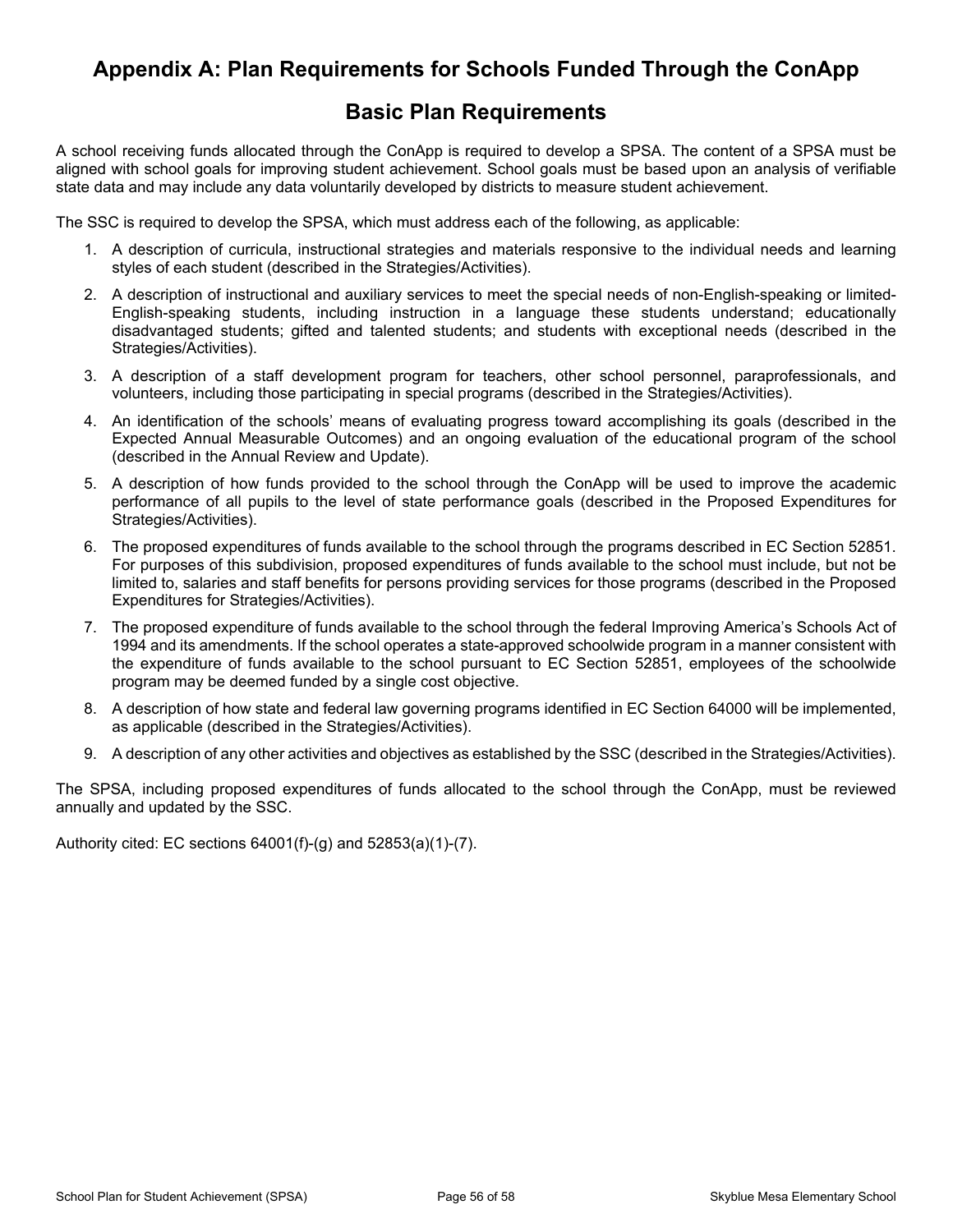# **Schoolwide Program Requirements**

A school receiving funds allocated through the ConApp and operating a schoolwide program (SWP) must describe how the school will carry out each of the following components:

- 1. A description of the strategies that the school will be implementing to address school needs, including a description of how such strategies will
	- a. provide opportunities for all students, including socioeconomically disadvantaged students, students from major racial and ethnic groups, students with disabilities, and English learners, to meet the challenging state academic standards.
	- b. use effective methods and instructional strategies based on scientifically based research that
		- i. strengthen the core academic program in the school;
		- ii. provide an enriched and accelerated curriculum;
		- iii. increase the amount and quality of learning time;
		- iv. include strategies for meeting the educational needs of historically underserved populations;
		- v. help provide an enriched and accelerated curriculum; and
		- vi. are consistent with, and are designed to implement, state and local improvement plans, if any.
	- c. address the needs of all students in the school, but particularly the needs of those at risk of not meeting the challenging state academic standards, through activities which may include the following:
		- i. strategies to improve students' skills outside the academic subject areas;
		- ii. preparation for and awareness of opportunities for postsecondary education and the workforce;
		- iii. implementation of a schoolwide tiered model to prevent and address problem behavior;
		- iv. professional development and other activities for teachers, paraprofessionals, and other school personnel to improve instruction and use of data; and
		- v. strategies for assisting preschool children in the transition from early childhood education programs to local elementary school programs.
- 2. A description of how the school will determine if school needs have been met (described in the Expected Annual Measurable Outcomes and the Annual Review and Update).
- 3. A description of how the school will ensure instruction by highly qualified teachers and provide ongoing professional development, including
	- a. strategies to attract highly qualified teachers;
	- b. providing high-quality and ongoing professional development that is aligned with the state's academic standards for teachers, principals, paraprofessionals and, if appropriate, pupil services personnel, parents, and other staff, to enable all students in the school to meet the state's academic standards;
	- c. the devotion of sufficient resources to effectively carry out professional development activities; and
	- d. the inclusion of teachers in professional development activities regarding the use of academic assessments to enable them to provide information on, and to improve, the achievement of individual students and the overall instructional program.
- 4. A description of how the school will ensure parental involvement in the planning, review, and improvement of the schoolwide program plan (described in Stakeholder Involvement and/or Strategies/Activities).
- 5. A description of the activities the school will include to ensure that students who experience difficulty attaining proficient or advanced levels of academic achievement standards will be provided with effective, timely additional support, including measures to
	- a. Ensure that those students' difficulties are identified on a timely basis; and
	- b. Provide sufficient information on which to base effective assistance to those students.
- 6. For an elementary school, a description of how the school will assist preschool students in the successful transition from early childhood programs to the school.
- 7. A description of how the school will use resources to carry out these components (described in the Proposed Expenditures for Strategies/Activities).

Authority Cited: Title 34 of the Code of Federal Regulations (34 CFR) sections 200.27(a)(3)(i)-(iii) and 200.28 and section 1114(b)(7)(A)(i)-(iii) and 1118(b) of the ESEA.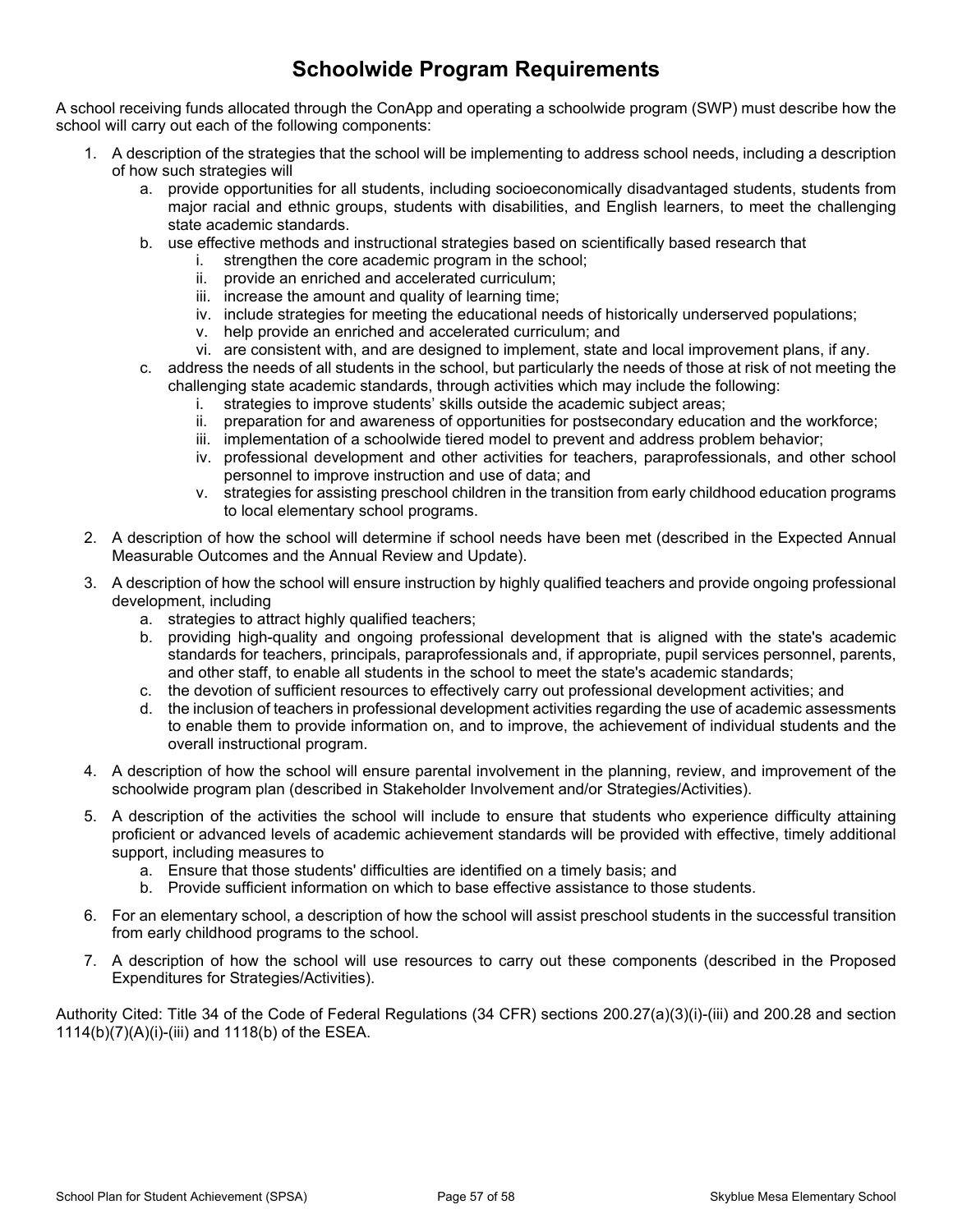# <span id="page-56-0"></span>**Appendix B: Select State and Federal Programs**

### **Federal Programs**

Title I, Part A: School Allocation Title I, Part A: School Parent and Family Engagement Allocation Title I, Part A: Targeted Support and Improvement Allocation Title I, Part C: Education of Migratory Children Title II, Part A: Supporting Effective Instruction Title III, Part A: Language Instruction for English Learners and Immigrate Youth Title IV Part A: Student Support and Academic Enrichment Grants Title IV Part B: 21st Century Community Learning Centers Title V, Part B: Rural Education Initiative Title VI, Part A: Indian, Native Hawaiian, and Alaska Native Education

### **State or Local Programs**

After School Education and Safety Program American Indian Education Child Development Programs Economic Impact Aid/State Compensatory Education (carryover funds) Economic Impact Aid/Limited English Proficient (carryover funds) California Foster Youth Services California Partnership Academies California Tobacco-Use Prevention Education Program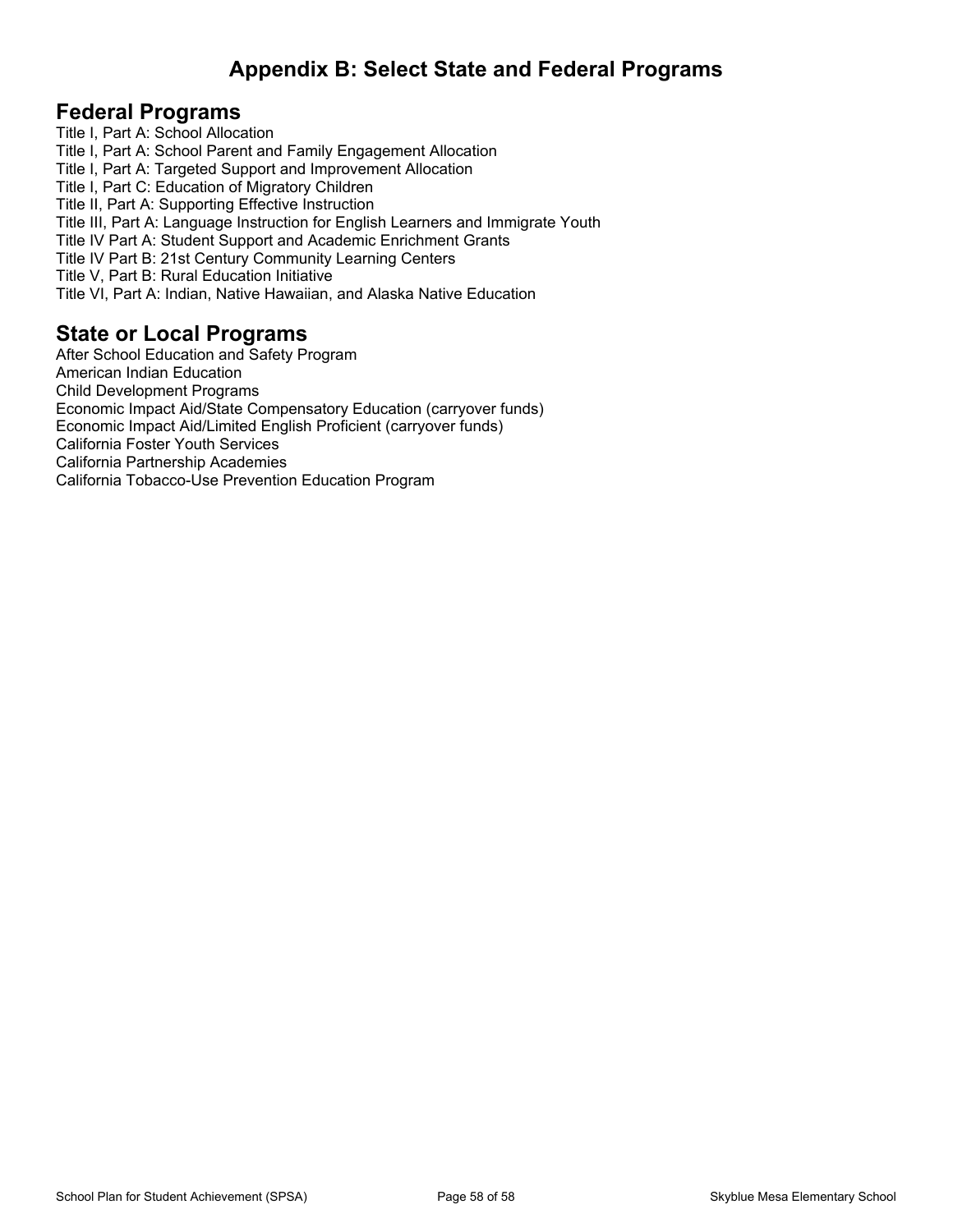# <span id="page-57-0"></span>**Recommendations and Assurances**

The School Site Council (SSC) recommends this school plan and proposed expenditures to the district governing board for approval and assures the board of the following:

The SSC is correctly constituted and was formed in accordance with district governing board policy and state law.

The SSC reviewed its responsibilities under state law and district governing board policies, including those board policies relating to material changes in the School Plan for Student Achievement (SPSA) requiring board approval.

The SSC sought and considered all recommendations from the following groups or committees before adopting this plan:

#### **Signature Committee or Advisory Group Name**

Special Education Advisory Committee

**English Learner Advisory Committee** 

Other: Title 1 Parent Meeting

The SSC reviewed the content requirements for school plans of programs included in this SPSA and believes all such content requirements have been met, including those found in district governing board policies and in the local educational agency plan.

This SPSA is based on a thorough analysis of student academic performance. The actions proposed herein form a sound, comprehensive, coordinated plan to reach stated school goals to improve student academic performance.

This SPSA was adopted by the SSC at a public meeting on 11-16-2016.

Attested:

Principal, Kimberly Humphries on

SSC Chairperson, Kris Kelso on